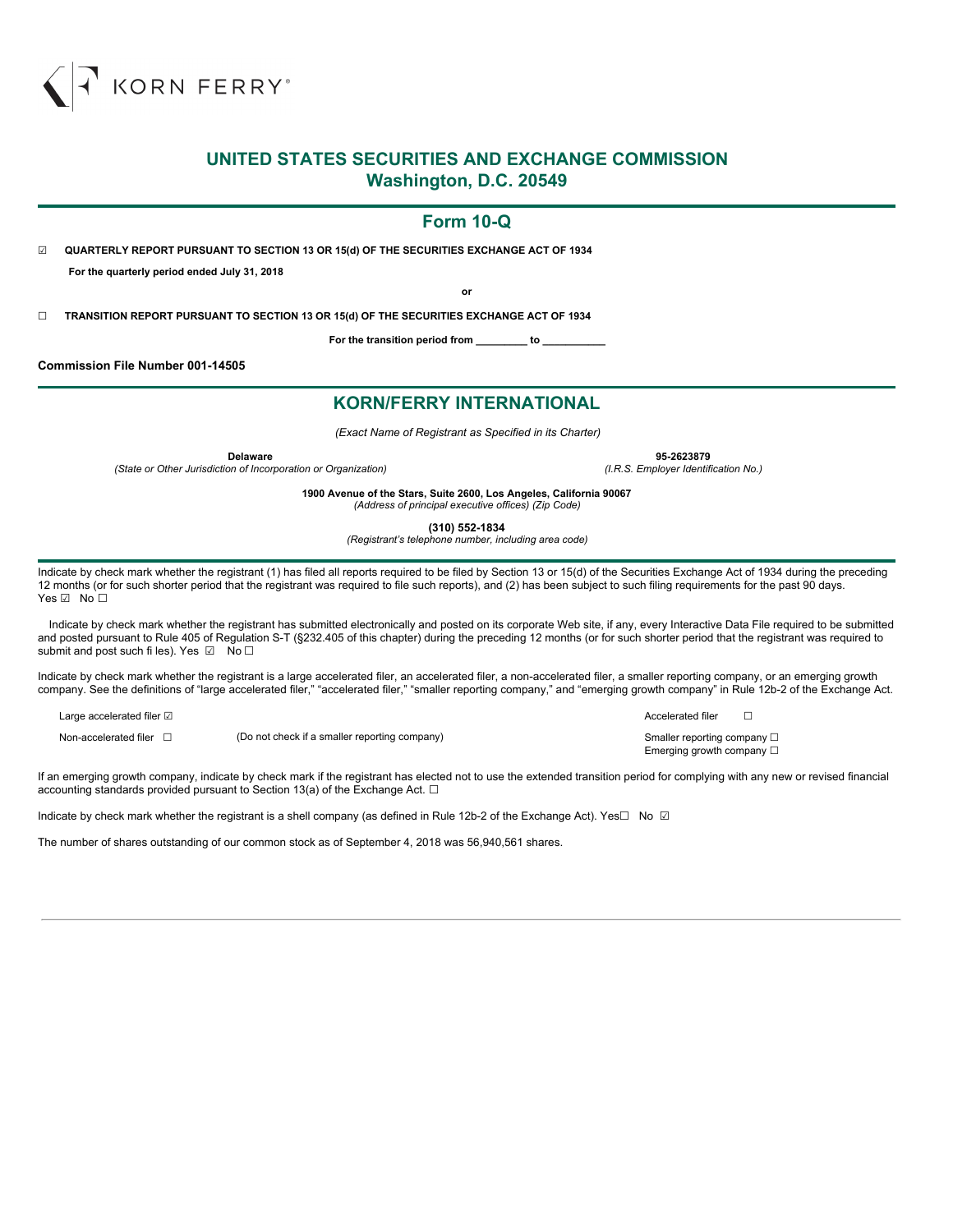

## **KORN/FERRY INTERNATIONAL**

## **Table of Contents**

| Item#    | <b>Description</b>                                                                                                   | Page                |
|----------|----------------------------------------------------------------------------------------------------------------------|---------------------|
|          | <b>Part I. Financial Information</b>                                                                                 |                     |
| Item 1.  | <b>Consolidated Financial Statements</b>                                                                             |                     |
|          | Consolidated Balance Sheets as of July 31, 2018 (unaudited) and April 30, 2018                                       | 1                   |
|          | Consolidated Statements of Operations (unaudited) for the three months ended July 31, 2018 and 2017                  | $\overline{2}$      |
|          | Consolidated Statements of Comprehensive Income (Loss) (unaudited) for the three months ended July 31, 2018 and 2017 |                     |
|          | Consolidated Statements of Stockholders' Equity (unaudited) for the three months ended July 31, 2018 and 2017        | 3<br>$\overline{4}$ |
|          | Consolidated Statements of Cash Flows (unaudited) for the three months ended July 31, 2018 and 2017                  | 5                   |
|          | <b>Notes to Consolidated Unaudited Financial Statements</b>                                                          | 6                   |
| Item 2.  | Management's Discussion and Analysis of Financial Condition and Results of Operations                                | 22                  |
| Item 3.  | <b>Quantitative and Qualitative Disclosures About Market Risk</b>                                                    | 33                  |
| Item 4.  | <b>Controls and Procedures</b>                                                                                       | 34                  |
|          | Part II. Other Information                                                                                           |                     |
| Item 1.  | <b>Legal Proceedings</b>                                                                                             | 35                  |
| Item 1A. | <b>Risk Factors</b>                                                                                                  | 35                  |
| Item 2.  | Unregistered Sales of Equity Securities, Use of Proceeds and Issuer Purchases of Equity Securities                   | 35                  |
| Item 6.  | <b>Exhibits</b>                                                                                                      | 36                  |
|          | <b>Signatures</b>                                                                                                    | 37                  |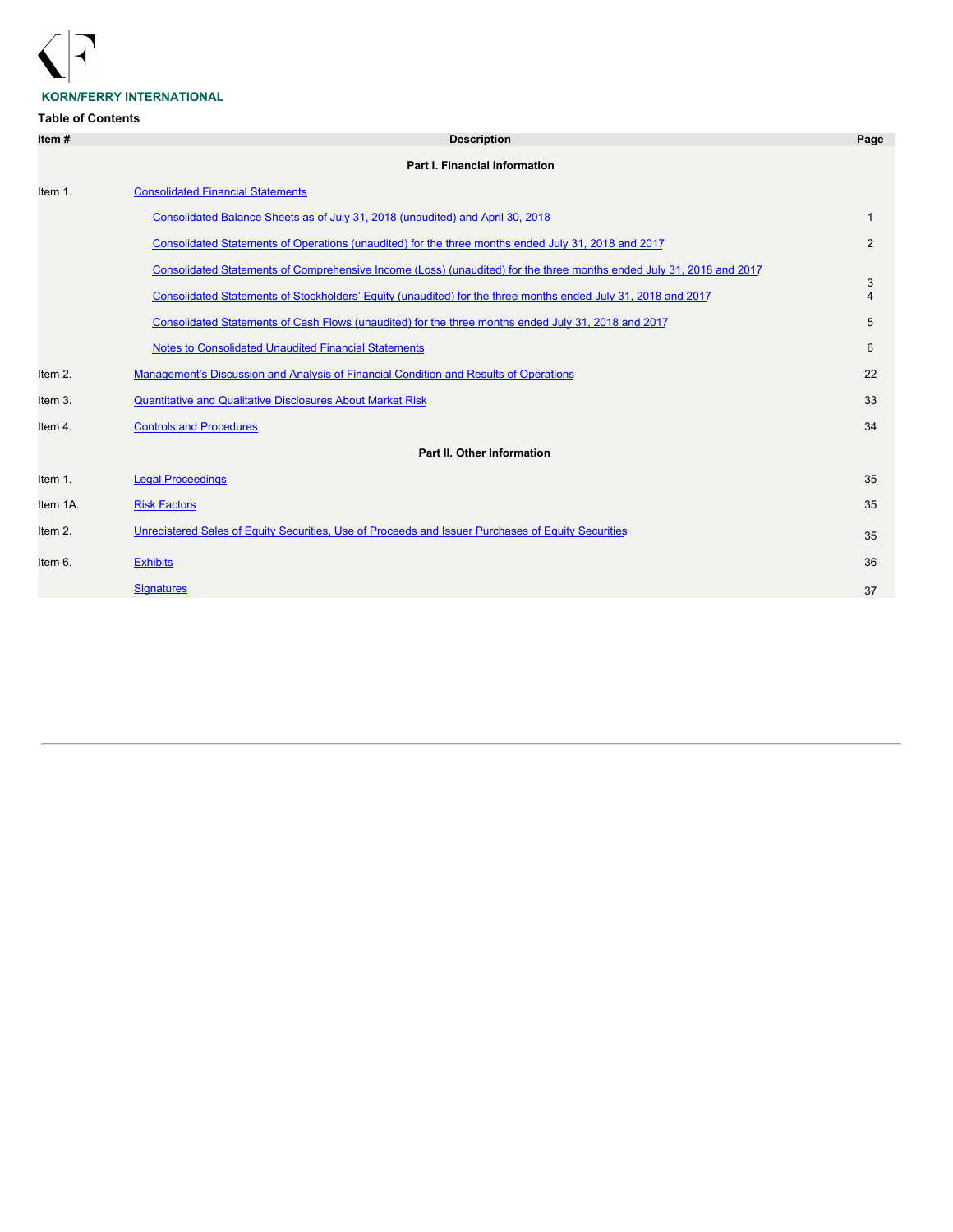

<span id="page-2-0"></span>*Item 1. Consolidated Financial Statements*

## <span id="page-2-1"></span>**KORN/FERRY INTERNATIONAL AND SUBSIDIARIES CONSOLIDATED BALANCE SHEETS**

| (unaudited)<br>(in thousands, except per share data)<br><b>ASSETS</b><br>\$<br>365,729<br>\$<br>Cash and cash equivalents<br>10.952<br>Marketable securities<br>Receivables due from clients, net of allowance for doubtful accounts of \$19,201 and \$17,845 at July 31, 2018 and April 30,<br>397,559<br>384.996<br>2018, respectively<br>Income taxes and other receivables<br>36,999<br>29,089<br>Unearned compensation<br>40,713<br>32,056<br>Prepaid expenses and other assets<br>884,008<br>1,014,259<br>Total current assets<br>Marketable securities, non-current<br>123,124<br>122,792<br>123,318<br>119,901<br>Property and equipment, net<br>121,828<br>120,087<br>Cash surrender value of company owned life insurance policies, net of loans<br>39,512<br>25,520<br>Deferred income taxes<br>Goodwill<br>581,858<br>584.222<br>203,216<br>Intangible assets, net<br>93,050<br>Unearned compensation, non-current<br>92,378<br>78,295<br>Investments and other assets<br>20,394<br>19.622<br>\$<br>2,079,470<br>2,287,914<br>Total assets<br>\$<br><b>LIABILITIES AND STOCKHOLDERS' EQUITY</b><br>Accounts payable<br>\$<br>35.325<br>\$<br>25,790<br>Income taxes payable<br>Compensation and benefits payable<br>175,477<br>Term loan<br>26,629<br>Other accrued liabilities<br>150,534<br><b>Total current liabilities</b><br>413,755<br>Deferred compensation and other retirement plans<br>234,468<br>Term loan, non-current<br>204,654<br>Deferred tax liabilities<br>1.609 |                   | <b>July 31,</b><br>2018 |  | April 30,<br>2018 |
|------------------------------------------------------------------------------------------------------------------------------------------------------------------------------------------------------------------------------------------------------------------------------------------------------------------------------------------------------------------------------------------------------------------------------------------------------------------------------------------------------------------------------------------------------------------------------------------------------------------------------------------------------------------------------------------------------------------------------------------------------------------------------------------------------------------------------------------------------------------------------------------------------------------------------------------------------------------------------------------------------------------------------------------------------------------------------------------------------------------------------------------------------------------------------------------------------------------------------------------------------------------------------------------------------------------------------------------------------------------------------------------------------------------------------------------------------------------------------------------------|-------------------|-------------------------|--|-------------------|
|                                                                                                                                                                                                                                                                                                                                                                                                                                                                                                                                                                                                                                                                                                                                                                                                                                                                                                                                                                                                                                                                                                                                                                                                                                                                                                                                                                                                                                                                                                |                   |                         |  |                   |
|                                                                                                                                                                                                                                                                                                                                                                                                                                                                                                                                                                                                                                                                                                                                                                                                                                                                                                                                                                                                                                                                                                                                                                                                                                                                                                                                                                                                                                                                                                |                   |                         |  |                   |
|                                                                                                                                                                                                                                                                                                                                                                                                                                                                                                                                                                                                                                                                                                                                                                                                                                                                                                                                                                                                                                                                                                                                                                                                                                                                                                                                                                                                                                                                                                |                   |                         |  |                   |
|                                                                                                                                                                                                                                                                                                                                                                                                                                                                                                                                                                                                                                                                                                                                                                                                                                                                                                                                                                                                                                                                                                                                                                                                                                                                                                                                                                                                                                                                                                |                   |                         |  | 520.848           |
|                                                                                                                                                                                                                                                                                                                                                                                                                                                                                                                                                                                                                                                                                                                                                                                                                                                                                                                                                                                                                                                                                                                                                                                                                                                                                                                                                                                                                                                                                                |                   |                         |  | 14,293            |
|                                                                                                                                                                                                                                                                                                                                                                                                                                                                                                                                                                                                                                                                                                                                                                                                                                                                                                                                                                                                                                                                                                                                                                                                                                                                                                                                                                                                                                                                                                |                   |                         |  |                   |
|                                                                                                                                                                                                                                                                                                                                                                                                                                                                                                                                                                                                                                                                                                                                                                                                                                                                                                                                                                                                                                                                                                                                                                                                                                                                                                                                                                                                                                                                                                |                   |                         |  |                   |
|                                                                                                                                                                                                                                                                                                                                                                                                                                                                                                                                                                                                                                                                                                                                                                                                                                                                                                                                                                                                                                                                                                                                                                                                                                                                                                                                                                                                                                                                                                |                   |                         |  | 37,333            |
|                                                                                                                                                                                                                                                                                                                                                                                                                                                                                                                                                                                                                                                                                                                                                                                                                                                                                                                                                                                                                                                                                                                                                                                                                                                                                                                                                                                                                                                                                                |                   |                         |  | 27.700            |
|                                                                                                                                                                                                                                                                                                                                                                                                                                                                                                                                                                                                                                                                                                                                                                                                                                                                                                                                                                                                                                                                                                                                                                                                                                                                                                                                                                                                                                                                                                |                   |                         |  |                   |
|                                                                                                                                                                                                                                                                                                                                                                                                                                                                                                                                                                                                                                                                                                                                                                                                                                                                                                                                                                                                                                                                                                                                                                                                                                                                                                                                                                                                                                                                                                |                   |                         |  |                   |
|                                                                                                                                                                                                                                                                                                                                                                                                                                                                                                                                                                                                                                                                                                                                                                                                                                                                                                                                                                                                                                                                                                                                                                                                                                                                                                                                                                                                                                                                                                |                   |                         |  |                   |
|                                                                                                                                                                                                                                                                                                                                                                                                                                                                                                                                                                                                                                                                                                                                                                                                                                                                                                                                                                                                                                                                                                                                                                                                                                                                                                                                                                                                                                                                                                |                   |                         |  |                   |
|                                                                                                                                                                                                                                                                                                                                                                                                                                                                                                                                                                                                                                                                                                                                                                                                                                                                                                                                                                                                                                                                                                                                                                                                                                                                                                                                                                                                                                                                                                |                   |                         |  |                   |
|                                                                                                                                                                                                                                                                                                                                                                                                                                                                                                                                                                                                                                                                                                                                                                                                                                                                                                                                                                                                                                                                                                                                                                                                                                                                                                                                                                                                                                                                                                |                   |                         |  |                   |
|                                                                                                                                                                                                                                                                                                                                                                                                                                                                                                                                                                                                                                                                                                                                                                                                                                                                                                                                                                                                                                                                                                                                                                                                                                                                                                                                                                                                                                                                                                |                   |                         |  |                   |
|                                                                                                                                                                                                                                                                                                                                                                                                                                                                                                                                                                                                                                                                                                                                                                                                                                                                                                                                                                                                                                                                                                                                                                                                                                                                                                                                                                                                                                                                                                |                   |                         |  |                   |
|                                                                                                                                                                                                                                                                                                                                                                                                                                                                                                                                                                                                                                                                                                                                                                                                                                                                                                                                                                                                                                                                                                                                                                                                                                                                                                                                                                                                                                                                                                |                   |                         |  |                   |
|                                                                                                                                                                                                                                                                                                                                                                                                                                                                                                                                                                                                                                                                                                                                                                                                                                                                                                                                                                                                                                                                                                                                                                                                                                                                                                                                                                                                                                                                                                |                   |                         |  |                   |
|                                                                                                                                                                                                                                                                                                                                                                                                                                                                                                                                                                                                                                                                                                                                                                                                                                                                                                                                                                                                                                                                                                                                                                                                                                                                                                                                                                                                                                                                                                |                   |                         |  |                   |
|                                                                                                                                                                                                                                                                                                                                                                                                                                                                                                                                                                                                                                                                                                                                                                                                                                                                                                                                                                                                                                                                                                                                                                                                                                                                                                                                                                                                                                                                                                |                   |                         |  |                   |
|                                                                                                                                                                                                                                                                                                                                                                                                                                                                                                                                                                                                                                                                                                                                                                                                                                                                                                                                                                                                                                                                                                                                                                                                                                                                                                                                                                                                                                                                                                |                   |                         |  | 35.196            |
|                                                                                                                                                                                                                                                                                                                                                                                                                                                                                                                                                                                                                                                                                                                                                                                                                                                                                                                                                                                                                                                                                                                                                                                                                                                                                                                                                                                                                                                                                                |                   |                         |  | 23,034            |
|                                                                                                                                                                                                                                                                                                                                                                                                                                                                                                                                                                                                                                                                                                                                                                                                                                                                                                                                                                                                                                                                                                                                                                                                                                                                                                                                                                                                                                                                                                |                   |                         |  | 304,980           |
|                                                                                                                                                                                                                                                                                                                                                                                                                                                                                                                                                                                                                                                                                                                                                                                                                                                                                                                                                                                                                                                                                                                                                                                                                                                                                                                                                                                                                                                                                                |                   |                         |  | 24,911            |
|                                                                                                                                                                                                                                                                                                                                                                                                                                                                                                                                                                                                                                                                                                                                                                                                                                                                                                                                                                                                                                                                                                                                                                                                                                                                                                                                                                                                                                                                                                |                   |                         |  | 170,339           |
|                                                                                                                                                                                                                                                                                                                                                                                                                                                                                                                                                                                                                                                                                                                                                                                                                                                                                                                                                                                                                                                                                                                                                                                                                                                                                                                                                                                                                                                                                                |                   |                         |  | 558,460           |
|                                                                                                                                                                                                                                                                                                                                                                                                                                                                                                                                                                                                                                                                                                                                                                                                                                                                                                                                                                                                                                                                                                                                                                                                                                                                                                                                                                                                                                                                                                |                   |                         |  | 227.729           |
|                                                                                                                                                                                                                                                                                                                                                                                                                                                                                                                                                                                                                                                                                                                                                                                                                                                                                                                                                                                                                                                                                                                                                                                                                                                                                                                                                                                                                                                                                                |                   |                         |  | 211,311           |
|                                                                                                                                                                                                                                                                                                                                                                                                                                                                                                                                                                                                                                                                                                                                                                                                                                                                                                                                                                                                                                                                                                                                                                                                                                                                                                                                                                                                                                                                                                |                   |                         |  | 9.105             |
|                                                                                                                                                                                                                                                                                                                                                                                                                                                                                                                                                                                                                                                                                                                                                                                                                                                                                                                                                                                                                                                                                                                                                                                                                                                                                                                                                                                                                                                                                                | Other liabilities | 60,364                  |  | 61,694            |
| 914,850<br><b>Total liabilities</b>                                                                                                                                                                                                                                                                                                                                                                                                                                                                                                                                                                                                                                                                                                                                                                                                                                                                                                                                                                                                                                                                                                                                                                                                                                                                                                                                                                                                                                                            |                   |                         |  | 1,068,299         |
| Stockholders' equity                                                                                                                                                                                                                                                                                                                                                                                                                                                                                                                                                                                                                                                                                                                                                                                                                                                                                                                                                                                                                                                                                                                                                                                                                                                                                                                                                                                                                                                                           |                   |                         |  |                   |
| Common stock: \$0.01 par value, 150,000 shares authorized, 72,171 and 71,631 shares issued at July 31, 2018 and April 30,                                                                                                                                                                                                                                                                                                                                                                                                                                                                                                                                                                                                                                                                                                                                                                                                                                                                                                                                                                                                                                                                                                                                                                                                                                                                                                                                                                      |                   |                         |  |                   |
| 681,060<br>2018, respectively, and 56,938 and 56,517 shares outstanding at July 31, 2018 and April 30, 2018, respectively                                                                                                                                                                                                                                                                                                                                                                                                                                                                                                                                                                                                                                                                                                                                                                                                                                                                                                                                                                                                                                                                                                                                                                                                                                                                                                                                                                      |                   |                         |  | 683.942           |
| 537.015<br>Retained earnings                                                                                                                                                                                                                                                                                                                                                                                                                                                                                                                                                                                                                                                                                                                                                                                                                                                                                                                                                                                                                                                                                                                                                                                                                                                                                                                                                                                                                                                                   |                   |                         |  | 572.800           |
| Accumulated other comprehensive loss, net<br>(56, 488)                                                                                                                                                                                                                                                                                                                                                                                                                                                                                                                                                                                                                                                                                                                                                                                                                                                                                                                                                                                                                                                                                                                                                                                                                                                                                                                                                                                                                                         |                   |                         |  | (40, 135)         |
| Total Korn/Ferry International stockholders' equity<br>1,161,587                                                                                                                                                                                                                                                                                                                                                                                                                                                                                                                                                                                                                                                                                                                                                                                                                                                                                                                                                                                                                                                                                                                                                                                                                                                                                                                                                                                                                               |                   |                         |  | 1,216,607         |
| Noncontrolling interest<br>3,033                                                                                                                                                                                                                                                                                                                                                                                                                                                                                                                                                                                                                                                                                                                                                                                                                                                                                                                                                                                                                                                                                                                                                                                                                                                                                                                                                                                                                                                               |                   |                         |  | 3,008             |
| 1,164,620<br>Total stockholders' equity                                                                                                                                                                                                                                                                                                                                                                                                                                                                                                                                                                                                                                                                                                                                                                                                                                                                                                                                                                                                                                                                                                                                                                                                                                                                                                                                                                                                                                                        |                   |                         |  | 1,219,615         |
| 2,079,470<br>Total liabilities and stockholders' equity<br>\$<br>\$                                                                                                                                                                                                                                                                                                                                                                                                                                                                                                                                                                                                                                                                                                                                                                                                                                                                                                                                                                                                                                                                                                                                                                                                                                                                                                                                                                                                                            |                   |                         |  | 2,287,914         |

The accompanying notes are an integral part of these consolidated financial statements.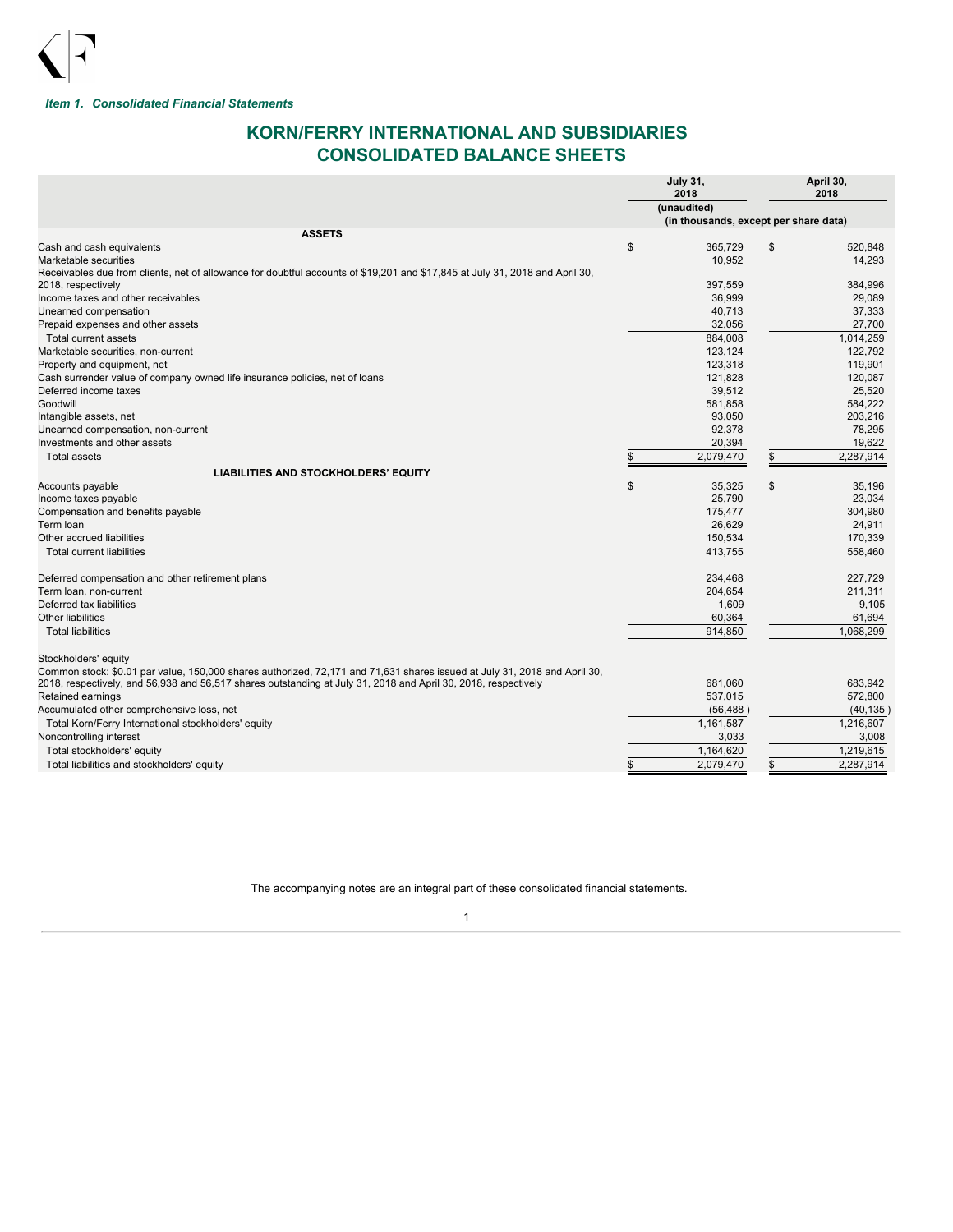

# <span id="page-3-0"></span>**KORN/FERRY INTERNATIONAL AND SUBSIDIARIES CONSOLIDATED STATEMENTS OF OPERATIONS**

**(unaudited)**

|                                                                                                                                                                                                                                                                                                                                                                                                                          | <b>Three Months Ended</b><br><b>July 31,</b> |                                                                                                  |                      |                                                                                   |  |
|--------------------------------------------------------------------------------------------------------------------------------------------------------------------------------------------------------------------------------------------------------------------------------------------------------------------------------------------------------------------------------------------------------------------------|----------------------------------------------|--------------------------------------------------------------------------------------------------|----------------------|-----------------------------------------------------------------------------------|--|
|                                                                                                                                                                                                                                                                                                                                                                                                                          |                                              | 2018                                                                                             |                      | 2017                                                                              |  |
|                                                                                                                                                                                                                                                                                                                                                                                                                          |                                              | (in thousands, except per share data)                                                            |                      |                                                                                   |  |
| Fee revenue<br>Reimbursed out-of-pocket engagement expenses<br>Total revenue                                                                                                                                                                                                                                                                                                                                             | \$                                           | 465,568<br>12,794<br>478,362                                                                     | \$                   | 401,254<br>13,663<br>414,917                                                      |  |
| Compensation and benefits<br>General and administrative expenses<br>Reimbursed expenses<br>Cost of services<br>Depreciation and amortization<br>Restructuring charges, net<br>Total operating expenses                                                                                                                                                                                                                   |                                              | 321,905<br>168,724<br>12,794<br>18,327<br>11,731<br>533,481                                      |                      | 272,756<br>58,261<br>13,663<br>15,813<br>12,209<br>280<br>372,982                 |  |
| Operating (loss) income<br>Other income, net<br>Interest expense, net<br>(Loss) income before (benefit) provision for income taxes and equity in earnings of unconsolidated subsidiaries<br>Equity in earnings of unconsolidated subsidiaries<br>Income tax (benefit) provision<br>Net (loss) income<br>Net income attributable to noncontrolling interest<br>Net (loss) income attributable to Korn/Ferry International |                                              | (55, 119)<br>4,491<br>(4, 103)<br>(54, 731)<br>29<br>(16, 110)<br>(38, 592)<br>(19)<br>(38, 611) |                      | 41,935<br>3,354<br>(3,680)<br>41,609<br>30<br>12,210<br>29,429<br>(388)<br>29,041 |  |
| (Loss) earnings per common share attributable to Korn/Ferry International:<br><b>Basic</b><br><b>Diluted</b>                                                                                                                                                                                                                                                                                                             | S                                            | (0.70)<br>(0.70)                                                                                 | \$<br>$\mathfrak{L}$ | 0.52<br>0.51                                                                      |  |
| Weighted-average common shares outstanding:<br><b>Basic</b><br><b>Diluted</b>                                                                                                                                                                                                                                                                                                                                            |                                              | 55,378<br>55,378                                                                                 |                      | 55,795<br>56,403                                                                  |  |
| Cash dividends declared per share:                                                                                                                                                                                                                                                                                                                                                                                       |                                              | 0.10                                                                                             |                      | 0.10                                                                              |  |

The accompanying notes are an integral part of these consolidated financial statements.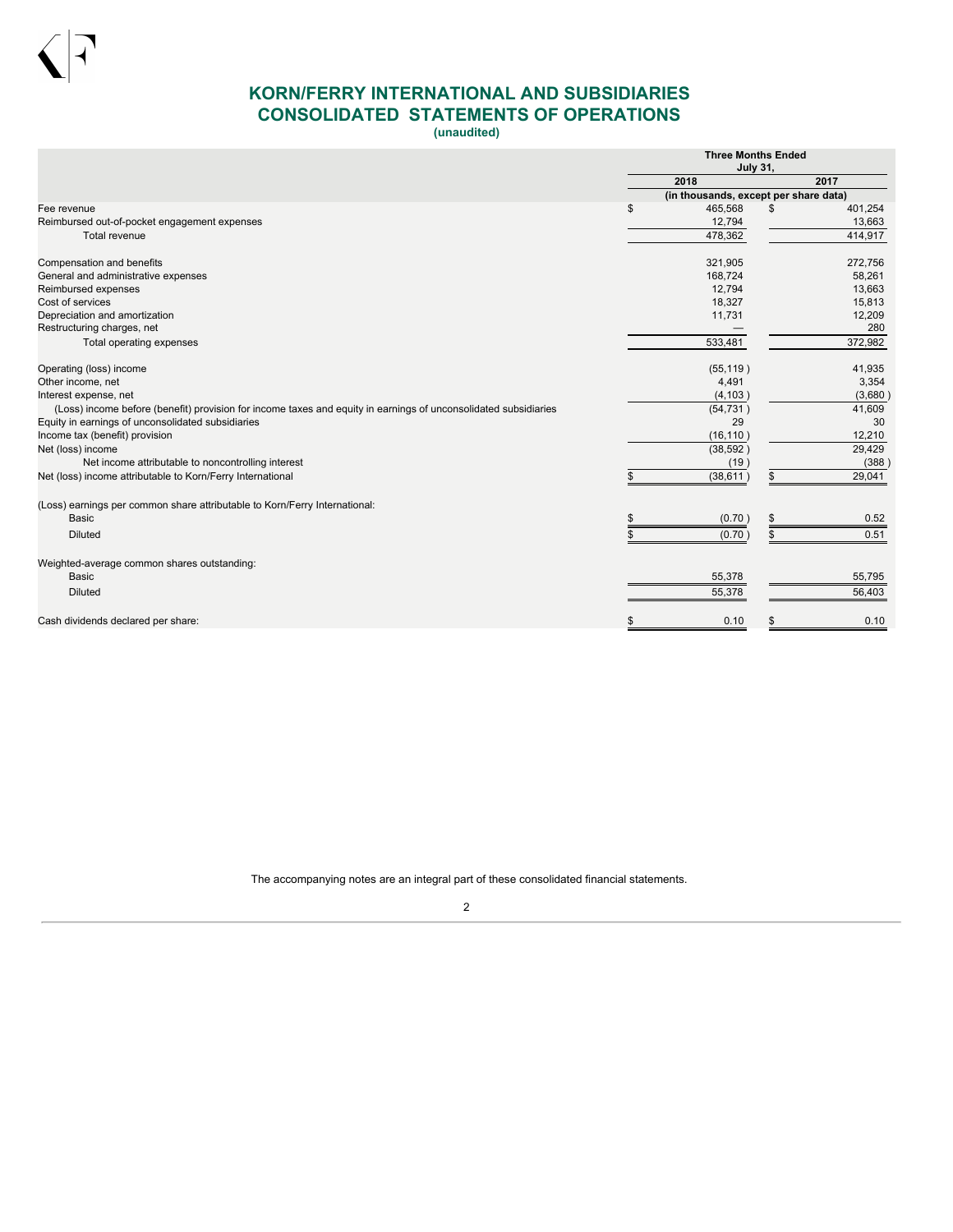

# <span id="page-4-0"></span>**KORN/FERRY INTERNATIONAL AND SUBSIDIARIES CONSOLIDATED STATEMENTS OF COMPREHENSIVE (LOSS) INCOME**

**(unaudited)**

|                                                                      | <b>Three Months Ended</b><br><b>July 31,</b> |        |  |  |  |  |
|----------------------------------------------------------------------|----------------------------------------------|--------|--|--|--|--|
|                                                                      | 2018                                         | 2017   |  |  |  |  |
|                                                                      | (in thousands)                               |        |  |  |  |  |
| Net (loss) income                                                    | (38, 592)                                    | 29,429 |  |  |  |  |
| Other comprehensive (loss) income:                                   |                                              |        |  |  |  |  |
| Foreign currency translation adjustments                             | (14, 556)                                    | 16,189 |  |  |  |  |
| Deferred compensation and pension plan adjustments, net of tax       | 273                                          | 352    |  |  |  |  |
| Net unrealized gain (loss) on interest rate swap, net of tax         | 133                                          | (63)   |  |  |  |  |
| Comprehensive (loss) income                                          | (52, 742)                                    | 45.907 |  |  |  |  |
| Less: comprehensive income attributable to noncontrolling interest   | (25)                                         | (493)  |  |  |  |  |
| Comprehensive (loss) income attributable to Korn/Ferry International | (52, 767)                                    | 45.414 |  |  |  |  |

The accompanying notes are an integral part of these consolidated financial statements.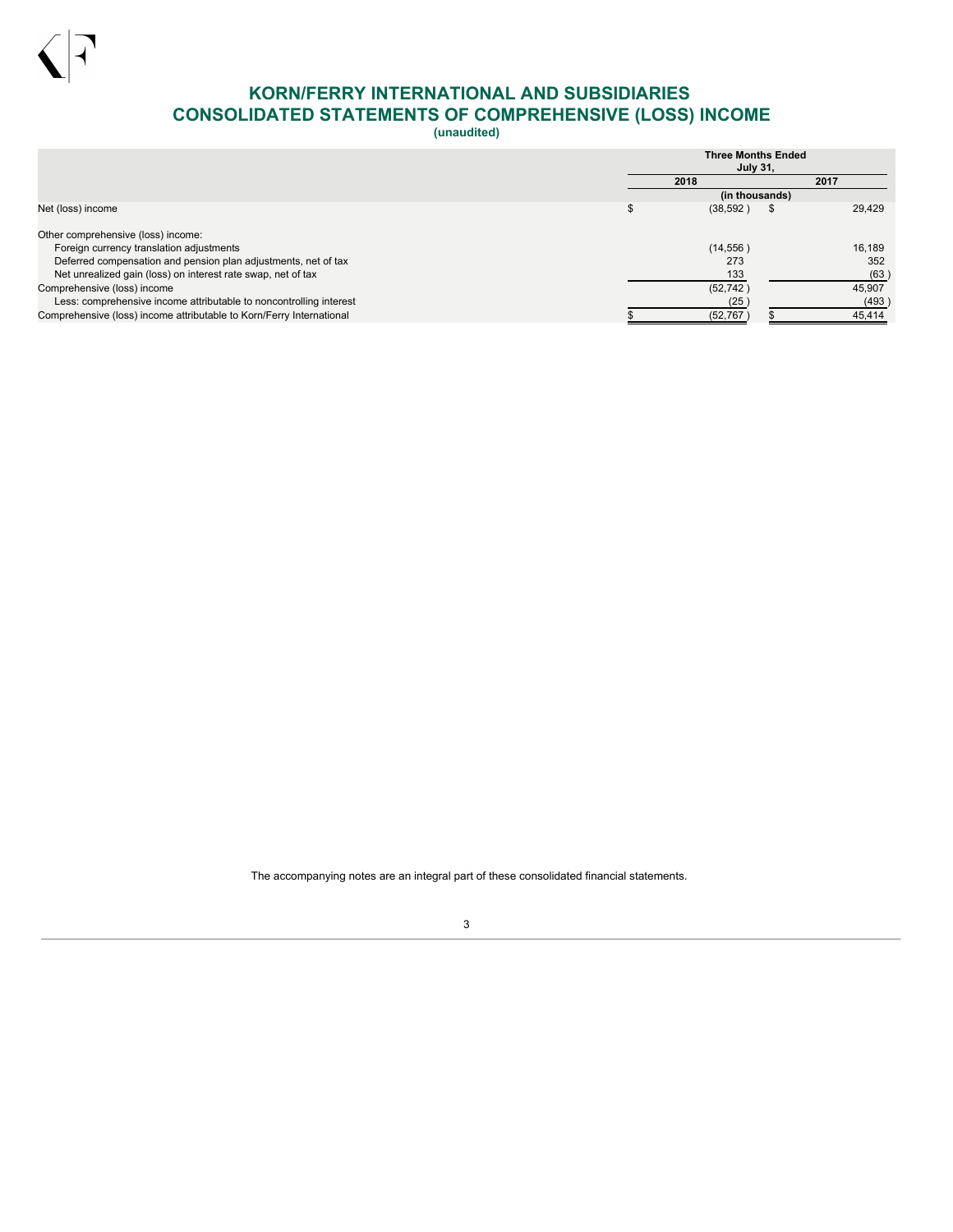# <span id="page-5-0"></span>**KORN/FERRY INTERNATIONAL AND SUBSIDIARIES CONSOLIDATED STATEMENTS OF STOCKHOLDERS' EQUITY**

**(unaudited)**

|                                   | <b>Common Stock</b> |               | <b>Retained</b> | Accumulated<br>Other<br>Comprehensive<br>(Loss) Income, |      | Total<br>Korn/Ferry<br>International<br>Stockholders' | Noncontrolling | <b>Total</b><br>Stockholder's |
|-----------------------------------|---------------------|---------------|-----------------|---------------------------------------------------------|------|-------------------------------------------------------|----------------|-------------------------------|
|                                   | <b>Shares</b>       | Amount        | Earnings        | Net                                                     |      | Equity                                                | Interest       | <b>Equity</b>                 |
|                                   |                     |               |                 | (in thousands)                                          |      |                                                       |                |                               |
| Balance as of April 30, 2018      | 56,517              | \$<br>683,942 | \$<br>572.800   | \$<br>(40, 135)                                         | - \$ | 1,216,607                                             | \$<br>3,008    | \$<br>1,219,615               |
| Net loss                          |                     |               | (38, 611)       |                                                         |      | (38, 611)                                             | 19             | (38, 592)                     |
| Other Comprehensive (loss) income |                     |               |                 | (14, 156)                                               |      | (14, 156)                                             | 6              | (14, 150)                     |
| Effect of adopting new accounting |                     |               |                 |                                                         |      |                                                       |                |                               |
| standards                         |                     |               | 8,853           | (2, 197)                                                |      | 6,656                                                 |                | 6,656                         |
| Dividends paid to shareholders    |                     |               | (6,027)         |                                                         |      | (6,027)                                               |                | (6,027)                       |
| Purchase of stock                 | (200)               | (13,055)      |                 |                                                         |      | (13,055)                                              |                | (13,055)                      |
| <b>Issuance of stock</b>          | 621                 | 4,804         |                 |                                                         |      | 4,804                                                 |                | 4,804                         |
| Stock-based compensation          |                     | 5,369         |                 |                                                         |      | 5,369                                                 |                | 5,369                         |
| Balance as of July 31, 2018       | 56,938              | 681,060       | 537,015         | (56, 488)                                               |      | 1,161,587                                             | 3,033          | 1,164,620                     |

|                                |                     |               |                 | Accumulated<br>Other<br><b>Comprehensive</b> |      | Total<br>Korn/Ferry<br>International |                | Total           |
|--------------------------------|---------------------|---------------|-----------------|----------------------------------------------|------|--------------------------------------|----------------|-----------------|
|                                | <b>Common Stock</b> |               | <b>Retained</b> | (Loss) Income,                               |      | Stockholders'                        | Noncontrolling | Stockholder's   |
|                                | <b>Shares</b>       | Amount        | Earnings        | Net                                          |      | Equity                               | Interest       | <b>Equity</b>   |
|                                |                     |               |                 | (in thousands)                               |      |                                      |                |                 |
| Balance as of April 30, 2017   | 56,938              | \$<br>692.527 | \$<br>461.976   | \$<br>(71,064)                               | - \$ | 1,083,439                            | \$<br>3,609    | \$<br>1,087,048 |
| Net income                     |                     |               | 29,041          |                                              |      | 29.041                               | 388            | 29,429          |
| Other Comprehensive income     |                     |               |                 | 16,373                                       |      | 16,373                               | 105            | 16,478          |
| Dividends paid to shareholders |                     |               | (5,823)         |                                              |      | (5,823)                              |                | (5,823)         |
| Purchase of stock              | (217)               | (7, 372)      |                 |                                              |      | (7, 372)                             |                | (7, 372)        |
| Issuance of stock              | 525                 | 4,586         |                 |                                              |      | 4,586                                |                | 4,586           |
| Stock-based compensation       | —                   | 4,405         | __              |                                              |      | 4,405                                |                | 4,405           |
| Balance as of July 31, 2017    | 57,246              | 694.146       | 485,194         | (54, 691)                                    |      | 1,124,649                            | 4,102          | 1,128,751       |

The accompanying notes are an integral part of these consolidated financial statements.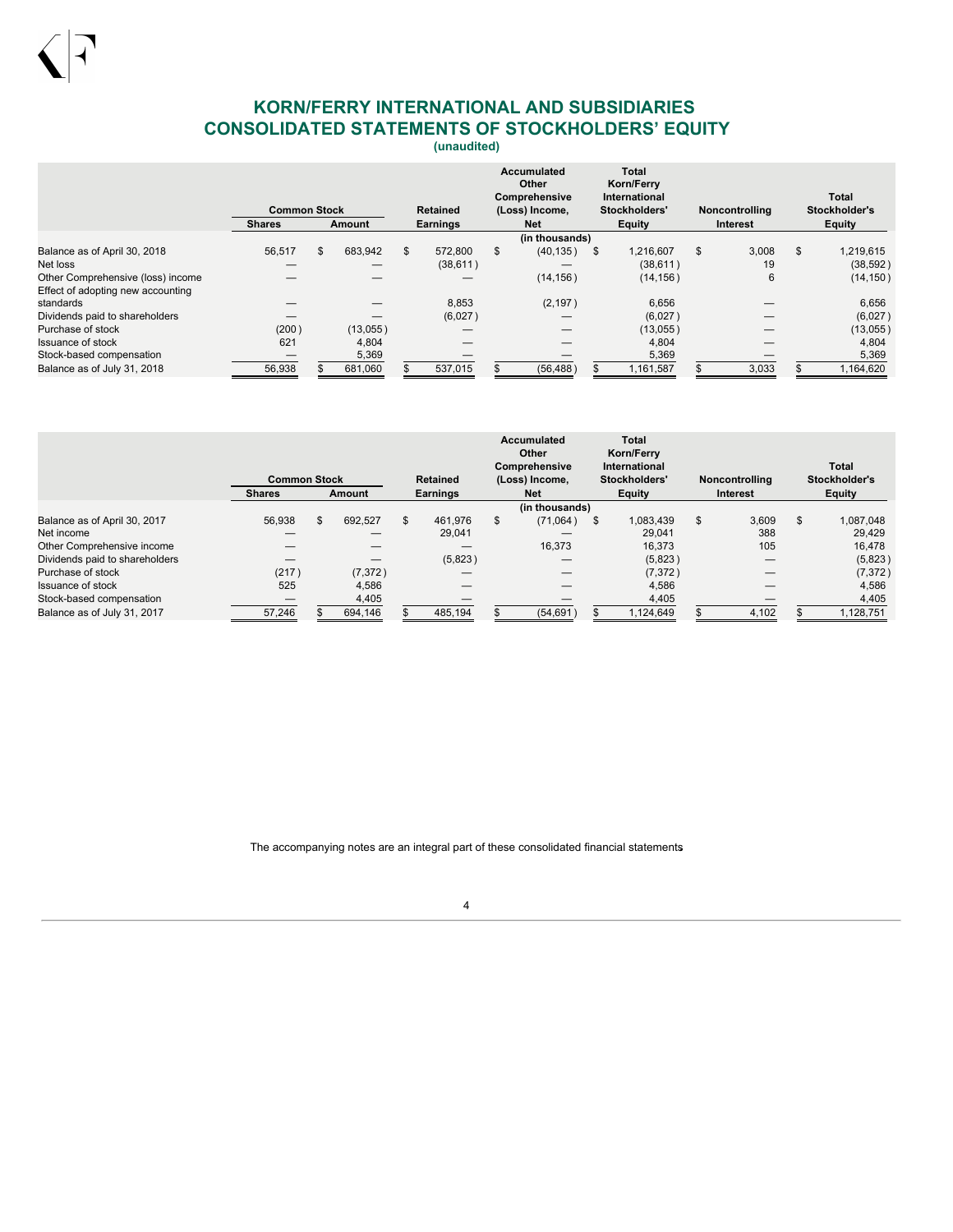

# <span id="page-6-0"></span>**KORN/FERRY INTERNATIONAL AND SUBSIDIARIES CONSOLIDATED STATEMENTS OF CASH FLOWS**

**(unaudited)**

| 2018<br>2017<br>(in thousands)<br>Cash flows from operating activities:<br>\$<br>Net (loss) income<br>(38, 592)<br>\$<br>29,429<br>Adjustments to reconcile net (loss) income to net cash used in operating activities:<br>Depreciation and amortization<br>11,731<br>12,209<br>5,714<br>Stock-based compensation expense<br>4,696<br>Tradename write-offs<br>106,555<br>3,707<br>Provision for doubtful accounts<br>3,070<br>Gain on cash surrender value of life insurance policies<br>(1, 347)<br>(2, 485)<br>(4,001)<br>Gain on marketable securities<br>(3,429)<br>(22, 564)<br>8,562<br>Deferred income taxes<br>Change in other assets and liabilities:<br>3.021<br>8.288<br>Deferred compensation<br>Receivables due from clients<br>(16, 270)<br>(23, 413)<br>Income taxes and other receivables<br>(7, 811)<br>(10, 930)<br>Prepaid expenses and other assets<br>(4,356)<br>(4,780)<br>Unearned compensation<br>(17, 463)<br>(29, 115)<br>(29)<br>Investment in unconsolidated subsidiaries<br>(30)<br>1,434<br>Income taxes payable<br>6,463<br>(135, 405)<br>(109, 034)<br>Accounts payable and accrued liabilities<br>Other<br>(1,816)<br>926<br>(117, 492)<br>(109, 573)<br>Net cash used in operating activities<br>Cash flows from investing activities:<br>Purchase of property and equipment<br>(13, 163)<br>(9,529)<br>Purchase of marketable securities<br>(1,396)<br>(4,600)<br>Proceeds from sales/maturities of marketable securities<br>8,240<br>1,734<br>Premium on company-owned life insurance policies<br>(398)<br>(403)<br>85<br>971<br>Proceeds from life insurance policies<br>Dividends received from unconsolidated subsidiaries<br>60<br>(11, 767)<br>(6,632)<br>Net cash used in investing activities<br><b>Cash flows from financing activities:</b><br>Principal payments on term loan facility<br>(5, 156)<br>(5, 156)<br>Payment of contingent consideration from acquisitions<br>(455)<br>(485)<br>Repurchases of common stock<br>(4,026)<br>Payments of tax withholdings on restricted stock<br>(13,054)<br>(3,346)<br>Proceeds from issuance of common stock upon exercise of employee<br>stock options and in connection with an employee stock purchase plan<br>4,105<br>3,984<br>Dividends paid to shareholders<br>(6,027)<br>(5,823)<br>Payments on life insurance policy loans<br>(414)<br>(20, 587)<br>(15, 266)<br>Net cash used in financing activities<br>Effect of exchange rate changes on cash and cash equivalents<br>(10, 408)<br>7,743<br>(155, 119)<br>(128, 863)<br>Net decrease in cash and cash equivalents<br>520,848<br>410,882<br>Cash and cash equivalents at beginning of period<br>365,729<br>\$<br>282.019<br>\$<br>Cash and cash equivalents at end of the period |  | <b>Three Months Ended</b><br><b>July 31,</b> |  |  |  |  |
|----------------------------------------------------------------------------------------------------------------------------------------------------------------------------------------------------------------------------------------------------------------------------------------------------------------------------------------------------------------------------------------------------------------------------------------------------------------------------------------------------------------------------------------------------------------------------------------------------------------------------------------------------------------------------------------------------------------------------------------------------------------------------------------------------------------------------------------------------------------------------------------------------------------------------------------------------------------------------------------------------------------------------------------------------------------------------------------------------------------------------------------------------------------------------------------------------------------------------------------------------------------------------------------------------------------------------------------------------------------------------------------------------------------------------------------------------------------------------------------------------------------------------------------------------------------------------------------------------------------------------------------------------------------------------------------------------------------------------------------------------------------------------------------------------------------------------------------------------------------------------------------------------------------------------------------------------------------------------------------------------------------------------------------------------------------------------------------------------------------------------------------------------------------------------------------------------------------------------------------------------------------------------------------------------------------------------------------------------------------------------------------------------------------------------------------------------------------------------------------------------------------------------------------------------------------------------------------------------------------------------------------------------------------------------------------------------------------------------------------|--|----------------------------------------------|--|--|--|--|
|                                                                                                                                                                                                                                                                                                                                                                                                                                                                                                                                                                                                                                                                                                                                                                                                                                                                                                                                                                                                                                                                                                                                                                                                                                                                                                                                                                                                                                                                                                                                                                                                                                                                                                                                                                                                                                                                                                                                                                                                                                                                                                                                                                                                                                                                                                                                                                                                                                                                                                                                                                                                                                                                                                                                        |  |                                              |  |  |  |  |
|                                                                                                                                                                                                                                                                                                                                                                                                                                                                                                                                                                                                                                                                                                                                                                                                                                                                                                                                                                                                                                                                                                                                                                                                                                                                                                                                                                                                                                                                                                                                                                                                                                                                                                                                                                                                                                                                                                                                                                                                                                                                                                                                                                                                                                                                                                                                                                                                                                                                                                                                                                                                                                                                                                                                        |  |                                              |  |  |  |  |
|                                                                                                                                                                                                                                                                                                                                                                                                                                                                                                                                                                                                                                                                                                                                                                                                                                                                                                                                                                                                                                                                                                                                                                                                                                                                                                                                                                                                                                                                                                                                                                                                                                                                                                                                                                                                                                                                                                                                                                                                                                                                                                                                                                                                                                                                                                                                                                                                                                                                                                                                                                                                                                                                                                                                        |  |                                              |  |  |  |  |
|                                                                                                                                                                                                                                                                                                                                                                                                                                                                                                                                                                                                                                                                                                                                                                                                                                                                                                                                                                                                                                                                                                                                                                                                                                                                                                                                                                                                                                                                                                                                                                                                                                                                                                                                                                                                                                                                                                                                                                                                                                                                                                                                                                                                                                                                                                                                                                                                                                                                                                                                                                                                                                                                                                                                        |  |                                              |  |  |  |  |
|                                                                                                                                                                                                                                                                                                                                                                                                                                                                                                                                                                                                                                                                                                                                                                                                                                                                                                                                                                                                                                                                                                                                                                                                                                                                                                                                                                                                                                                                                                                                                                                                                                                                                                                                                                                                                                                                                                                                                                                                                                                                                                                                                                                                                                                                                                                                                                                                                                                                                                                                                                                                                                                                                                                                        |  |                                              |  |  |  |  |
|                                                                                                                                                                                                                                                                                                                                                                                                                                                                                                                                                                                                                                                                                                                                                                                                                                                                                                                                                                                                                                                                                                                                                                                                                                                                                                                                                                                                                                                                                                                                                                                                                                                                                                                                                                                                                                                                                                                                                                                                                                                                                                                                                                                                                                                                                                                                                                                                                                                                                                                                                                                                                                                                                                                                        |  |                                              |  |  |  |  |
|                                                                                                                                                                                                                                                                                                                                                                                                                                                                                                                                                                                                                                                                                                                                                                                                                                                                                                                                                                                                                                                                                                                                                                                                                                                                                                                                                                                                                                                                                                                                                                                                                                                                                                                                                                                                                                                                                                                                                                                                                                                                                                                                                                                                                                                                                                                                                                                                                                                                                                                                                                                                                                                                                                                                        |  |                                              |  |  |  |  |
|                                                                                                                                                                                                                                                                                                                                                                                                                                                                                                                                                                                                                                                                                                                                                                                                                                                                                                                                                                                                                                                                                                                                                                                                                                                                                                                                                                                                                                                                                                                                                                                                                                                                                                                                                                                                                                                                                                                                                                                                                                                                                                                                                                                                                                                                                                                                                                                                                                                                                                                                                                                                                                                                                                                                        |  |                                              |  |  |  |  |
|                                                                                                                                                                                                                                                                                                                                                                                                                                                                                                                                                                                                                                                                                                                                                                                                                                                                                                                                                                                                                                                                                                                                                                                                                                                                                                                                                                                                                                                                                                                                                                                                                                                                                                                                                                                                                                                                                                                                                                                                                                                                                                                                                                                                                                                                                                                                                                                                                                                                                                                                                                                                                                                                                                                                        |  |                                              |  |  |  |  |
|                                                                                                                                                                                                                                                                                                                                                                                                                                                                                                                                                                                                                                                                                                                                                                                                                                                                                                                                                                                                                                                                                                                                                                                                                                                                                                                                                                                                                                                                                                                                                                                                                                                                                                                                                                                                                                                                                                                                                                                                                                                                                                                                                                                                                                                                                                                                                                                                                                                                                                                                                                                                                                                                                                                                        |  |                                              |  |  |  |  |
|                                                                                                                                                                                                                                                                                                                                                                                                                                                                                                                                                                                                                                                                                                                                                                                                                                                                                                                                                                                                                                                                                                                                                                                                                                                                                                                                                                                                                                                                                                                                                                                                                                                                                                                                                                                                                                                                                                                                                                                                                                                                                                                                                                                                                                                                                                                                                                                                                                                                                                                                                                                                                                                                                                                                        |  |                                              |  |  |  |  |
|                                                                                                                                                                                                                                                                                                                                                                                                                                                                                                                                                                                                                                                                                                                                                                                                                                                                                                                                                                                                                                                                                                                                                                                                                                                                                                                                                                                                                                                                                                                                                                                                                                                                                                                                                                                                                                                                                                                                                                                                                                                                                                                                                                                                                                                                                                                                                                                                                                                                                                                                                                                                                                                                                                                                        |  |                                              |  |  |  |  |
|                                                                                                                                                                                                                                                                                                                                                                                                                                                                                                                                                                                                                                                                                                                                                                                                                                                                                                                                                                                                                                                                                                                                                                                                                                                                                                                                                                                                                                                                                                                                                                                                                                                                                                                                                                                                                                                                                                                                                                                                                                                                                                                                                                                                                                                                                                                                                                                                                                                                                                                                                                                                                                                                                                                                        |  |                                              |  |  |  |  |
|                                                                                                                                                                                                                                                                                                                                                                                                                                                                                                                                                                                                                                                                                                                                                                                                                                                                                                                                                                                                                                                                                                                                                                                                                                                                                                                                                                                                                                                                                                                                                                                                                                                                                                                                                                                                                                                                                                                                                                                                                                                                                                                                                                                                                                                                                                                                                                                                                                                                                                                                                                                                                                                                                                                                        |  |                                              |  |  |  |  |
|                                                                                                                                                                                                                                                                                                                                                                                                                                                                                                                                                                                                                                                                                                                                                                                                                                                                                                                                                                                                                                                                                                                                                                                                                                                                                                                                                                                                                                                                                                                                                                                                                                                                                                                                                                                                                                                                                                                                                                                                                                                                                                                                                                                                                                                                                                                                                                                                                                                                                                                                                                                                                                                                                                                                        |  |                                              |  |  |  |  |
|                                                                                                                                                                                                                                                                                                                                                                                                                                                                                                                                                                                                                                                                                                                                                                                                                                                                                                                                                                                                                                                                                                                                                                                                                                                                                                                                                                                                                                                                                                                                                                                                                                                                                                                                                                                                                                                                                                                                                                                                                                                                                                                                                                                                                                                                                                                                                                                                                                                                                                                                                                                                                                                                                                                                        |  |                                              |  |  |  |  |
|                                                                                                                                                                                                                                                                                                                                                                                                                                                                                                                                                                                                                                                                                                                                                                                                                                                                                                                                                                                                                                                                                                                                                                                                                                                                                                                                                                                                                                                                                                                                                                                                                                                                                                                                                                                                                                                                                                                                                                                                                                                                                                                                                                                                                                                                                                                                                                                                                                                                                                                                                                                                                                                                                                                                        |  |                                              |  |  |  |  |
|                                                                                                                                                                                                                                                                                                                                                                                                                                                                                                                                                                                                                                                                                                                                                                                                                                                                                                                                                                                                                                                                                                                                                                                                                                                                                                                                                                                                                                                                                                                                                                                                                                                                                                                                                                                                                                                                                                                                                                                                                                                                                                                                                                                                                                                                                                                                                                                                                                                                                                                                                                                                                                                                                                                                        |  |                                              |  |  |  |  |
|                                                                                                                                                                                                                                                                                                                                                                                                                                                                                                                                                                                                                                                                                                                                                                                                                                                                                                                                                                                                                                                                                                                                                                                                                                                                                                                                                                                                                                                                                                                                                                                                                                                                                                                                                                                                                                                                                                                                                                                                                                                                                                                                                                                                                                                                                                                                                                                                                                                                                                                                                                                                                                                                                                                                        |  |                                              |  |  |  |  |
|                                                                                                                                                                                                                                                                                                                                                                                                                                                                                                                                                                                                                                                                                                                                                                                                                                                                                                                                                                                                                                                                                                                                                                                                                                                                                                                                                                                                                                                                                                                                                                                                                                                                                                                                                                                                                                                                                                                                                                                                                                                                                                                                                                                                                                                                                                                                                                                                                                                                                                                                                                                                                                                                                                                                        |  |                                              |  |  |  |  |
|                                                                                                                                                                                                                                                                                                                                                                                                                                                                                                                                                                                                                                                                                                                                                                                                                                                                                                                                                                                                                                                                                                                                                                                                                                                                                                                                                                                                                                                                                                                                                                                                                                                                                                                                                                                                                                                                                                                                                                                                                                                                                                                                                                                                                                                                                                                                                                                                                                                                                                                                                                                                                                                                                                                                        |  |                                              |  |  |  |  |
|                                                                                                                                                                                                                                                                                                                                                                                                                                                                                                                                                                                                                                                                                                                                                                                                                                                                                                                                                                                                                                                                                                                                                                                                                                                                                                                                                                                                                                                                                                                                                                                                                                                                                                                                                                                                                                                                                                                                                                                                                                                                                                                                                                                                                                                                                                                                                                                                                                                                                                                                                                                                                                                                                                                                        |  |                                              |  |  |  |  |
|                                                                                                                                                                                                                                                                                                                                                                                                                                                                                                                                                                                                                                                                                                                                                                                                                                                                                                                                                                                                                                                                                                                                                                                                                                                                                                                                                                                                                                                                                                                                                                                                                                                                                                                                                                                                                                                                                                                                                                                                                                                                                                                                                                                                                                                                                                                                                                                                                                                                                                                                                                                                                                                                                                                                        |  |                                              |  |  |  |  |
|                                                                                                                                                                                                                                                                                                                                                                                                                                                                                                                                                                                                                                                                                                                                                                                                                                                                                                                                                                                                                                                                                                                                                                                                                                                                                                                                                                                                                                                                                                                                                                                                                                                                                                                                                                                                                                                                                                                                                                                                                                                                                                                                                                                                                                                                                                                                                                                                                                                                                                                                                                                                                                                                                                                                        |  |                                              |  |  |  |  |
|                                                                                                                                                                                                                                                                                                                                                                                                                                                                                                                                                                                                                                                                                                                                                                                                                                                                                                                                                                                                                                                                                                                                                                                                                                                                                                                                                                                                                                                                                                                                                                                                                                                                                                                                                                                                                                                                                                                                                                                                                                                                                                                                                                                                                                                                                                                                                                                                                                                                                                                                                                                                                                                                                                                                        |  |                                              |  |  |  |  |
|                                                                                                                                                                                                                                                                                                                                                                                                                                                                                                                                                                                                                                                                                                                                                                                                                                                                                                                                                                                                                                                                                                                                                                                                                                                                                                                                                                                                                                                                                                                                                                                                                                                                                                                                                                                                                                                                                                                                                                                                                                                                                                                                                                                                                                                                                                                                                                                                                                                                                                                                                                                                                                                                                                                                        |  |                                              |  |  |  |  |
|                                                                                                                                                                                                                                                                                                                                                                                                                                                                                                                                                                                                                                                                                                                                                                                                                                                                                                                                                                                                                                                                                                                                                                                                                                                                                                                                                                                                                                                                                                                                                                                                                                                                                                                                                                                                                                                                                                                                                                                                                                                                                                                                                                                                                                                                                                                                                                                                                                                                                                                                                                                                                                                                                                                                        |  |                                              |  |  |  |  |
|                                                                                                                                                                                                                                                                                                                                                                                                                                                                                                                                                                                                                                                                                                                                                                                                                                                                                                                                                                                                                                                                                                                                                                                                                                                                                                                                                                                                                                                                                                                                                                                                                                                                                                                                                                                                                                                                                                                                                                                                                                                                                                                                                                                                                                                                                                                                                                                                                                                                                                                                                                                                                                                                                                                                        |  |                                              |  |  |  |  |
|                                                                                                                                                                                                                                                                                                                                                                                                                                                                                                                                                                                                                                                                                                                                                                                                                                                                                                                                                                                                                                                                                                                                                                                                                                                                                                                                                                                                                                                                                                                                                                                                                                                                                                                                                                                                                                                                                                                                                                                                                                                                                                                                                                                                                                                                                                                                                                                                                                                                                                                                                                                                                                                                                                                                        |  |                                              |  |  |  |  |
|                                                                                                                                                                                                                                                                                                                                                                                                                                                                                                                                                                                                                                                                                                                                                                                                                                                                                                                                                                                                                                                                                                                                                                                                                                                                                                                                                                                                                                                                                                                                                                                                                                                                                                                                                                                                                                                                                                                                                                                                                                                                                                                                                                                                                                                                                                                                                                                                                                                                                                                                                                                                                                                                                                                                        |  |                                              |  |  |  |  |
|                                                                                                                                                                                                                                                                                                                                                                                                                                                                                                                                                                                                                                                                                                                                                                                                                                                                                                                                                                                                                                                                                                                                                                                                                                                                                                                                                                                                                                                                                                                                                                                                                                                                                                                                                                                                                                                                                                                                                                                                                                                                                                                                                                                                                                                                                                                                                                                                                                                                                                                                                                                                                                                                                                                                        |  |                                              |  |  |  |  |
|                                                                                                                                                                                                                                                                                                                                                                                                                                                                                                                                                                                                                                                                                                                                                                                                                                                                                                                                                                                                                                                                                                                                                                                                                                                                                                                                                                                                                                                                                                                                                                                                                                                                                                                                                                                                                                                                                                                                                                                                                                                                                                                                                                                                                                                                                                                                                                                                                                                                                                                                                                                                                                                                                                                                        |  |                                              |  |  |  |  |
|                                                                                                                                                                                                                                                                                                                                                                                                                                                                                                                                                                                                                                                                                                                                                                                                                                                                                                                                                                                                                                                                                                                                                                                                                                                                                                                                                                                                                                                                                                                                                                                                                                                                                                                                                                                                                                                                                                                                                                                                                                                                                                                                                                                                                                                                                                                                                                                                                                                                                                                                                                                                                                                                                                                                        |  |                                              |  |  |  |  |
|                                                                                                                                                                                                                                                                                                                                                                                                                                                                                                                                                                                                                                                                                                                                                                                                                                                                                                                                                                                                                                                                                                                                                                                                                                                                                                                                                                                                                                                                                                                                                                                                                                                                                                                                                                                                                                                                                                                                                                                                                                                                                                                                                                                                                                                                                                                                                                                                                                                                                                                                                                                                                                                                                                                                        |  |                                              |  |  |  |  |
|                                                                                                                                                                                                                                                                                                                                                                                                                                                                                                                                                                                                                                                                                                                                                                                                                                                                                                                                                                                                                                                                                                                                                                                                                                                                                                                                                                                                                                                                                                                                                                                                                                                                                                                                                                                                                                                                                                                                                                                                                                                                                                                                                                                                                                                                                                                                                                                                                                                                                                                                                                                                                                                                                                                                        |  |                                              |  |  |  |  |
|                                                                                                                                                                                                                                                                                                                                                                                                                                                                                                                                                                                                                                                                                                                                                                                                                                                                                                                                                                                                                                                                                                                                                                                                                                                                                                                                                                                                                                                                                                                                                                                                                                                                                                                                                                                                                                                                                                                                                                                                                                                                                                                                                                                                                                                                                                                                                                                                                                                                                                                                                                                                                                                                                                                                        |  |                                              |  |  |  |  |
|                                                                                                                                                                                                                                                                                                                                                                                                                                                                                                                                                                                                                                                                                                                                                                                                                                                                                                                                                                                                                                                                                                                                                                                                                                                                                                                                                                                                                                                                                                                                                                                                                                                                                                                                                                                                                                                                                                                                                                                                                                                                                                                                                                                                                                                                                                                                                                                                                                                                                                                                                                                                                                                                                                                                        |  |                                              |  |  |  |  |
|                                                                                                                                                                                                                                                                                                                                                                                                                                                                                                                                                                                                                                                                                                                                                                                                                                                                                                                                                                                                                                                                                                                                                                                                                                                                                                                                                                                                                                                                                                                                                                                                                                                                                                                                                                                                                                                                                                                                                                                                                                                                                                                                                                                                                                                                                                                                                                                                                                                                                                                                                                                                                                                                                                                                        |  |                                              |  |  |  |  |
|                                                                                                                                                                                                                                                                                                                                                                                                                                                                                                                                                                                                                                                                                                                                                                                                                                                                                                                                                                                                                                                                                                                                                                                                                                                                                                                                                                                                                                                                                                                                                                                                                                                                                                                                                                                                                                                                                                                                                                                                                                                                                                                                                                                                                                                                                                                                                                                                                                                                                                                                                                                                                                                                                                                                        |  |                                              |  |  |  |  |
|                                                                                                                                                                                                                                                                                                                                                                                                                                                                                                                                                                                                                                                                                                                                                                                                                                                                                                                                                                                                                                                                                                                                                                                                                                                                                                                                                                                                                                                                                                                                                                                                                                                                                                                                                                                                                                                                                                                                                                                                                                                                                                                                                                                                                                                                                                                                                                                                                                                                                                                                                                                                                                                                                                                                        |  |                                              |  |  |  |  |
|                                                                                                                                                                                                                                                                                                                                                                                                                                                                                                                                                                                                                                                                                                                                                                                                                                                                                                                                                                                                                                                                                                                                                                                                                                                                                                                                                                                                                                                                                                                                                                                                                                                                                                                                                                                                                                                                                                                                                                                                                                                                                                                                                                                                                                                                                                                                                                                                                                                                                                                                                                                                                                                                                                                                        |  |                                              |  |  |  |  |
|                                                                                                                                                                                                                                                                                                                                                                                                                                                                                                                                                                                                                                                                                                                                                                                                                                                                                                                                                                                                                                                                                                                                                                                                                                                                                                                                                                                                                                                                                                                                                                                                                                                                                                                                                                                                                                                                                                                                                                                                                                                                                                                                                                                                                                                                                                                                                                                                                                                                                                                                                                                                                                                                                                                                        |  |                                              |  |  |  |  |
|                                                                                                                                                                                                                                                                                                                                                                                                                                                                                                                                                                                                                                                                                                                                                                                                                                                                                                                                                                                                                                                                                                                                                                                                                                                                                                                                                                                                                                                                                                                                                                                                                                                                                                                                                                                                                                                                                                                                                                                                                                                                                                                                                                                                                                                                                                                                                                                                                                                                                                                                                                                                                                                                                                                                        |  |                                              |  |  |  |  |
|                                                                                                                                                                                                                                                                                                                                                                                                                                                                                                                                                                                                                                                                                                                                                                                                                                                                                                                                                                                                                                                                                                                                                                                                                                                                                                                                                                                                                                                                                                                                                                                                                                                                                                                                                                                                                                                                                                                                                                                                                                                                                                                                                                                                                                                                                                                                                                                                                                                                                                                                                                                                                                                                                                                                        |  |                                              |  |  |  |  |
|                                                                                                                                                                                                                                                                                                                                                                                                                                                                                                                                                                                                                                                                                                                                                                                                                                                                                                                                                                                                                                                                                                                                                                                                                                                                                                                                                                                                                                                                                                                                                                                                                                                                                                                                                                                                                                                                                                                                                                                                                                                                                                                                                                                                                                                                                                                                                                                                                                                                                                                                                                                                                                                                                                                                        |  |                                              |  |  |  |  |

The accompanying notes are an integral part of these consolidated financial statements.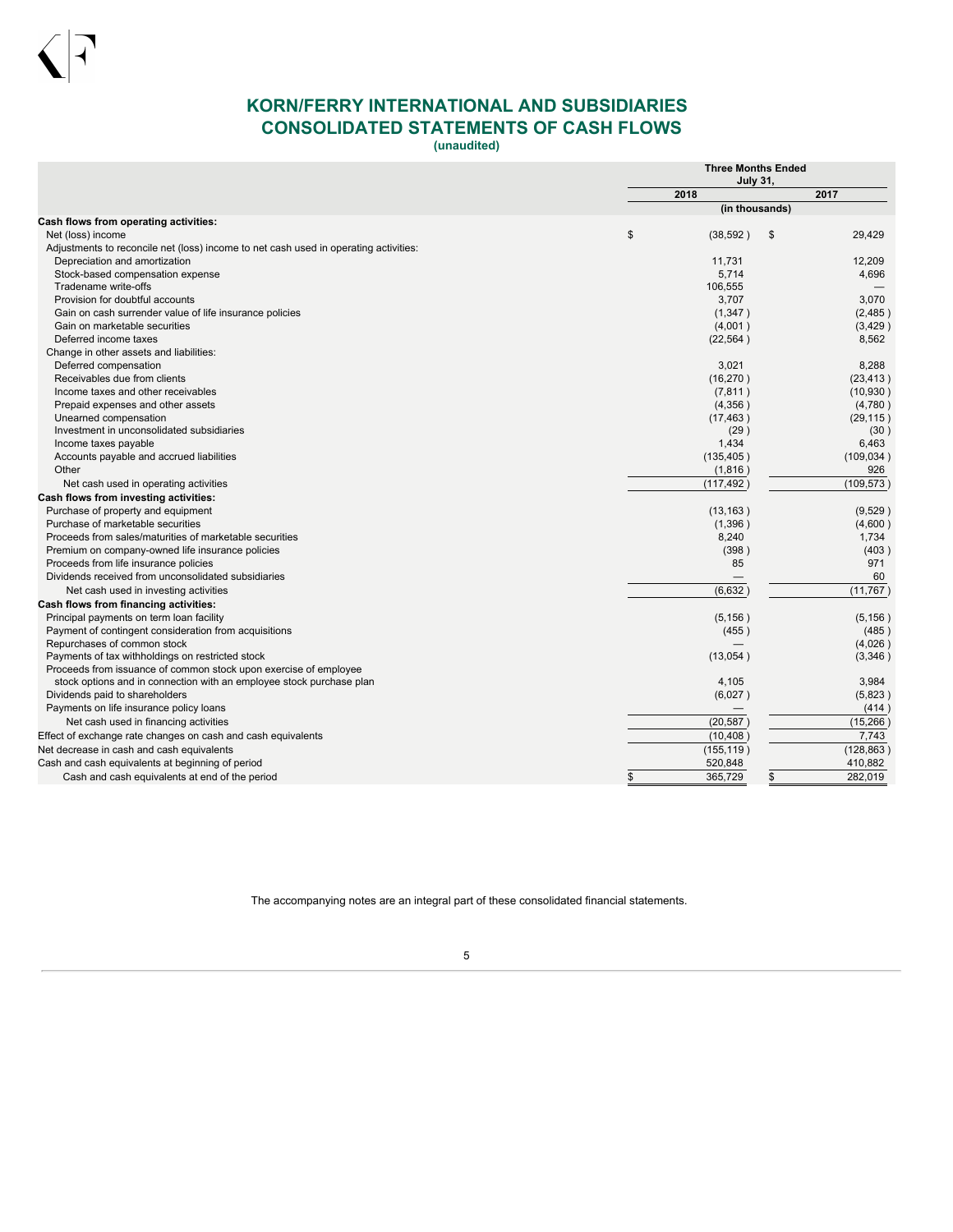

## <span id="page-7-0"></span>**1. Organization and Summary of Significant Accounting Policies**

## *Nature of Business*

Korn/Ferry International, a Delaware corporation (the "Company"), and its subsidiaries are engaged in the business of providing executive searches on a retained basis, advisory solutions and products, recruitment for non-executive professionals and recruitment process outsourcing ("RPO"). On June 12, 2018, the Company's Board of Directors approved a plan (the "Plan") to go to market under a single, master brand architecture and to simplify the Company's organizational structure by eliminating and/or consolidating certain legal entities and implementing a rebranding of the Company to offer the Company's current products and services using the "Korn Ferry" name, branding and trademarks. In connection with the Plan, the Company intends to sunset all sub-brands, including Futurestep, Hay Group and Lominger, among others. The Company is harmonizing under one brand to help accelerate the firm's positioning as the preeminent organizational consultancy and bring more client awareness to its broad range of talent management solutions. While the rebranding will not impact the Company's segment financial reporting, the Company renamed its Hay Group segment as "Advisory" and its Futurestep segment as "RPO & Professional Search." The Company's Executive Search segment remains unchanged.

#### *Basis of Consolidation and Presentation*

The accompanying financial statements should be read in conjunction with the consolidated financial statements and notes thereto included in the Annual Report on Form 10-K for the year ended April 30, 2018 for the Company and its wholly and majority owned/controlled domestic and international subsidiaries. All intercompany balances and transactions have been eliminated in consolidation. The preparation of the consolidated financial statements conform with United States ("U.S.") generally accepted accounting principles ("GAAP") and prevailing practice within the industry. The consolidated financial statements include all adjustments, consisting of normal recurring accruals and any other adjustments that management considers necessary for a fair presentation of the results for these periods. The results of operations for the interim period are not necessarily indicative of the results for the entire fiscal year.

Investments in affiliated companies, which are 50% or less owned and where the Company exercises significant influence over operations, are accounted for using the equity method.

The Company has control of a Mexico subsidiary and consolidates the operations of this subsidiary. Noncontrolling interest, which represents the Company's 51% noncontrolling interest in the Mexico subsidiary, is reflected on the Company's consolidated financial statements.

The Company considers events or transactions that occur after the balance sheet date but before the consolidated financial statements are issued to provide additional evidence relative to certain estimates or to identify matters that require additional disclosures.

## *Use of Estimates and Uncertainties*

The preparation of the consolidated financial statements in conformity with GAAP requires management to make estimates and assumptions that affect the reported amounts of assets and liabilities and disclosure of contingent assets and liabilities at the date of the consolidated financial statements and the reported amounts of revenue and expenses during the reporting period. Actual results could differ from these estimates, and changes in estimates are reported in current operations as new information is learned or upon the amounts becoming fixed and determinable. The most significant areas that require management judgment are revenue recognition, deferred compensation, annual performance related bonuses, evaluation of the carrying value of receivables, goodwill and other intangible assets, share-based payments and the recoverability of deferred income taxes.

#### *Revenue Recognition*

Substantially all fee revenue is derived from fees for professional services related to executive and professional recruitment performed on a retained basis, recruitment process outsourcing, talent and organizational advisory services and the sale of products, stand alone or as part of a solution.

Revenue is recognized when control of the goods and services are transferred to the customer, in an amount that reflects the consideration the Company expects to be entitled to in exchange for those goods and services. Revenue contracts with customers are evaluated based on the five-step model outlined in Accounting Standard Codification 606 ("ASC 606"): 1) identify the contract with a customer; 2) identify the performance obligation(s) in the contract; 3) determine the transaction price; 4) allocate the transaction price to the separate performance obligation(s); and 5) recognize revenue when (or as) each performance obligation is satisfied.

Fee revenue from executive and non-executive professional search activities is generally one-third of the estimated first year compensation of the placed candidate plus a percentage of the fee to cover indirect engagement related expenses. In addition to the search retainer, an uptick fee is billed when the actual compensation awarded by the client for a placement is higher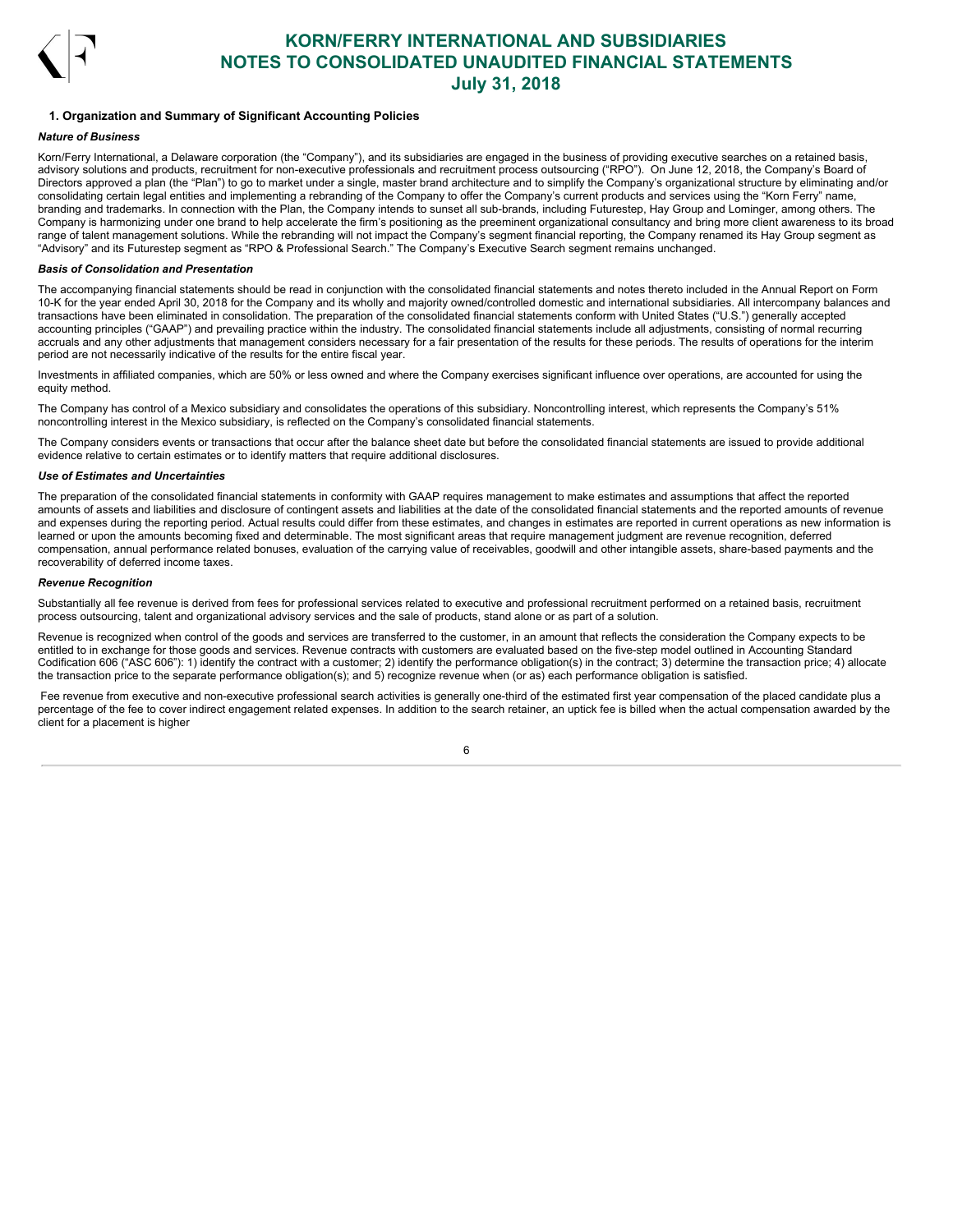

than the estimated compensation. In the aggregate upticks are a relatively consistent percentage of the original estimated fee therefore the Company estimates upticks using the expected value method based on historical data on a portfolio basis. In a standard search engagement, there is one performance obligation which is the promise to undertake a search. The Company generally recognizes such revenue over the course of a search and when it is legally entitled to payment as outlined in the billing terms of the contract. Any revenues associated with services that are provided on a contingent basis are recognized once the contingency is resolved as this is when control is transferred to the customer. These assumptions determine the timing of revenue recognition for the reported period.

RPO fee revenue is generated through two distinct phases 1) the implementation phase and 2) the post-implementation recruitment phase. The fees associated with the implementation phase are recognized over the period that the related implementation services are provided. The post-implementation recruitment phase represents end-toend recruiting services to clients for which there are both fixed and variable fees, which are recognized over the period that the related recruiting services are performed.

Consulting fee revenue, primarily generated from Advisory, is recognized as services are rendered, measured by total hours incurred to the total estimated hours at completion. It is possible that updated estimates for consulting engagements may vary from initial estimates with such updates being recognized in the period of determination. Depending on the timing of billings and services rendered, the Company accrues or defers revenue as appropriate.

Product revenue is generated from a range of online tools designed to support human resource processes for pay, talent and engagement, assessments, as well as licenses to proprietary intellectual property ("IP") and tangible/digital products. IP subscriptions grant access to proprietary compensation and job evaluation databases. IP subscriptions are considered symbolic IP due to the dynamic nature of the content and, as a result, revenue is recognized over the term of the contract. Functional IP licenses grant customers the right to use IP content via delivery of a flat file. Because the IP content license has significant standalone functionality, revenue is recognized upon delivery and when an enforceable right to payment exists**.** Online assessments are delivered in the form of online questionnaires.A bundle of assessments represents one performance obligation, and revenue is recognized as assessment services are delivered and the Company has a legally enforceable right to payment. Tangible/Digital products sold by the Company mainly consist of books and digital files covering a variety of topics including performance management, team effectiveness, and coaching and development. The Company recognizes revenue for its products when sold or shipped, as is the case for books.

### *Reimbursements*

The Company incurs certain out-of-pocket expenses that are reimbursed by its clients, which are accounted for as revenue in its consolidated statements of operations.

#### *Allowance for Doubtful Accounts*

An allowance is established for doubtful accounts by taking a charge to general and administrative expenses. The amount of the allowance is based on historical loss experience, assessment of the collectability of specific accounts, as well as expectations of future collections based upon trends and the type of work for which services are rendered. After the Company exhausts all collection efforts, the amount of the allowance is reduced for balances identified as uncollectible.

#### *Cash and Cash Equivalents*

The Company considers all highly liquid investments with original maturities of three months or less to be cash equivalents. As of July 31, 2018 and April 30, 2018, the Company's investments in cash equivalents consist of money market funds for which market prices are readily available.

### *Marketable Securities*

The Company currently has investments in mutual funds that are classified as trading securities based upon management's intent and ability to hold, sell or trade such securities. The classification of the investments in mutual funds is assessed upon purchase and reassessed at each reporting period. The investments in mutual funds (for which market prices are readily available) are held in trust to satisfy obligations under the Company's deferred compensation plans. Such investments are based upon the employees' investment elections in their deemed accounts in the Executive Capital Accumulation Plan and similar plans in Asia Pacific and Canada ("ECAP") from a predetermined set of securities and the Company invests in marketable securities to mirror these elections. These investments are recorded at fair value and are classified as marketable securities in the accompanying consolidated balance sheets. The investments that the Company may sell within the next twelve months are carried as current assets. Realized gains (losses) on marketable securities are determined by specific identification. Interest is recognized on an accrual basis; dividends are recorded as earned on the ex-dividend date. Interest, dividend income and the changes in fair value in trading securities are recorded in the accompanying consolidated statements of operations in other income, net.

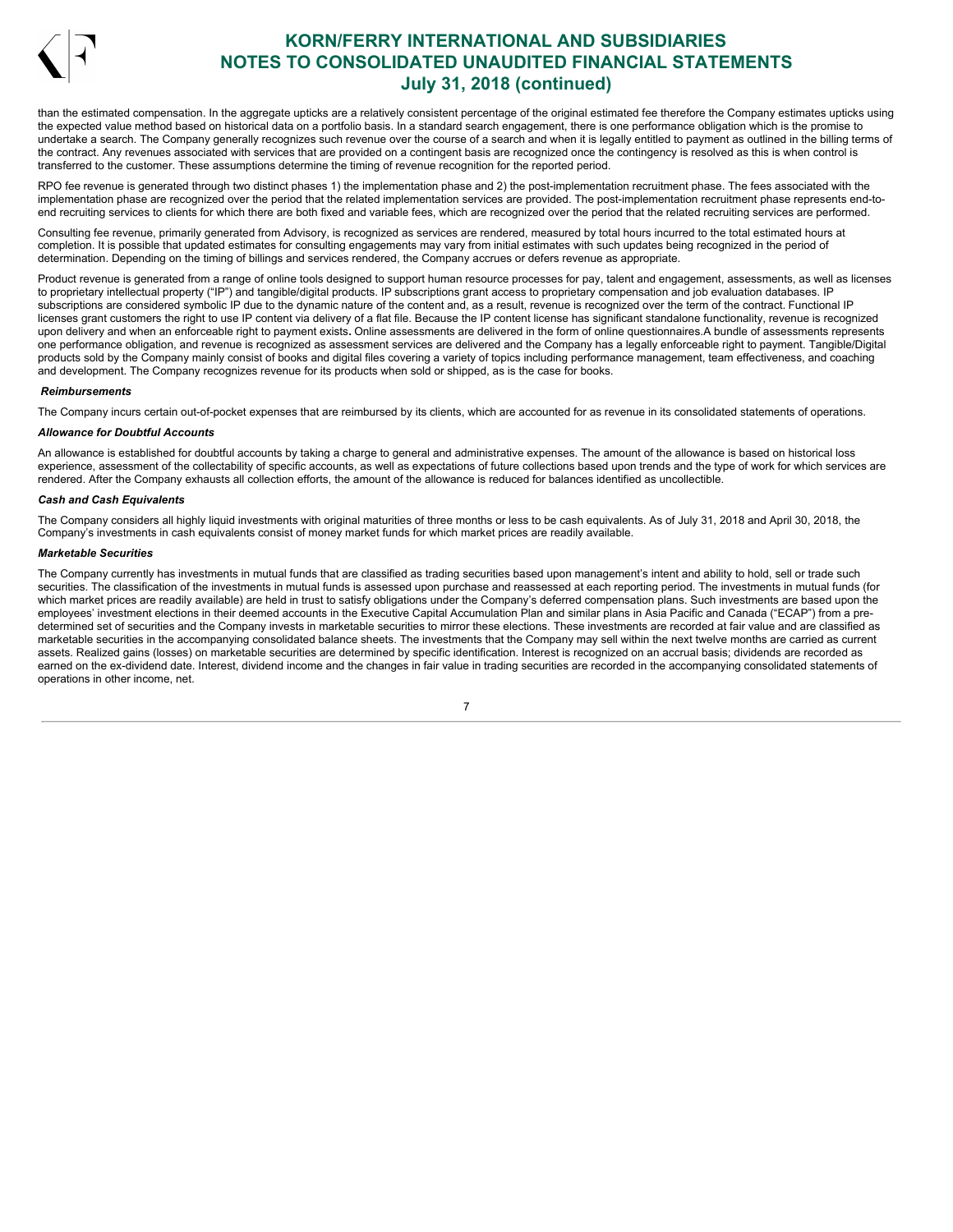

### *Fair Value of Financial Instruments*

Fair value is the price the Company would receive to sell an asset or transfer a liability (exit price) in an orderly transaction between market participants. For those assets and liabilities recorded or disclosed at fair value, the Company determines the fair value based upon the quoted market price, if available. If a quoted market price is not available for identical assets, the fair value is based upon the quoted market price of similar assets. The fair values are assigned a level within the fair value hierarchy as defined below:

- Level 1: Observable inputs such as quoted prices (unadjusted) in active markets that are accessible at the measurement date for identical, unrestricted assets or liabilities.
- Level 2: Inputs other than quoted prices that are observable for the asset or liability, either directly or indirectly. These include quoted prices for similar assets or liabilities in active markets and quoted prices for identical or similar assets or liabilities in markets that are not active.
- **Level 3:** Unobservable inputs that reflect the reporting entity's own assumptions.

As of July 31, 2018 and April 30, 2018, the Company held certain assets that are required to be measured at fair value on a recurring basis. These included cash, cash equivalents, accounts receivable, marketable securities, foreign currency forward contracts and an interest rate swap. The carrying amount of cash, cash equivalents and accounts receivable approximates fair value due to the short maturity of these instruments. The fair values of marketable securities classified as trading are obtained from quoted market prices, and the fair values of foreign currency forward contracts and the interest rate swap are obtained from a third party, which are based on quoted prices or market prices for similar assets and financial instruments.

### *Derivative Financial Instruments*

The Company is exposed to interest rate risk due to the outstanding senior secured credit agreement entered on June 15, 2016. The Company has entered into an interest rate swap agreement to effectively convert its variable debt to a fixed-rate basis. The principal objective of these contracts is to eliminate or reduce the variability of the cash flows in interest payments associated with the Company's long-term debt, thus reducing the impact of interest rate changes on future interest payment cash flows. The Company has determined that the interest rate swap qualifies as a cash flow hedge in accordance with Accounting Standards Codification 815, *Derivatives and Hedging*. Changes in the fair value of an interest rate swap agreement designated as a cash flow hedge are recorded as a component of accumulated other comprehensive (loss) income within stockholders' equity and are amortized to interest expense over the term of the related debt.

### *Foreign Currency Forward Contracts Not Designated as Hedges*

The Company has established a program that primarily utilizes foreign currency forward contracts to offset the risks associated with the effects of certain foreign currency exposures primarily originating from intercompany balances due to cross border work performed in the ordinary course of business. These foreign currency forward contracts are neither used for trading purposes nor are they designated as hedging instruments pursuant to Accounting Standards Codification 815, *Derivatives and Hedging*. Accordingly, the fair value of these contracts is recorded as of the end of the reporting period in the accompanying consolidated balance sheets, while the change in fair value is recorded to the accompanying consolidated statements of operations.

### *Business Acquisitions*

Business acquisitions are accounted for under the acquisition method. The acquisition method requires the reporting entity to identify the acquirer, determine the acquisition date, recognize and measure the identifiable assets acquired, the liabilities assumed and any noncontrolling interest in the acquired entity, and recognize and measure goodwill or a gain from the purchase. The acquiree's results are included in the Company's consolidated financial statements from the date of acquisition. Assets acquired and liabilities assumed are recorded at their fair values and the excess of the purchase price over the amounts assigned is recorded as goodwill, or if the fair value of the assets acquired exceeds the purchase price consideration, a bargain purchase gain is recorded. Adjustments to fair value assessments are generally recorded to goodwill over the measurement period (not longer than twelve months). The acquisition method also requires that acquisition-related transaction and post-acquisition restructuring costs be charged to expense as committed and requires the Company to recognize and measure certain assets and liabilities including those arising from contingencies and contingent consideration in a business combination.

## *Goodwill and Intangible Assets*

Goodwill represents the excess of the purchase price over the fair value of assets acquired. The goodwill impairment test compares the fair value of a reporting unit with its carrying amount, including goodwill. If the carrying amount of a reporting unit exceeds its fair value, goodwill of the reporting unit would be considered impaired. To measure the amount of the impairment loss, the implied fair value of a reporting unit's goodwill is compared to the carrying amount of that goodwill. The

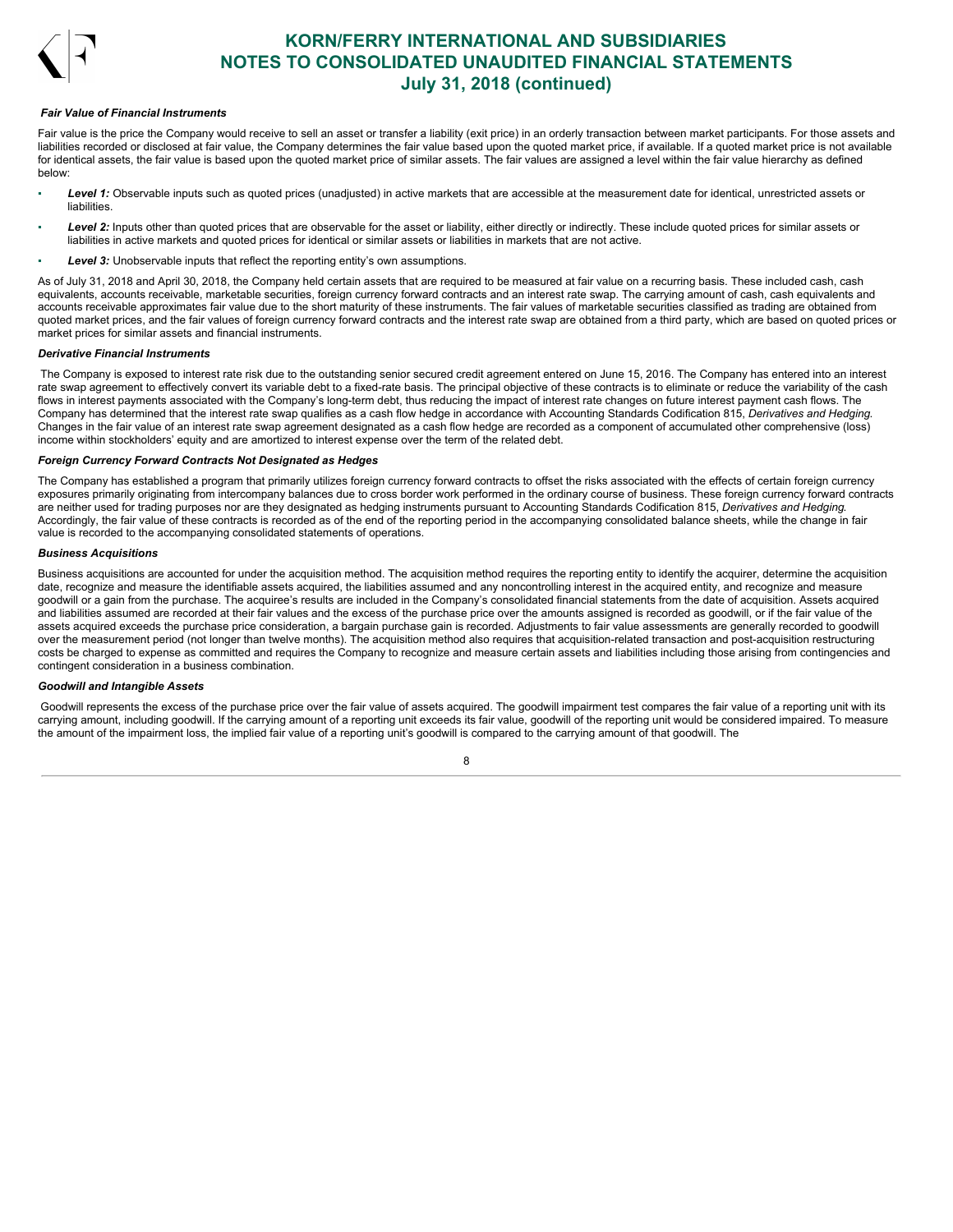

implied fair value of goodwill is determined in the same manner as the amount of goodwill recognized in a business combination. If the carrying amount of a reporting unit's goodwill exceeds the implied fair value of that goodwill, an impairment loss is recognized in an amount equal to that excess. For each of these tests, the fair value of each of the Company's reporting units is determined using a combination of valuation techniques, including a discounted cash flow methodology. To corroborate the discounted cash flow analysis performed at each reporting unit, a market approach is utilized using observable market data such as comparable companies in similar lines of business that are publicly traded or which are part of a public or private transaction (to the extent available). Results of the annual impairment test performed as of January 31, 2018, indicated that the fair value of each reporting unit exceeded its carrying amount and no reporting units were at risk of failing the impairment test. As a result, no impairment charge was recognized. There was also no indication of potential impairment as ofJuly 31, 2018 and April 30, 2018 that would have required further testing.

Intangible assets primarily consist of customer lists, non-compete agreements, proprietary databases, intellectual property and trademarks and are recorded at their estimated fair value at the date of acquisition and are amortized in a pattern in which the asset is consumed if that pattern can be reliably determined, or using the straightline method over their estimated useful lives which range from one to 24 years. For intangible assets subject to amortization, an impairment loss is recognized if the carrying amount of the intangible assets is not recoverable and exceeds fair value. The carrying amount of the intangible assets is considered not recoverable if it exceeds the sum of the undiscounted cash flows expected to result from use of the asset. Intangible assets with indefinite lives are not amortized, but are reviewed annually for impairment or more frequently whenever events or changes in circumstances indicate that the fair value of the asset may be less than its carrying amount. As of July 31, 2018 and April 30, 2018, there were no further indicators of impairment with respect to the Company's intangible assets, with the exception of the intangible asset impairment charge discussed below.

On June 12, 2018, the Company's Board of Directors voted to approve a rebranding plan with the Company going to market under a single, master brand architecture, solely as Korn Ferry and sunsetting of all the Company's sub-brands, including Futurestep, Hay Group and Lominger, among others. This integrated go-to-market approach was a key driver in our fee revenue growth in FY'18, which led to the decision to further integrate our go-to-market activities under one master brand – Korn Ferry. As a result, the Company discontinued the use of all sub-brands. Two of the Company's sub-brands, Hay Group and Lominger came to Korn Ferry through acquisitions. In connection with the accounting for these acquisitions, \$106.6 million of the purchase price was allocated to indefinite lived tradename intangible assets. As a result of the decision to discontinue their use, the Company took a non-cash intangible asset impairment charge of \$106.6 million, during the three months ended of July 31, 2018 recorded in general and administrative expenses.

#### *Compensation and Benefits Expense*

Compensation and benefits expense in the accompanying consolidated statements of operations consist of compensation and benefits paid to consultants (employees who originate business), executive officers and administrative and support personnel. The most significant portions of this expense are salaries and the amounts paid under the annual performance related bonus plan to employees. The portion of the expense applicable to salaries is comprised of amounts earned by employees during a reporting period. The portion of the expenses applicable to annual performance related bonuses refers to the Company's annual employee performance related bonus with respect to a fiscal year, the amount of which is communicated and paid to each eligible employee following the completion of the fiscal year.

Each quarter, management makes its best estimate of its annual performance related bonuses, which requires management to, among other things, project annual consultant productivity (as measured by engagement fees billed and collected by executive search consultants and revenue and other performance/profitability metrics for Advisory and RPO and Professional Search consultants), the level of engagements referred by a consultant in one line of business to a different line of business, Company performance including profitability, competitive forces and future economic conditions and their impact on the Company's results. At the end of each fiscal year, annual performance related bonuses take into account final individual consultant productivity (including referred work), Company/line of business results including profitability, the achievement of strategic objectives and the results of individual performance appraisals, and the current economic landscape. Accordingly, each quarter the Company reevaluates the assumptions used to estimate annual performance related bonus liability and adjusts the carrying amount of the liability recorded on the consolidated balance sheet and reports any changes in the estimate in current operations.

Because annual performance-based bonuses are communicated and paid only after the Company reports its full fiscal year results, actual performance-based bonus payments may differ from the prior year's estimate. Such changes in the bonus estimate historically have been immaterial and are recorded in current operations in the period in which they are determined. The performance related bonus expense was \$61.0 million and \$41.6 million during the three months ended July 31, 2018 and 2017, respectively, included in compensation and benefits expense in the consolidated statements of operations.

Other expenses included in compensation and benefits expense are due to changes in deferred compensation and pension plan liabilities, changes in cash surrender value ("CSV") of company owned life insurance ("COLI") contracts, amortization of

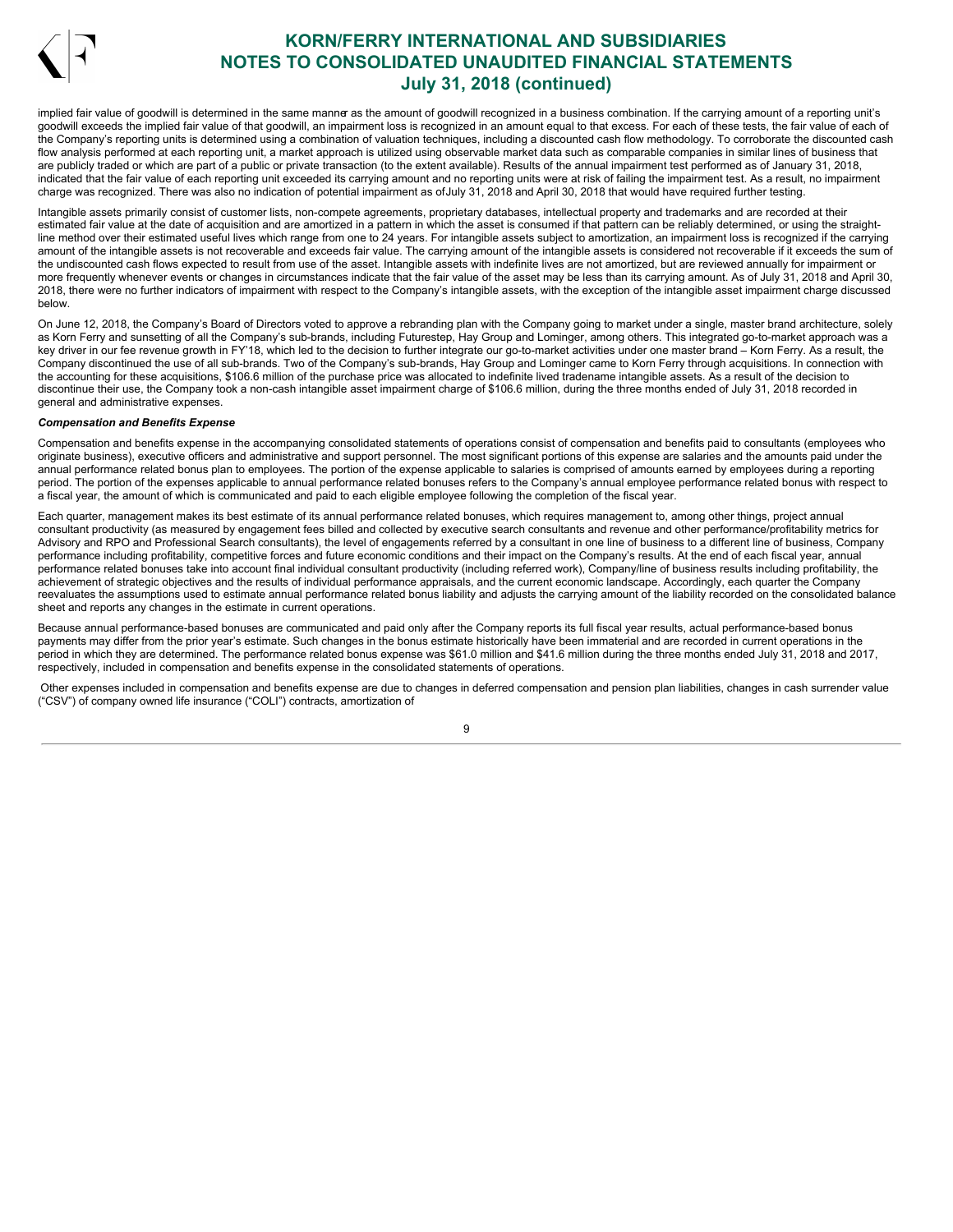

stock compensation awards, payroll taxes and employee insurance benefits. Unearned compensation on the consolidated balance sheets includes long-term retention awards that are generally amortized over four to five years.

### *Restructuring Charges, Net*

The Company accounts for its restructuring charges as a liability when the obligations are incurred and records such charges at fair value. Such charges included one-time employee termination benefits and the cost to terminate an office lease including remaining lease payments. Changes in the estimates of the restructuring charges are recorded in the period the change is determined.

### *Stock-Based Compensation*

The Company has employee compensation plans under which various types of stock-based instruments are granted. These instruments principally include restricted stock units, restricted stock and an Employee Stock Purchase Plan ("ESPP"). The Company recognizes compensation expense related to restricted stock units, restricted stock and the estimated fair value of stock purchases under the ESPP on a straight-line basis over the service period for the entire award.

### *Reclassifications*

Certain reclassifications have been made to the amounts in prior periods in order to conform to the current period's presentation.

#### *Recently Adopted Accounting Standards*

In May 2014, the FASB issued ASU 2014-09 ("ASC 606"), which superseded revenue recognition requirements regarding contracts with customers to transfer goods or services or for the transfer of nonfinancial assets. Under this guidance, entities are required to recognize revenue that depicts the transfer of promised goods or services to customers in an amount that reflects the consideration to which the entity expects to be entitled in exchange for those goods or services. The transfer is considered to occur when the customer obtains control of the goods or services delivered. The guidance provides a five-step analysis to be performed on transactions to determine when and how revenue is recognized. The new guidance is effective for fiscal years and interim periods within those annual years beginning after December 15, 2017. The Company adopted ASC 606 in its fiscal year beginning May 1, 2018 using the modified retrospective transition method applied to those contracts still outstanding and not completed as of May 1, 2018.

The Company recognized the cumulative effect of initially applying the new guidance as an adjustment to the opening balance of retained earnings. The comparative periods have not been restated and continue to be reported under the revenue accounting standards in effect for those periods. As a result of the adoption, the Company recorded an increase to retained earnings of \$6.7 million, net of tax as of May 1, 2018 due to the cumulative impact of adopting ASC 606. The change in total assets was recorded to unbilled receivables which is included in receivables due from clients; the changes in total liabilities was recorded to income taxes payable, deferred tax liabilities and deferred revenue, which is included in other accrued liabilities.

The following table summarizes the effect of changes made to our consolidated balance sheet at May 1, 2018:

|                            |                | <b>Adjustments</b> |             |           |  |
|----------------------------|----------------|--------------------|-------------|-----------|--|
|                            | April 30, 2018 | due to ASC 606     | May 1, 2018 |           |  |
|                            |                | (in thousands)     |             |           |  |
| Total assets               | 2,287,914      | 3,496              |             | 2,291,410 |  |
| <b>Total liabilities</b>   | 1,068,299      | (3, 160)           |             | 065,139   |  |
| Total stockholders' equity | 1,219,615      | 6,656              |             | ,226,271  |  |

The adjustments primarily relate to uptick revenue (uptick revenue occurs when a placement's actual compensation is higher than the original estimated compensation) and certain Korn Ferry products that are now considered Functional IP. Under the new standard, uptick revenue is considered variable consideration and estimated at contract inception using the expected value method and recognized over the service period. Previously, the Co mpany recognized uptick revenue as the amount became fixed or determinable. Under the new standard, certain products are now considered Functional IP as delivery of intellectual property content fulfills the performance obligation, and revenue is recognized upon delivery and when an enforceable right to payment exists. Previously these products were considered term licenses and revenue was recognized ratably over the contract term.

In August 2016, the FASB issued guidance on the classification of certain cash receipts and cash payments in the statement of cash flows. The new guidance provides clarification on specific cash flow issues regarding presentation and classification in the statement of cash flows with the objective of reducing the existing diversity in practice. The amendments in this update are effective for reporting periods beginning after December 15, 2017 and were adopted by the Company effective May 1, 2018. The adoption of this guidance did not have an impact on the Company's consolidated financial statements.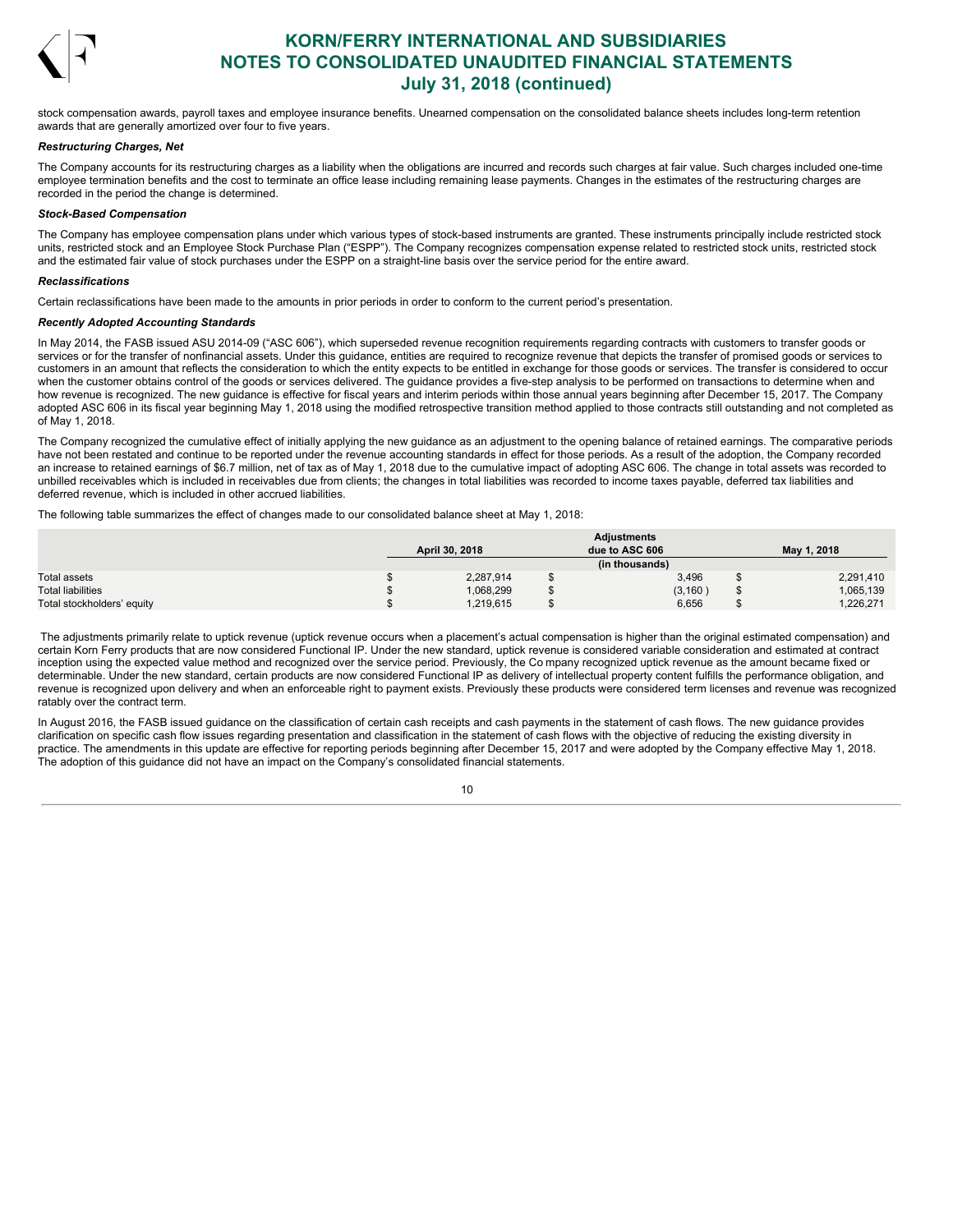

In January 2017, the FASB issued guidance that clarifies the definition of a business. The new guidance assists a company when evaluating whether transactions should be accounted for as acquisitions (disposals) of assets or businesses. The provisions of the guidance require that if the fair value of the gross assets acquired (or disposed of) is substantially concentrated in a single identifiable asset or a group of similar identifiable assets, then it is not a business. The provisions of the guidance are to be applied prospectively. The provisions of the guidance are effective for annual years beginning after December 15, 2017 and were adopted by the Company effective May 1, 2018. The adoption of this guidance did not have an impact on the Company's consolidated financial statements.

In March 2017, the FASB issued guidance that changes the presentation of net periodic pension cost and net periodic postretirement benefit cost. The new guidance will change the presentation of net periodic benefit cost related to employer sponsored defined benefit plans and other postretirement benefits. Service cost will be included within the same income statement line item as other compensation costs arising from services rendered during the period, while other components of net periodic benefit pension cost will be presented separately outside of operating income. Additionally, only service costs may be capitalized in assets. This pronouncement is effective for annual reporting periods beginning after December 15, 2017 and was adopted by the Company effective May 1, 2018. The change to the consolidated statements of operations has been reflected on a retrospective basis and had no effect on net (loss) income. Prior period amounts were revised, which resulted in a decrease in compensation expense and other income of \$1.2 million and \$0.2 million, respectively, and an increase in interest expense of \$1.0 million (see Note 6—*Deferred Compensation and Retirement Plans*).

In May 2017, the FASB issued guidance clarifying the scope of modification accounting for stock compensation. The new standard provides guidance about which changes to the terms or conditions of a share-based payment award require an entity to apply modification accounting in Topic 718. This pronouncement is effective for annual reporting periods beginning after December 15, 2017 and was adopted by the Company effective May 1, 2018. The adoption of this guidance did not have an impact on the Company's consolidated financial statements. Any future impact of this guidance will be dependent on future modification including the number of awards modified

In February 2018, the FASB issued guidance that provides companies the option to reclassify stranded tax effects from accumulated other comprehensive (loss) income to retained earnings. The new guidance requires companies to disclose whether they decided to reclassify the income tax effects of the Tax Act from accumulated other comprehensive income (loss) to retained earnings. The guidance is effective for annual reporting periods beginning after December 15, 2018, but early adoption is permitted. The Company early adopted effective May 1, 2018 and elected not to reclassify prior periods but instead record it in the period of adoption. The adoption of this guidance resulted in an increase of \$2.2 million to retained earnings due to the reclassification from accumulated other comprehensive (loss) income to retained earnings.

## *Recently Proposed Accounting Standards – Not Yet Adopted*

In February 2016, the FASB issued guidance on accounting for leases that generally requires all leases to be recognized on the consolidated balance sheet. The provisions of the guidance are effective for fiscal years beginning after December 15, 2018 and early adoption is permitted. The Company plans to adopt this guidance in fiscal year beginning May 1, 2019. The provisions of the guidance are to be applied using a modified retrospective approach. On July 30, 2018, the FASB issued an amendment that allows entities to apply the provisions at the effective date without adjusting comparative periods. The Company is still evaluating the effect this guidance will have on the consolidated financial statements. Based on our initial assessment, the Company expects that upon adoption it will report an increase in assets and liabilities on our consolidated balance sheet as a result of recognizing right-of-use assets and lease liabilities related to lease agreements.

In January 2017, the FASB issued guidance simplifying the test for goodwill impairment. The new guidance simplifies the test for goodwill impairment by removing Step 2 from the goodwill impairment test. Companies will now perform the goodwill impairment test by comparing the fair value of a reporting unit with its carrying amount, recognizing an impairment charge for the amount by which the carrying amount exceeds the reporting unit's fair value not to exceed the total amount of goodwill allocated to that reporting unit. An entity still has the option to perform the qualitative assessment for a reporting unit to determine if the quantitative impairment test is necessary. The amendments of this standard are effective for goodwill impairment tests in fiscal years beginning after December 15, 2019, with early adoption permitted for goodwill impairment tests performed after January 1, 2017. The Company is evaluating the adoption timeline and the effects that the standard will have on the consolidated financial statements.

In August 2017, the FASB issued guidance amending and simplifying accounting for hedging activities. The new guidance will refine and expand strategies that qualify for hedge accounting and simplify the application of hedge accounting in certain situations. The amendments of this standard are effective for fiscal years beginning after December 15, 2018. The Company will adopt this guidance in its fiscal year beginning May 1, 2019. The Company is currently evaluating the impact of adopting this guidance.

## **2. Basic and Diluted (Loss) Earnings Per Share**

Accounting Standards Codification 260, *Earnings Per Share*, requires companies to treat unvested share-based payment

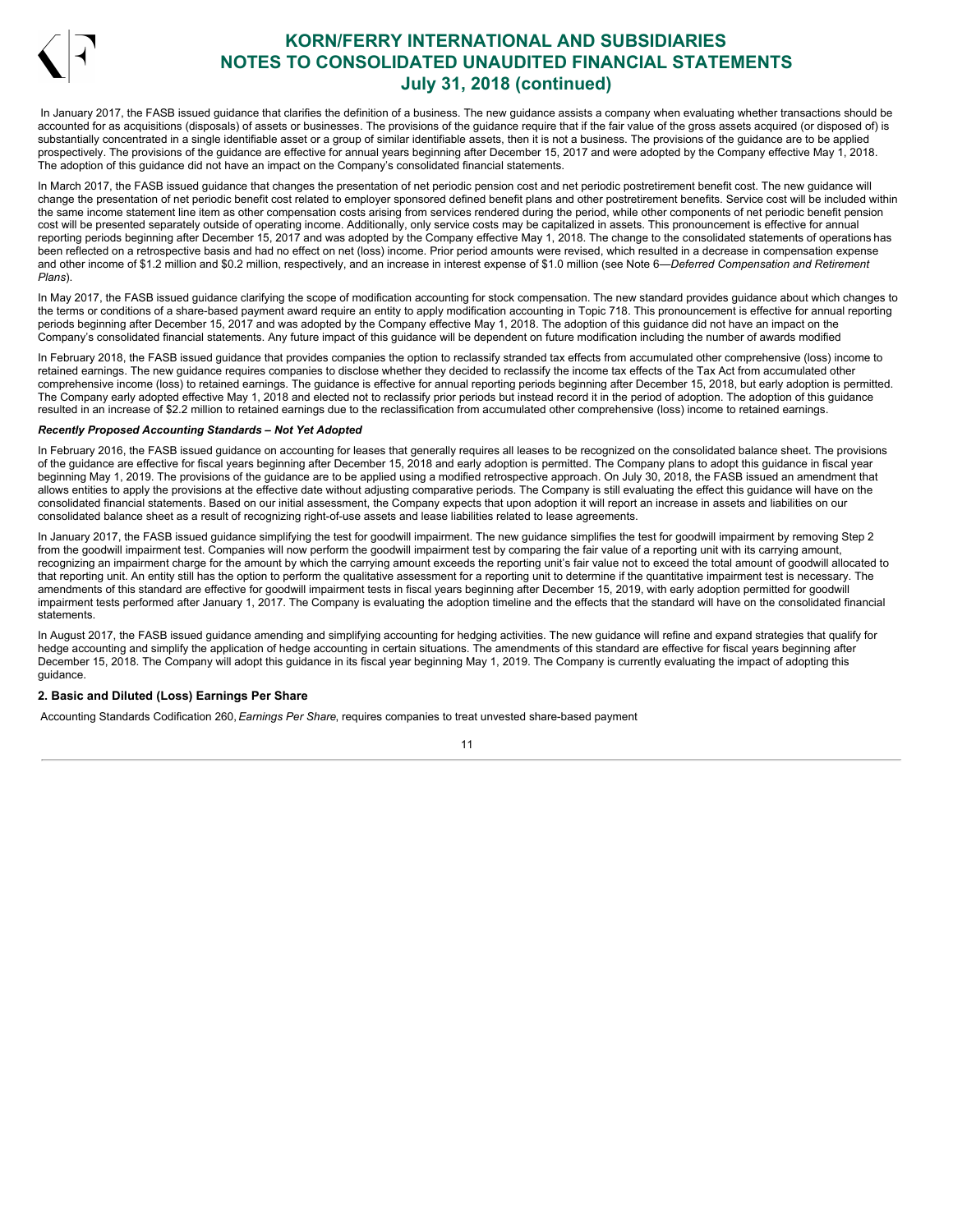

awards that have non-forfeitable rights to dividends prior to vesting as a separate class of securities in calculating earnings per share.We have granted and expect to continue to grant to certain employees under our restricted stock agreements, grants that contain non-forfeitable rights to dividends. Such grants are considered participating securities. Therefore, we are required to apply the two-class method in calculating earnings per share. The two-class method of computing earnings per share is an earnings allocation formula that determines earnings per share for each class of common stock and participating security according to dividends declared (or accumulated) and participation rights in undistributed earnings. The dilutive effect of participating securities is calculated using the more dilutive of the treasury method or the two-class method.

Basic (loss) earnings per common share was computed using the two-class method by dividing basic net (loss) earnings attributable to common stockholders by the weighted-average number of common shares outstanding. Diluted (loss) earnings per common share was computed using the two-class method by dividing diluted net (loss) earnings attributable to common stockholders by the weighted-average number of common shares outstanding plus dilutive common equivalent shares. Dilutive common equivalent shares include all in-the-money outstanding options or other contracts to issue common stock as if they were exercised or converted. Financial instruments that are not in the form of common stock, but when converted into common stock increase earnings per share are anti-dilutive and are not included in the computation of diluted earnings per share. Because the Company is in a net loss position, diluted net loss per share excludes the effects of common stock equivalents consisting of restricted stock awards, which are all antidilutive.

During the three months ended July 31, 2018 and 2017, restricted stock awards of 1.8 million and 0.6 million were outstanding, respectively, but not included in the computation of diluted (loss) earnings per share because they were anti-dilutive.

The following table summarizes basic and diluted earnings per common share attributable to common stockholders:

|                                                                                   |           | <b>Three Months Ended</b><br><b>July 31,</b> |
|-----------------------------------------------------------------------------------|-----------|----------------------------------------------|
|                                                                                   | 2018      | 2017                                         |
|                                                                                   |           | (in thousands, except per share data)        |
| Net (loss) income attributable to Korn/Ferry International                        | (38, 611) | 29,041                                       |
| Less: distributed and undistributed earnings to nonvested restricted stockholders | 59        | 288                                          |
| Basic net (loss) earnings attributable to common stockholders                     | (38, 670) | 28,753                                       |
| Add: undistributed earnings to nonvested restricted stockholders                  |           | 232                                          |
| Less: reallocation of undistributed earnings to nonvested restricted stockholders |           | 230                                          |
| Diluted net (loss) earnings attributable to common stockholders                   | (38, 670) | 28,755                                       |
| Weighted-average common shares outstanding:                                       |           |                                              |
| Basic weighted-average number of common shares outstanding                        | 55,378    | 55,795                                       |
| Effect of dilutive securities:                                                    |           |                                              |
| <b>Restricted stock</b>                                                           |           | 588                                          |
| Stock options                                                                     |           | 12                                           |
| <b>ESPP</b>                                                                       |           |                                              |
| Diluted weighted-average number of common shares outstanding                      | 55,378    | 56,403                                       |
| Net (loss) earnings per common share:                                             |           |                                              |
| Basic (loss) earnings per share                                                   | (0.70)    | 0.52                                         |
| Diluted (loss) earnings per share                                                 | (0.70)    | 0.51                                         |

## **3. Comprehensive (Loss) Income**

Comprehensive (loss) income is comprised of net (loss) income and all changes to stockholders' equity, except those changes resulting from investments by stockholders (changes in paid in capital) and distributions to stockholders (dividends) and is reported in the accompanying consolidated statements of comprehensive (loss) income. Accumulated other comprehensive (loss) income, net of taxes, is recorded as a component of stockholders' equity.

The components of accumulated other comprehensive (loss) income were as follows:

|                                                                | <b>July 31,</b><br>2018 | April 30,<br>2018 |
|----------------------------------------------------------------|-------------------------|-------------------|
|                                                                | (in thousands)          |                   |
| Foreign currency translation adjustments                       | (46, 961)               | (32, 399)         |
| Deferred compensation and pension plan adjustments, net of tax | (11, 196)               | (9,073)           |
| Interest rate swap unrealized gain, net of taxes               | 1.669                   | 1,337             |
| Accumulated other comprehensive loss, net                      | (56, 488)               | (40, 135)         |
|                                                                |                         |                   |

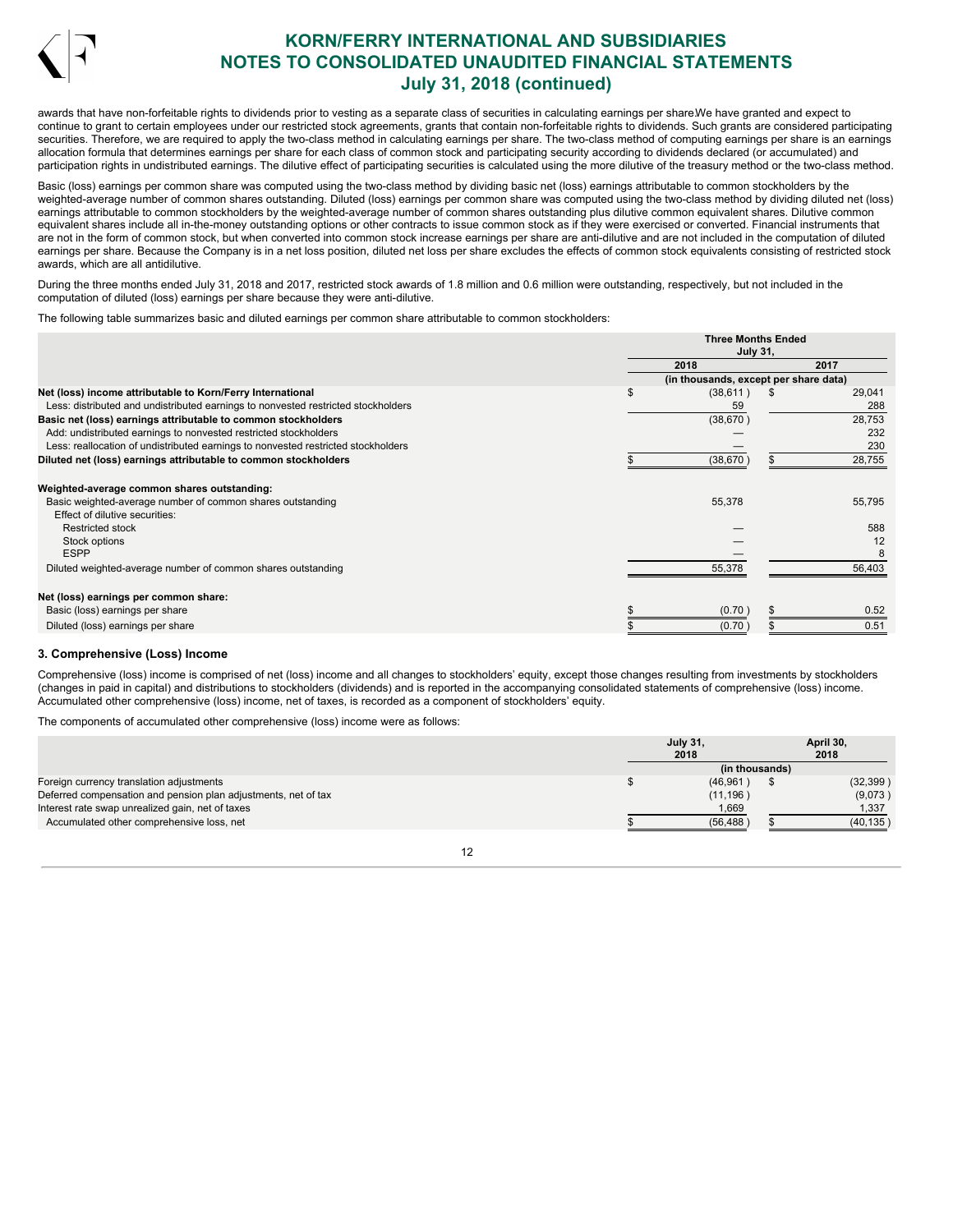

The following table summarizes the changes in each component of accumulated other comprehensive (loss) income for the three months ended July 31, 2018.

|                                                                      |    | Foreign<br>Currency<br>Translation |  | <b>Deferred</b><br>Compensation<br>and Pension<br>Plan $(1)$<br>(in thousands) |  | <b>Unrealized</b><br>gains on<br>interest rate<br>swap $(2)$ |      | Accumulated<br>Other<br>Comprehensive<br>Income (Loss) |
|----------------------------------------------------------------------|----|------------------------------------|--|--------------------------------------------------------------------------------|--|--------------------------------------------------------------|------|--------------------------------------------------------|
| Balance as of April 30, 2018                                         | £. | (32, 399)                          |  | (9,073)                                                                        |  | 1,337                                                        | - \$ | (40, 135)                                              |
| Unrealized (losses) gains arising during the period                  |    | (14, 562)                          |  |                                                                                |  | 149                                                          |      | (14, 413)                                              |
| Reclassification of realized net losses (gains) to net (loss) income |    | __                                 |  | 273                                                                            |  | (16)                                                         |      | 257                                                    |
| Effect of adoption of accounting standard                            |    | –                                  |  | (2,396)                                                                        |  | 199                                                          |      | (2, 197)                                               |
| Balance as of July 31, 2018                                          |    | (46, 961)                          |  | (11, 196)                                                                      |  | 1,669                                                        |      | (56, 488)                                              |

The following table summarizes the changes in each component of accumulated other comprehensive (loss) income for the three months ended July 31, 2017:

|                                                       |  | Foreign<br>Currencv |  | <b>Deferred</b><br>Compensation |               | Unrealized<br>(losses) on | <b>Accumulated</b><br>Other |
|-------------------------------------------------------|--|---------------------|--|---------------------------------|---------------|---------------------------|-----------------------------|
|                                                       |  |                     |  | and Pension                     | interest rate |                           | <b>Comprehensive</b>        |
|                                                       |  | <b>Translation</b>  |  | Plan $(1)$                      |               | swap $(2)$                | Income (Loss)               |
|                                                       |  |                     |  | (in thousands)                  |               |                           |                             |
| Balance as of April 30, 2017                          |  | (55,359)            |  | (15, 127)                       |               | (578)                     | (71,064)                    |
| Unrealized gains (losses) arising during the period   |  | 16,084              |  |                                 |               | (234)                     | 15.850                      |
| Reclassification of realized net losses to net income |  |                     |  | 352                             |               | 171                       | 523                         |
| Balance as of July 31, 2017                           |  | (39, 275)           |  | (14, 775)                       |               | (641)                     | (54, 691)                   |

 $(1)$  The tax effect on the reclassifications of realized net losses was \$0.1 million and \$0.2 million for the three months ended July 31, 2018 and 2017, respectively.

(2) The tax effect on unrealized gains (losses) was \$0.1 million and \$(0.1) million for the three months ended July 31, 2018 and 2017, respectively. The tax effect on the reclassification of realized net losses to net (loss) income was \$0.1 million for the three months ended July 31, 2017.

#### **4. Employee Stock Plans**

### *Stock-Based Compensation*

The following table summarizes the components of stock-based compensation expense recognized in the Company's consolidated statements of operations for the periods indicated:

|                                                    | <b>Three Months Ended</b><br>July 31, |  |         |  |  |  |  |  |
|----------------------------------------------------|---------------------------------------|--|---------|--|--|--|--|--|
|                                                    | 2018<br>2017                          |  |         |  |  |  |  |  |
|                                                    | (in thousands)                        |  |         |  |  |  |  |  |
| <b>Restricted stock</b>                            | 5,369                                 |  | 4,405   |  |  |  |  |  |
| <b>ESPP</b>                                        | 345                                   |  | 291     |  |  |  |  |  |
| Total stock-based compensation expense, pre-tax    | 5,714                                 |  | 4,696   |  |  |  |  |  |
| Tax benefit from stock-based compensation expense  | (1,682)                               |  | (1,378) |  |  |  |  |  |
| Total stock-based compensation expense, net of tax | 4,032                                 |  | 3,318   |  |  |  |  |  |

## *Stock Incentive Plans*

At the Company's 2016 Annual Meeting of Stockholders, held on October 6, 2016, the Company's stockholders approved an amendment and restatement to the Korn/Ferry International Amended and Restated 2008 Stock Incentive Plan (the 2016 amendment and restatement being "The Third A&R 2008 Plan"), which among other things, increased the number of shares under the plan by 5,500,000 shares, increasing the current maximum number of shares that may be issued under the plan to 11,200,000 shares, subject to certain changes in the Company's capital structure and other extraordinary events. The Third A&R 2008 Plan provides for the grant of awards to eligible participants, designated as either nonqualified or incentive stock options, restricted stock and restricted stock units, any of which may be performance-based or marketbased, and incentive bonuses, which may be paid in cash or stock or a combination thereof. Under the Third A&R 2008 Plan, the ability to issue full-value awards is limited by requiring full-value stock awards to count 2.3 times as much as stock options.

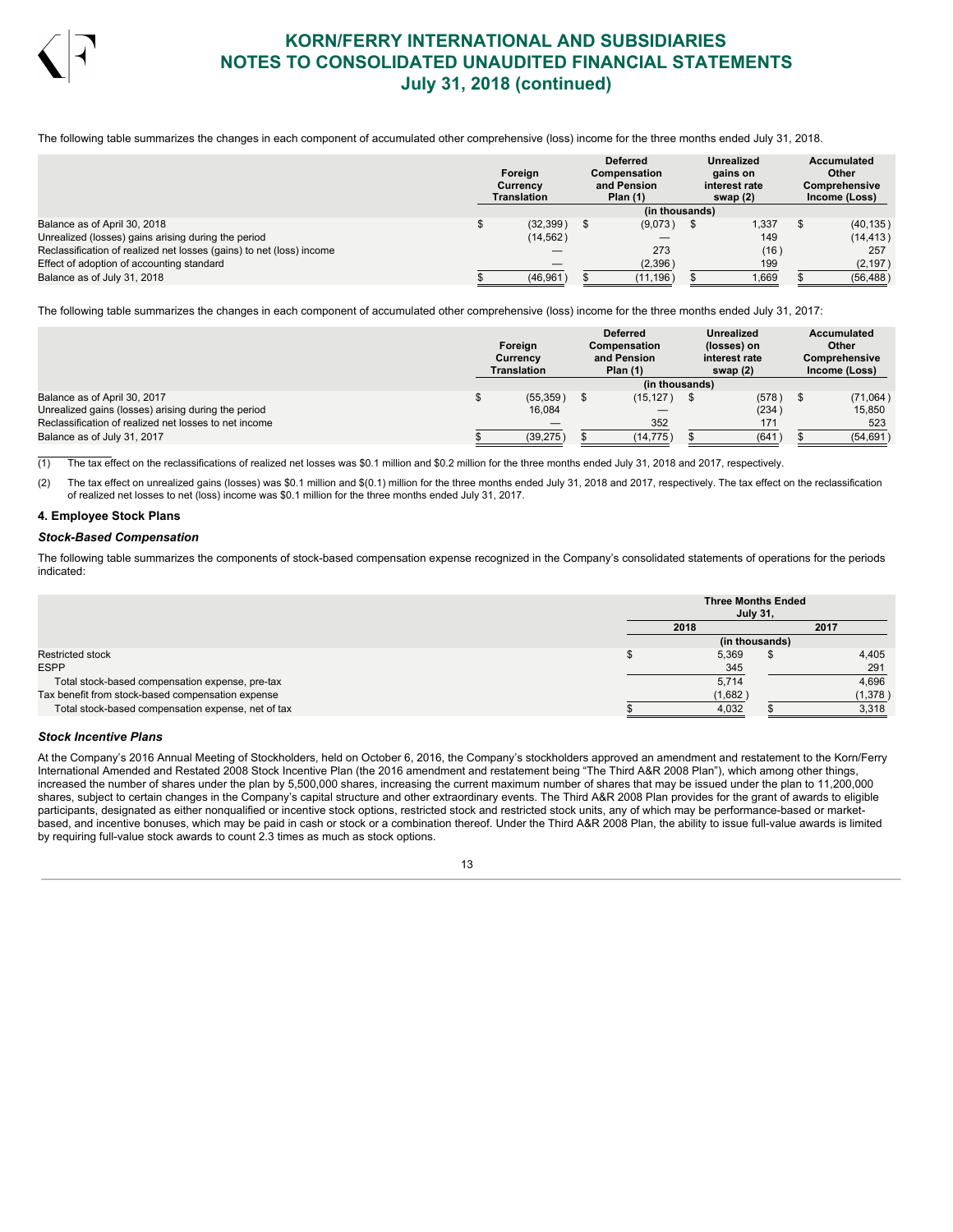

## *Restricted Stock*

The Company grants time-based restricted stock awards to executive officers and other senior employees generally vesting over a four-year period. In addition, certain key management members typically receive time-based restricted stock awards upon commencement of employment and may receive them annually in conjunction with the Company's performance review. Time-based restricted stock awards are granted at a price equal to fair value, which is determined based on the closing price of the Company's common stock on the grant date. The Company recognizes compensation expense for time-based restricted stock awards on a straight-line basis over the vesting period.

The Company also grants market-based and performance-based restricted stock units to executive officers and other senior employees. The market-based units vest after three years depending upon the Company's total stockholder return over the three-year performance period relative to other companies in its selected peer group. The fair value of these market-based restricted stock units are determined by using extensive market data that is based on historical Company and peer group information. The Company recognizes compensation expense for market-based restricted stock units on a straight-line basis over the vesting period.

Performance-based restricted stock units vest after three years depending upon the Company meeting certain objectives that are set at the time the restricted stock unit is issued. Performance-based restricted stock units are granted at a price equal to the fair value, which is determined based on the closing price of the Company's common stock on the grant date. At the end of each reporting period, the Company estimates the number of restricted stock units expected to vest, based on the probability that certain performance objectives will be met, exceeded, or fall below target levels, and the Company takes into account these estimates when calculating the expense for the period.

Restricted stock activity during the three months ended July 31, 2018 is summarized below:

|                            | <b>Shares</b>                         | Weighted-<br><b>Average Grant</b><br><b>Date Fair Value</b> |
|----------------------------|---------------------------------------|-------------------------------------------------------------|
|                            | (in thousands, except per share data) |                                                             |
| Non-vested, April 30, 2018 | 1,730                                 | 33.45                                                       |
| Granted                    | 478                                   | 48.55                                                       |
| Vested                     | (539)                                 | 34.05                                                       |
| Forfeited/expired          | (20)                                  | 26.86                                                       |
| Non-vested, July 31, 2018  | 1,649                                 | 40.66                                                       |

As of July 31, 2018, there were 0.6 million shares and 0.2 million shares outstanding relating to market-based and performance-based restricted stock units, respectively, with total unrecognized compensation totaling \$14.5 million and \$1.7 million, respectively.

As of July 31, 2018, there was \$48.1 million of total unrecognized compensation cost related to all non-vested awards of restricted stock, which is expected to be recognized over a weighted-average period of 2.8 years. During the three months ended July 31, 2018 and 2017, 199,795 shares and 97,483 shares of restricted stock totaling \$13.1 million and \$3.3 million, respectively, were repurchased by the Company, at the option of the employee, to pay for taxes related to vesting of restricted stock.

### *Employee Stock Purchase Plan*

The Company has an ESPP that, in accordance with Section 423 of the Internal Revenue Code, allows eligible employees to authorize payroll deductions of up to 15% of their salary to purchase shares of the Company's common stock at 85% of the fair market price of the common stock on the last day of the enrollment period. Employees may not purchase more than \$25,000 in stock during any calendar year. The maximum number of shares that may be issued under the ESPP is 3.0 million shares. During the three months ended July 31, 2018 and 2017, employees purchased 75,106 shares at \$52.64 per share and 116,285 shares at \$29.35 per share, respectively. As of July 31, 2018, the ESPP had approximately 1.0 million shares remaining available for future issuance.

#### *Common Stock*

During the three months ended July 31, 2018 and 2017, the Company issued 6,720 shares and 41,075 shares of common stock, respectively, as a result of the exercise of stock options, with cash proceeds from the exercise of \$0.2 million and \$0.6 million, respectively.

During the three months ended July 31, 2018, no shares were repurchased by the Company (on the open market). During the three months ended July 31, 2017, the Company repurchased (on the open market) 119,356 of the Company's common stock for \$4.0 million.

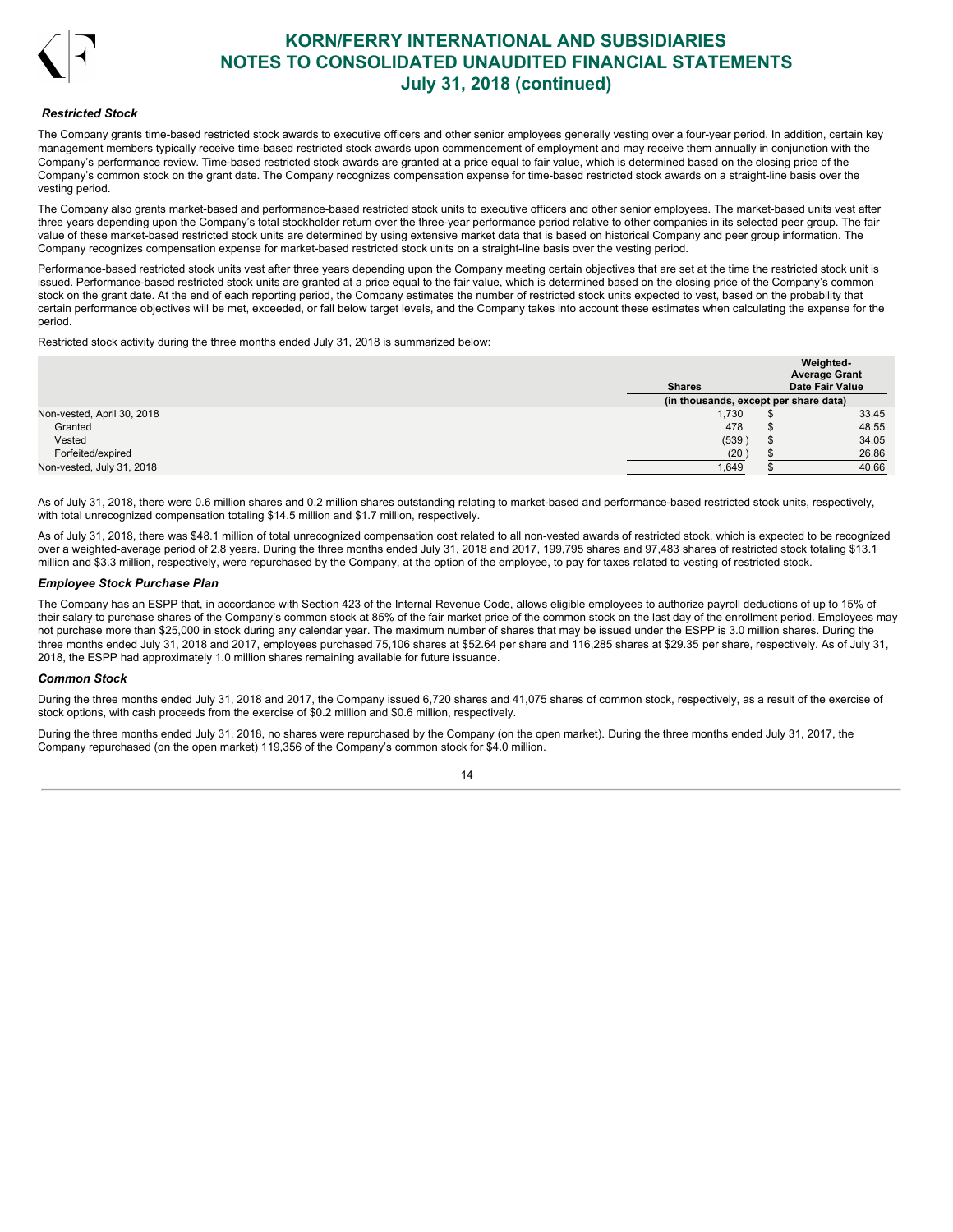

## **5. Financial Instruments**

The following tables show the Company's financial instruments and balance sheet classification as of July 31, 2018 and April 30, 2018:

|                                                                         |          |                                         |     |                               |           |                                                 |           |                                         |                                     | July 31, 2018                                               |    |                                                    |    |                                                     |    |                                                  |          |                                               |
|-------------------------------------------------------------------------|----------|-----------------------------------------|-----|-------------------------------|-----------|-------------------------------------------------|-----------|-----------------------------------------|-------------------------------------|-------------------------------------------------------------|----|----------------------------------------------------|----|-----------------------------------------------------|----|--------------------------------------------------|----------|-----------------------------------------------|
|                                                                         |          |                                         |     | <b>Fair Value Measurement</b> |           |                                                 |           |                                         | <b>Balance Sheet Classification</b> |                                                             |    |                                                    |    |                                                     |    |                                                  |          |                                               |
|                                                                         |          | Cost                                    |     | <b>Unrealized</b><br>Gains    |           | <b>Unrealized</b><br>Losses                     |           | Fair<br>Value                           |                                     | Cash and<br>Cash<br><b>Equivalents</b>                      |    | <b>Marketable</b><br>Securities,<br>Current        |    | <b>Marketable</b><br>Securities,<br>Non-<br>current |    | Income<br>Taxes &<br>Other<br><b>Receivables</b> |          | Other<br><b>Accrued</b><br><b>Liabilities</b> |
| Level 1:                                                                |          |                                         |     |                               |           |                                                 |           |                                         |                                     | (in thousands)                                              |    |                                                    |    |                                                     |    |                                                  |          |                                               |
| Cash<br>Money market funds<br>Mutual funds (1)<br>Total                 | \$       | 344,684<br>21,045<br>124,589<br>490,318 | \$. | —<br>10,395<br>10,395         |           | $\overline{\phantom{m}}$<br>—<br>(908)<br>(908) | \$<br>SS. | 344,684<br>21,045<br>134,076<br>499,805 | \$                                  | 344,684<br>21,045<br>365,729                                | \$ | $\overline{\phantom{0}}$<br>__<br>10,952<br>10,952 | £. | 123,124<br>123,124                                  | \$ | $\overline{\phantom{0}}$<br>—                    | \$.      |                                               |
| Level 2:<br>Foreign currency forward<br>contracts<br>Interest rate swap | \$<br>\$ | $\overline{\phantom{m}}$                | 55  | 603<br>2,256                  | \$<br>Э'n | (621)<br>$\overline{\phantom{m}}$               | \$<br>\$  | (18)<br>2,256                           | -\$<br>\$                           | $\hspace{0.1mm}-\hspace{0.1mm}$<br>$\overline{\phantom{m}}$ |    | $\overline{\phantom{0}}$                           |    | $\overline{\phantom{m}}$                            |    | 2,256                                            | \$.<br>S | (18)                                          |

|                                                                         |          |                                        |          |                                              |           |                             |                                              |                                     | April 30, 2018                         |          |                                             |    |                                                      |   |                                                  |            |                                               |
|-------------------------------------------------------------------------|----------|----------------------------------------|----------|----------------------------------------------|-----------|-----------------------------|----------------------------------------------|-------------------------------------|----------------------------------------|----------|---------------------------------------------|----|------------------------------------------------------|---|--------------------------------------------------|------------|-----------------------------------------------|
|                                                                         |          |                                        |          | <b>Fair Value Measurement</b>                |           |                             |                                              | <b>Balance Sheet Classification</b> |                                        |          |                                             |    |                                                      |   |                                                  |            |                                               |
|                                                                         |          | Cost                                   |          | <b>Unrealized</b><br>Gains                   |           | <b>Unrealized</b><br>Losses | Fair<br>Value                                |                                     | Cash and<br>Cash<br><b>Equivalents</b> |          | <b>Marketable</b><br>Securities,<br>Current |    | <b>Marketable</b><br>Securities,<br>Non-<br>current  |   | Income<br>Taxes &<br>Other<br><b>Receivables</b> |            | Other<br><b>Accrued</b><br><b>Liabilities</b> |
|                                                                         |          |                                        |          |                                              |           |                             |                                              |                                     | (in thousands)                         |          |                                             |    |                                                      |   |                                                  |            |                                               |
| Level 1:<br>Cash<br>Money market funds<br>Mutual funds (1)<br>Total     | \$<br>\$ | 519,818<br>1.030<br>127,077<br>647,925 | \$       | $\overline{\phantom{a}}$<br>11,040<br>11,040 | \$        | (1,032)<br>(1,032)          | \$<br>519,818<br>1.030<br>137,085<br>657,933 | \$                                  | 519,818<br>1,030<br>520,848            | \$<br>ж. | 14,293<br>14,293                            | \$ | $\overline{\phantom{m}}$<br>122,792<br>122,792       | S | —<br>—                                           | -\$        | __                                            |
| Level 2:<br>Foreign currency forward<br>contracts<br>Interest rate swap | \$<br>\$ | $\overline{\phantom{m}}$               | \$<br>\$ | 1,778<br>2,076                               | \$<br>\$. | (1,025)                     | \$<br>753<br>2,076                           | \$<br>\$                            |                                        | \$       |                                             | \$ | $\overline{\phantom{m}}$<br>$\overline{\phantom{m}}$ |   | 753<br>2,076                                     | \$.<br>\$. |                                               |

 $\overline{(1)}$  These investments are held in trust for settlement of the Company's vested obligations of \$125.4 million and \$118.2 million as of July 31, 2018 and April 30, 2018, respectively, under the ECAP (see Note 6 — *Deferred Compensation and Retirement Plans*). During the three months ended July 31, 2018 and 2017, the fair value of the investments increased; therefore, the Company recognized income of \$4.0 million and \$3.4 million, respectively, which was recorded in other income, net.

Investments in marketable securities classified as trading are based upon investment selections the employee elects from a pre-determined set of securities in the ECAP and the Company invests in marketable securities to mirror these elections. As of July 31, 2018 and April 30, 2018, the Company's investments in marketable securities classified as trading consist of mutual funds for which market prices are readily available.

#### *Designated Derivatives - Interest Rate Swap Agreement*

In March 2017, the Company entered into an interest rate swap contract with a notional amount of \$129.8 million, to hedge the variability to changes in cash flows attributable to interest rate risks caused by changes in interest rates related to its variable rate debt. The Company has designated the swap as a cash flow hedge. The notional amount will be amortized so that the amount is always half of the principal balance of the debt outstanding. As of July 31, 2018, the notional amount was \$116.9 million. The interest rate swap agreement matures on June 15, 2021, and locks the interest rates on half the debt outstanding at 1.919%, exclusive of the credit spread on the debt.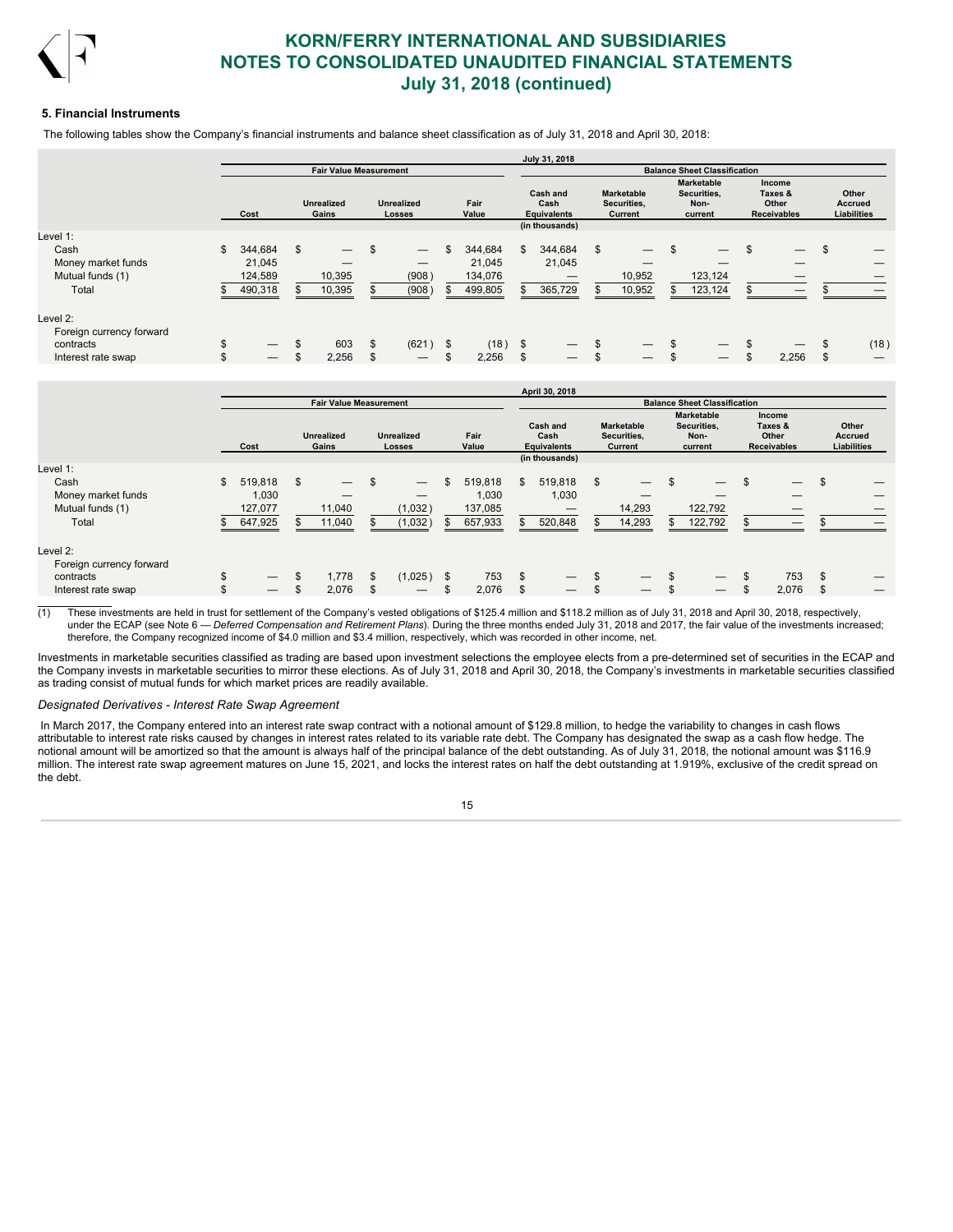

The fair value of the derivative designated as a cash flow hedge instrument is as follows:

|                                                                                                                               | <b>July 31,</b><br>2018     | April 30,<br>2018 |       |
|-------------------------------------------------------------------------------------------------------------------------------|-----------------------------|-------------------|-------|
|                                                                                                                               | (in thousands)              |                   |       |
| Derivative asset:                                                                                                             |                             |                   |       |
| Interest rate swap contract                                                                                                   | 2.256                       |                   | 2,076 |
| During the three months ended July 31, 2018, the Company recognized the following gains and losses on the interest rate swap: |                             |                   |       |
|                                                                                                                               | Three Months Ended July 31, |                   |       |
|                                                                                                                               | $\cdots$                    | $\cdots$          |       |

**2018 2017 (in thousands)** Gains (Losses) recognized in other comprehensive income (net of tax effects of \$53 and (\$149), respectively) \$ 149 \$ (234 )<br>
Gains (Losses) reclassified from accumulated other comprehensive income into interest expense, ne Gains (Losses) reclassified from accumulated other comprehensive income into interest expense, net \$ \$ 22 \$

As the critical terms of the hedging instrument and the hedged forecasted transaction are the same, the Company has concluded that the changes in the fair value or cash flows attributable to the risk being hedged are expected to completely offset at inception and on an ongoing basis.

We estimate that \$0.6 million of derivative gains included in accumulated other comprehensive income as of July 31, 2018 will be reclassified into interest expense, net within the following 12 months. The cash flows related to the interest rate swap contract are included in net cash provided by operating activities.

*Foreign Currency Forward Contracts Not Designated as Hedges*

The fair value of derivatives not designated as hedge instruments are as follows:

|                                    | <b>July 31,</b><br>2018 |                 | April 30,<br>2018 |       |
|------------------------------------|-------------------------|-----------------|-------------------|-------|
|                                    |                         | (in thousands)  |                   |       |
| Derivative assets:                 |                         |                 |                   |       |
| Foreign currency forward contracts |                         | 603             |                   | 1.778 |
| Derivative liabilities:            |                         |                 |                   |       |
| Foreign currency forward contracts |                         | 62 <sup>2</sup> |                   | 1,025 |

As of July 31, 2018, the total notional amounts of the forward contracts purchased and sold were \$44.9 million and \$42.3 million, respectively. As of April 30, 2018, the total notional amounts of the forward contracts purchased and sold were \$80.8 million and \$78.5 million, respectively. The Company recognizes forward contracts as a net asset or net liability on the consolidated balance sheets as such contracts are covered by a master netting agreement. During the three months ended July 31, 2018, the Company incurred gains of \$0.1 million related to forward contracts which is recorded in general and administrative expenses in the accompanying consolidated statements of operations. These gains offset foreign currency losses that result from transactions denominated in a currency other than the Company's functional currency. During the three months ended July 31, 2017, the Company incurred losses of \$2.6 million related to forward contracts which is recorded in general and administrative expenses in the accompanying consolidated statements of operations. These losses offset foreign currency gains that result from transactions denominated in a currency other than the Company's functional currency. The cash flows related to foreign currency forward contracts are included in net cash used in operating activities.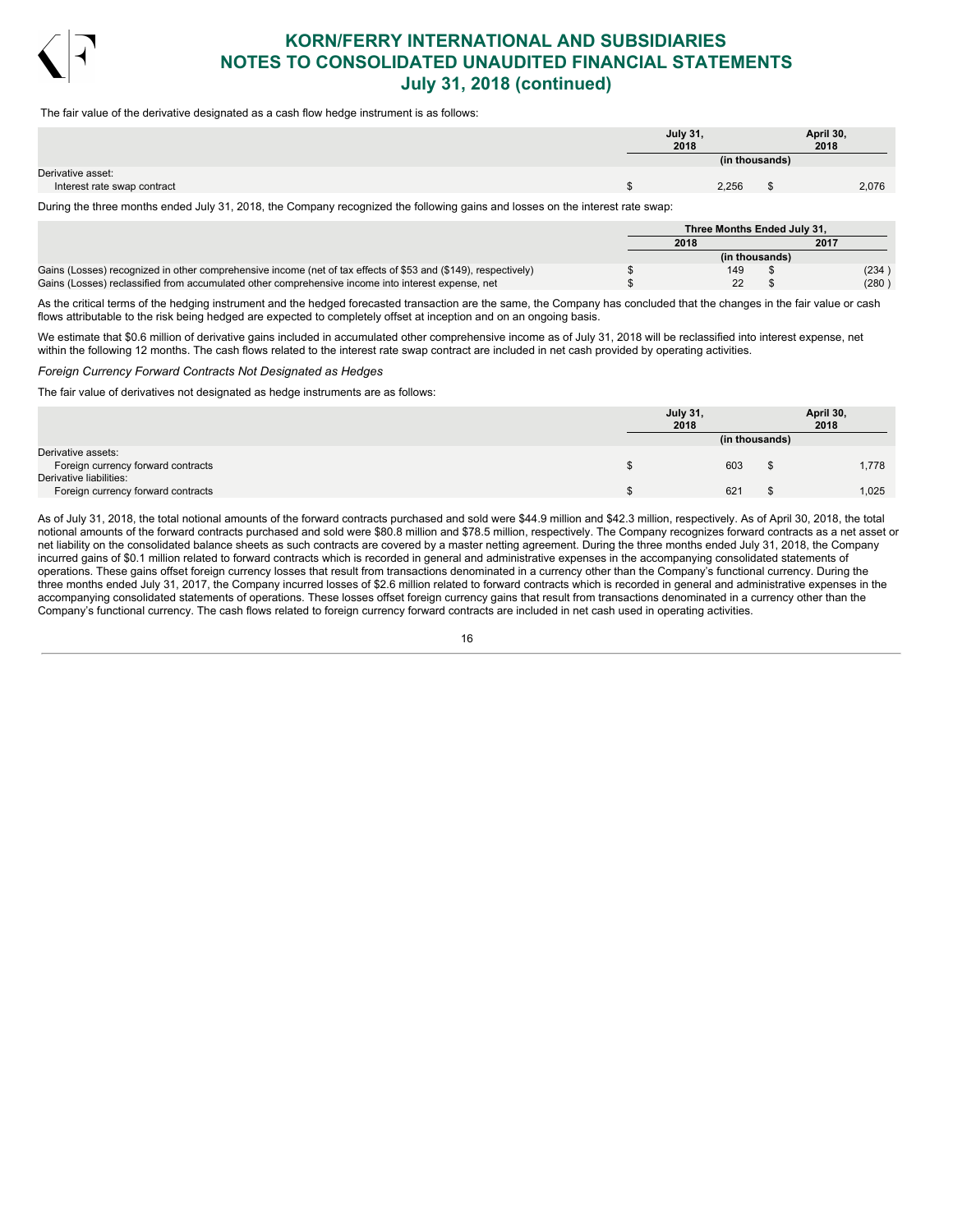

## **6. Deferred Compensation and Retirement Plans**

The Company has several deferred compensation and retirement plans for eligible consultants and vice presidents that provide defined benefits to participants based on the deferral of current compensation or contributions made by the Company subject to vesting and retirement or termination provisions. Among these plans is a defined benefit pension plan for certain employees in the United States. The assets of this plan are held separately from the assets of the sponsors in self-administered funds. All other defined benefit obligations from other plans are unfunded.

The components of net periodic benefit costs are as follows:

|                                          | <b>Three Months Ended</b><br><b>July 31,</b> |  |       |  |  |  |  |
|------------------------------------------|----------------------------------------------|--|-------|--|--|--|--|
|                                          | 2017<br>2018                                 |  |       |  |  |  |  |
|                                          | (in thousands)                               |  |       |  |  |  |  |
| Service cost                             | 3,646                                        |  | 2,065 |  |  |  |  |
| Interest cost                            | 1,296                                        |  | 1,020 |  |  |  |  |
| Amortization of actuarial loss           | 446                                          |  | 577   |  |  |  |  |
| Expected return on plan assets (1)       | (392)                                        |  | (399) |  |  |  |  |
| Net periodic service credit amortization | (77)                                         |  |       |  |  |  |  |
| Net periodic benefit costs (2)           | 4.919                                        |  | 3,263 |  |  |  |  |

(1) The expected long-term rate of return on plan assets is 6.25% and 6.50% for July 31, 2018 and 2017, respectively.

(2) The service cost, interest cost and the other components of net periodic benefit costs are included in compensation and benefits expense, interest expense, net and other income, net, respectively, on the consolidated statements of operations.

The Company purchased COLI contracts insuring the lives of certain employees eligible to participate in the deferred compensation and pension plans as a means of funding benefits under such plans. The gross CSV of these contracts of \$188.5 million and \$186.8 million as of July 31, 2018 and April 30, 2018, respectively, is offset by outstanding policy loans of \$66.7 million in both the accompanying consolidated balance sheets as of July 31, 2018 and April 30, 2018. The CSV value of the underlying COLI investments increased by \$1.3 million and \$2.5 million during the three months ended July 31, 2018 and 2017, respectively, and is recorded as a decrease in compensation and benefits expense in the accompanying consolidated statements of operations.

The Company's ECAP is intended to provide certain employees an opportunity to defer salary and/or bonus on a pre-tax basis. In addition, the Company, as part of its compensation philosophy, makes discretionary contributions into the ECAP and such contributions may be granted to key employees annually based on the employee's performance. Certain key management may also receive Company ECAP contributions upon commencement of employment. The Company amortizes these contributions on a straight-line basis over the service period, generally a four- to five-year period. Participants have the ability to allocate their deferrals among a number of investment options and may receive their benefits at termination, retirement or "in service" either in a lump sum or in quarterly installments over one to 15 years. The ECAP amounts that are expected to be paid to employees over the next 12 months are classified as a current liability included in compensation and benefits payable on the accompanying balance sheet.

The ECAP is accounted for whereby the changes in the fair value of the vested amounts owed to the participants are adjusted with a corresponding charge (or credit) to compensation and benefits costs. During the three months ended July 31, 2018 and 2017, deferred compensation liability increased; therefore, the Company recognized an increase in compensation expense of \$4.2 million and \$3.7 million, respectively. Offsetting the increase in compensation and benefits expense was an increase in the fair value of marketable securities classified as trading (held in trust to satisfy obligations under the ECAP) of \$4.0 million and \$3.4 million during the three months ended July 31, 2018 and 2017, respectively, recorded in other income, net on the consolidated statements of operations (see Note 5—*Financial Instruments*).

## **7. Fee Revenue**

Substantially all fee revenue is derived from fees for professional services related to executive and professional recruitment performed on a retained basis, recruitment process outsourcing, talent and organizational advisory services and the sale of products, standalone or as part of a solution. The Company adopted ASC 606 in its fiscal year beginning May 1, 2018 using the modified retrospective transition method applied to those contracts still outstanding and not completed as of May 1, 2018.

## *Effect of the Adoption of ASC 606*

For the three months ended July 31, 2018, the Company recorded \$0.2 million in additional revenue related to adoption of ASC 606. The impact of adoption to the balance sheet was immaterial.

#### *Contract Balances*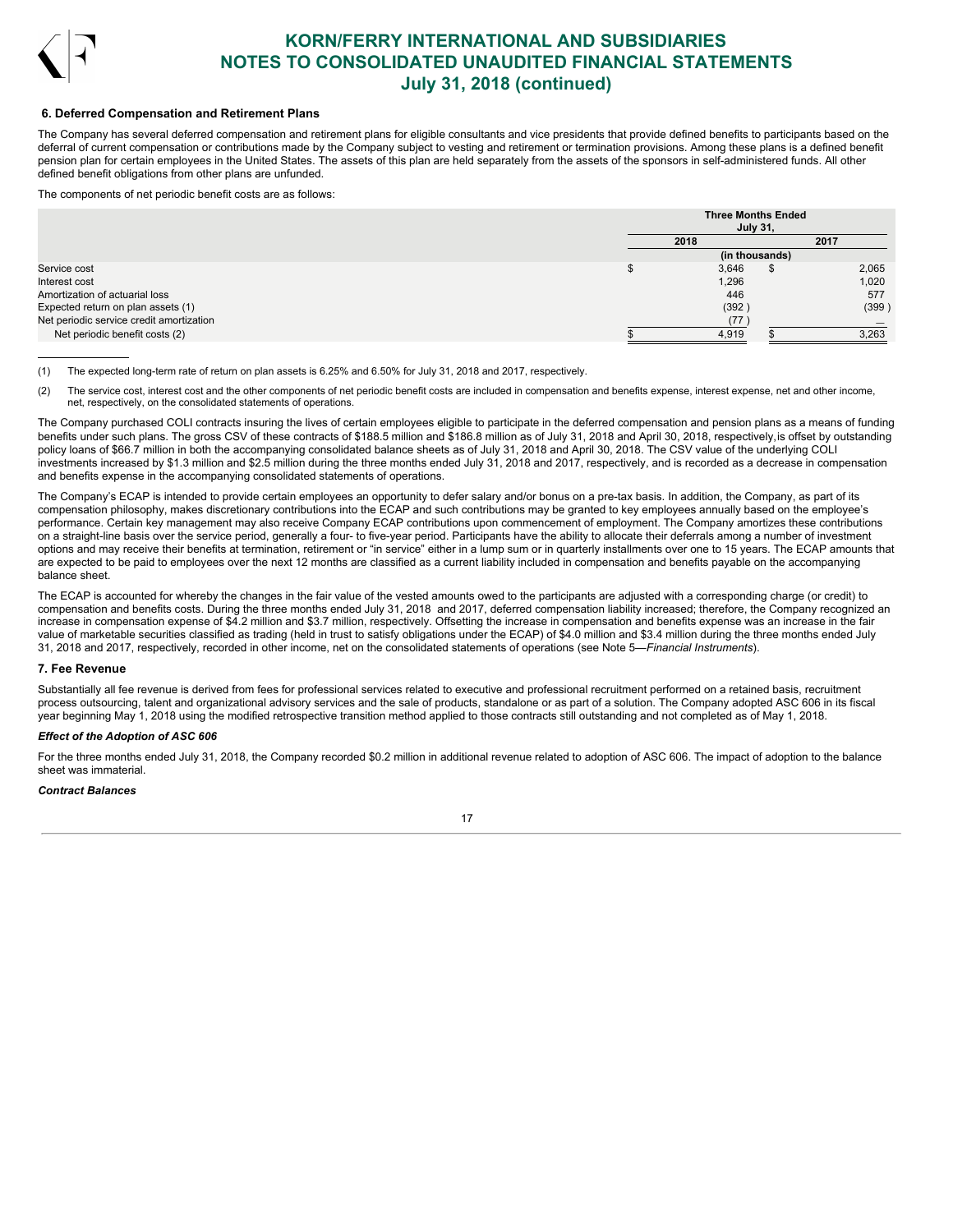

A contract asset (unbilled receivables) is recorded when the Company transfers control of products or services before there is an unconditional right to payment. A contract liability (deferred revenue) is recorded when cash is received in advance of performance of the obligation. Deferred revenue represents the future performance obligations to transfer control of products or services for which we have already received consideration. Deferred revenue is presented in other accrued liabilities on the consolidated balance sheet.

The following table outlines our contract asset and liability balances as of July 31, 2018 and May 1, 2018:

|                                         | July 31, 2018 |                | May 1, 2018 |
|-----------------------------------------|---------------|----------------|-------------|
|                                         |               | (in thousands) |             |
| Contract assets (unbilled receivables)  | 68.570        |                | 65.164      |
| Contract liabilities (deferred revenue) | 104.581       |                | 114.695     |

During the three months ended July 31, 2018, we recognized revenue of \$66.5 million that was included in the contract liabilities balance at the beginning of the period.

#### *Performance Obligations*

The Company has elected to apply the practical expedient to exclude the value of unsatisfied performance obligations for contracts with a duration of one year or less, which applies to all executive search and professional search fee revenue. As of July 31, 2018, the aggregate transaction price allocated to the performance obligations that are unsatisfied for contracts with an expected duration of greater than one year at inception was \$486.7 million. Of the \$486.7 million of remaining performance obligations, we expect to recognize approximately \$225.6 million as fee revenue in fiscal 2019, \$137.3 million in fiscal 2020, \$72.4 million in fiscal 2021 and the remaining \$51.4 million in fiscal 2022 and thereafter. However, this amount should not be considered an indication of the Company's future revenue as contracts with an initial term of one year or less are not included. Further, our contract terms and conditions allow for clients to increase or decrease the scope of services and such changes do not become a performance obligation until the company has an enforceable right to payment.

### *Disaggregation of revenue*

The Company disaggregates revenue by line of business and further by region for Executive Search. This information is presented in Note 9—*Business Segments*.

The following table provides further disaggregation of fee revenue by industry:

|                           | Three Months Ended July 31, |                        |                |        |  |  |  |  |  |
|---------------------------|-----------------------------|------------------------|----------------|--------|--|--|--|--|--|
|                           | 2018                        | 2017                   |                |        |  |  |  |  |  |
|                           | <b>Dollars</b>              | $\%$                   | <b>Dollars</b> | $\%$   |  |  |  |  |  |
|                           |                             | (dollars in thousands) |                |        |  |  |  |  |  |
| Industrial                | 135,764                     | 29.2%                  | 121,447        | 30.3%  |  |  |  |  |  |
| <b>Financial Services</b> | 80,193                      | 17.2                   | 67,260         | 16.8   |  |  |  |  |  |
| Life Sciences/Healthcare  | 79.169                      | 17.0                   | 66,580         | 16.6   |  |  |  |  |  |
| <b>Consumer Goods</b>     | 71.794                      | 15.4                   | 61,831         | 15.4   |  |  |  |  |  |
| Technology                | 61.849                      | 13.3                   | 51.772         | 12.9   |  |  |  |  |  |
| Education                 | 32,936                      | 7.1                    | 28,677         | 7.1    |  |  |  |  |  |
| General                   | 3,863                       | 0.8                    | 3,687          | 0.9    |  |  |  |  |  |
| Fee Revenue               | 465,568                     | 100.0%                 | 401,254        | 100.0% |  |  |  |  |  |

#### **8. Income Taxes**

The provision for income tax was a benefit of \$16.1 million in the three months ended July 31, 2018 compared to an expense of \$12.2 million in the three months ended July 31, 2017. This reflects a 29.4% (benefit) and 29.3% (provision) tax rate for the three months ended July 31, 2018 and 2017 respectively. The Company's effective tax rate was 29.4% (benefit) for the three month s ended July 31, 2018 compared to the U.S. federal statutory rate of 21.0%. This difference is primarily due to the trademark impairment charge and the excess tax benefit on vested stock-based awards, both of which were recorded as discrete to the current quarter. The excess tax benefit is the amount by which the Company's tax deduction for these awards, based on the fair market value of the awards on the date of vesting, exceeds the expense recorded in the Company's financial statements over the awards' vesting period. The Company's effective tax rate for the three months ended July 31, 2017 was lower than the then U.S. federal statutory rate of 35.0% due principally to the Company's earnings outside the United States which were generally taxed at rates lower than the then applicable U.S. federal rate.

In accordance with Staff Accounting Bulletin No. 118 ("SAB 118"), we did not record any adjustment in the quarter to the provisional tax expense on accumulated foreign earnings (the "Transition Tax") recorded during the fiscal year ended April 30,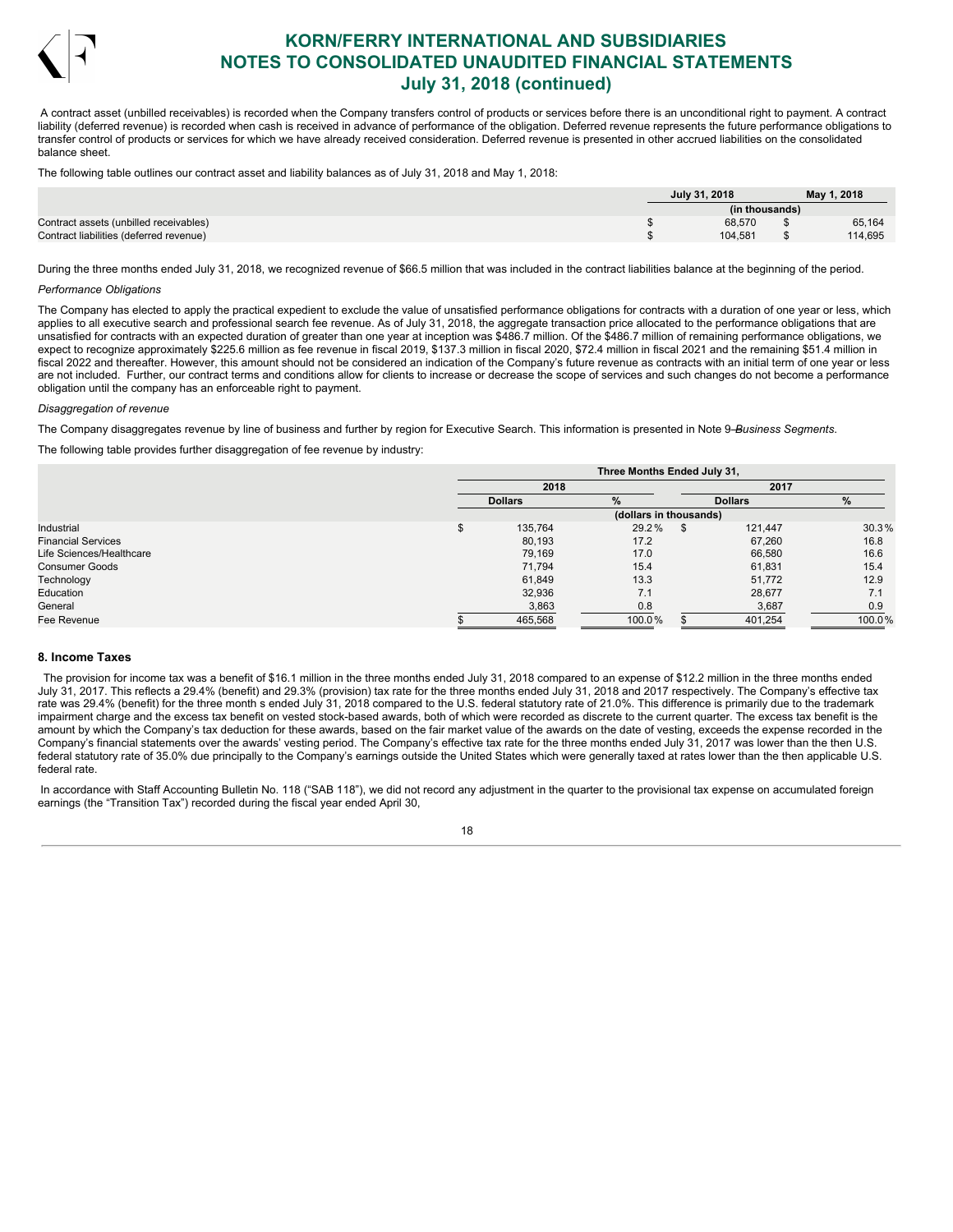

2018 after the enactment of the Tax Cuts and Jobs Act of 2017 (the "Tax Act"). This provisional expense may be adjusted in subsequent periods based on additional guidance that may be issued by the U.S. Treasury Department, the Internal Revenue Service ("IRS") and other standard-setting bodies The Company will continue to appropriately analyze and, if necessary, adjust this amount within the measurement period provided under SAB 118, with the analysis to be completed no later than December 22, 2018

The Company also continues to evaluate the impact of the Global Intangible Low-Taxed Income ("GILTI"), Foreign Derived Intangible Income ("FDII"), Base Erosion and Anti-Abuse Tax ("BEAT"), the change to the IRC Section 162(m) limitation (the "Executive Compensation Limitation") and IRC Section 163 (j) interest limitation (the "Interest Limitation) provisions of the Tax Act which is complex and subject to continuing regulatory interpretation. In accordance with SAB 118, we recorded a provisional estimate in our effective tax rate for the three months ended July 31, 2018 for GILTI, FDII and the Executive Compensation Limitation. For BEAT and the Interest Limitation computations, we did not record a provisional estimate in our effective tax rate for the three months ended July 31, 2018 because we currently estimate that these provisions will not affect our tax expense in the current fiscal year. We will continue to refine our provisional estimates for the GILTI, FDII, BEAT, Executive Compensation Limitation and Interest Limitation computations as we gather additional information and receive additional guidance from standard-setting bodies. The Company is required to make an accounting policy election of either (1) treating taxes due on future U.S. inclusions in taxable income related to GILTI as a current period expense when incurred (the "period cost method") or (2) factoring such amounts in the Company's measurement of its deferred taxes (the "deferred method"). The Company's accounting policy election with respect to the new GILTI rules will depend, in part, on analyzing its global income to determine whether it can reasonably estimate the tax impact. In accordance with SAB 118, the Company is continuing with its analysis and has not yet determined which method to elect.

### **9. Business Segments**

The Company currently operates in three global businesses: Executive Search, Advisory and RPO & Professional Search. The Executive Search segment focuses on recruiting Board of Director and C-level positions, in addition to research-based interviewing and onboarding solutions, for clients predominantly in the consumer, financial services, industrial, life sciences/healthcare and technology industries. Advisory assists clients synchronize strategy and talent by addressing four fundamental needs: Organizational Strategy, Assessment and Succession, Leadership Development, and Rewards and Benefits, all underpinned by a comprehensive array of world-leading intellectual property, products and tools. RPO & Professional Search is a global industry leader in high-impact talent acquisition solutions. Its portfolio of services includes global and regional RPO, project recruitment, individual professional search and consulting. The Executive Search business segment is managed by geographic regional leaders and Advisory and RPO & Professional Search worldwide operations are managed by their Chief Executive Officers. The Executive Search geographic regional leaders and the Chief Executive Officers of Advisory and RPO & Professional Search report directly to the Chief Executive Officer of the Company. The Company also operates a Corporate segment to record global expenses of the Company.

The Company evaluates performance and allocates resources based on the Company's chief operating decision maker's review of (1) fee revenue and (2) adjusted earnings before interest, taxes, depreciation and amortization ("Adjusted EBITDA"). To the extent that such charges occur, Adjusted EBITDA excludes restructuring charges, integration/acquisition costs, certain separation costs and certain non-cash charges (goodwill, intangible asset and other than temporary impairment). The accounting policies for the reportable segments are the same as those described in the summary of significant accounting policies, except the items described above are excluded from EBITDA to arrive at Adjusted EBITDA.

Financial highlights by business segment are as follows: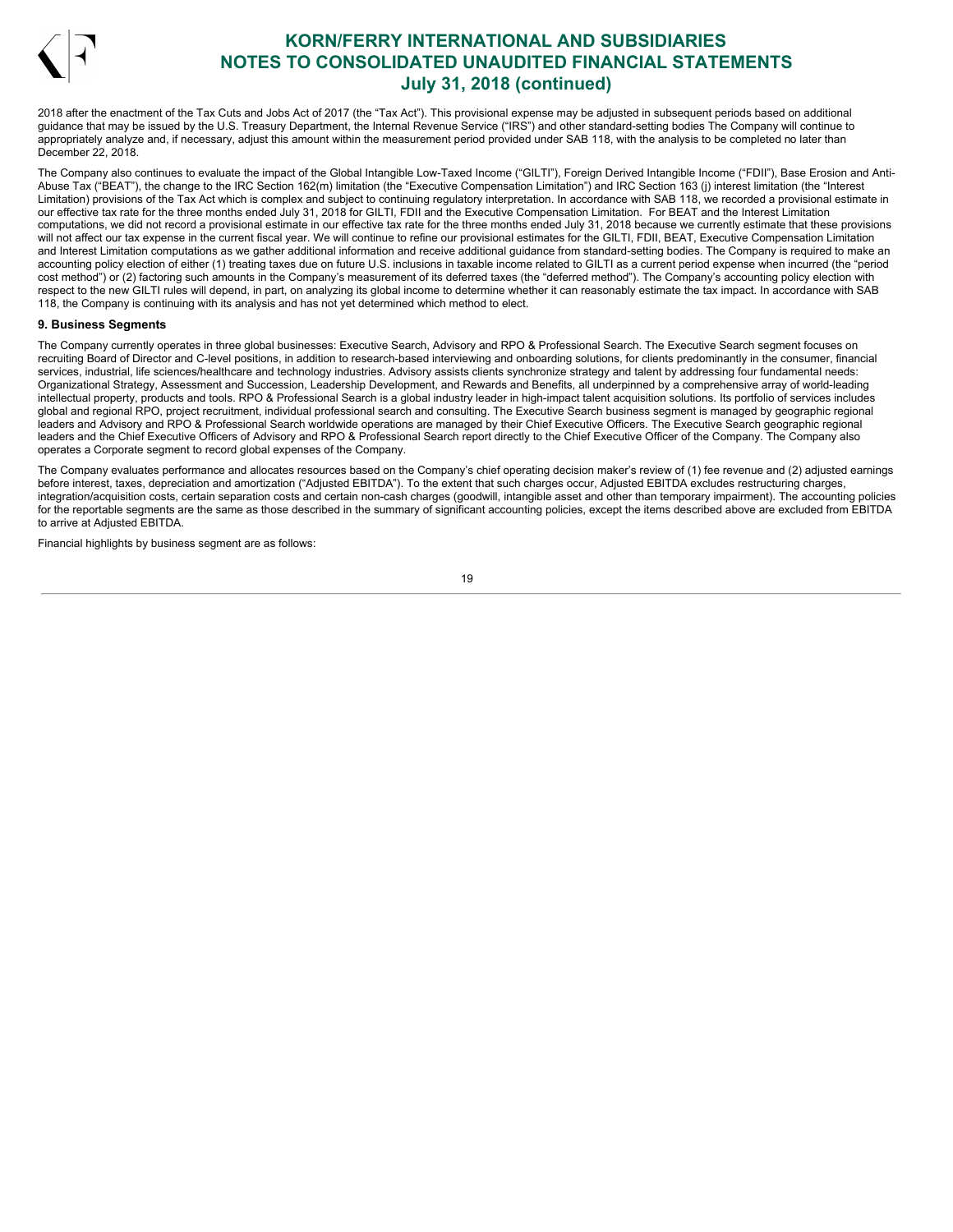

|                                                                                                   |                                        |    |                                 |                                                            |                         |    |       |   | Three Months Ended July 31, 2018 |    |               |                                       |        |           |           |                     |                   |
|---------------------------------------------------------------------------------------------------|----------------------------------------|----|---------------------------------|------------------------------------------------------------|-------------------------|----|-------|---|----------------------------------|----|---------------|---------------------------------------|--------|-----------|-----------|---------------------|-------------------|
|                                                                                                   |                                        |    |                                 |                                                            | <b>Executive Search</b> |    |       |   |                                  |    |               |                                       |        |           |           |                     |                   |
|                                                                                                   | <b>North</b><br><b>EMEA</b><br>America |    |                                 | Latin<br><b>Asia Pacific</b><br><b>Subtotal</b><br>America |                         |    |       |   | Advisory                         |    |               | RPO&<br>Professional<br><b>Search</b> |        | Corporate |           | <b>Consolidated</b> |                   |
|                                                                                                   |                                        |    |                                 |                                                            |                         |    |       |   | (in thousands)                   |    |               |                                       |        |           |           |                     |                   |
| Fee revenue                                                                                       | \$<br>112,097                          | s. | 46,654                          | \$                                                         | 26,295                  | \$ | 7,878 |   | 192,924                          | \$ | 195,375       | \$                                    | 77,269 | \$        | —         | \$                  | 465,568           |
| Total revenue                                                                                     | \$<br>115,757                          | s. | 47,749                          | \$                                                         | 26,625                  | s. | 7,903 | S | 198,034                          | \$ | 200,147       | \$                                    | 80,181 | \$        |           | \$                  | 478,362           |
| Net loss attributable to Korn/Ferry<br>International<br>Net income attributable to noncontrolling |                                        |    |                                 |                                                            |                         |    |       |   |                                  |    |               |                                       |        |           |           | \$                  | (38, 611)         |
| interest<br>Other income, net                                                                     |                                        |    |                                 |                                                            |                         |    |       |   |                                  |    |               |                                       |        |           |           |                     | 19<br>(4, 491)    |
| Interest expense, net<br>Equity in earnings of unconsolidated                                     |                                        |    |                                 |                                                            |                         |    |       |   |                                  |    |               |                                       |        |           |           |                     | 4,103             |
| subsidiaries, net<br>Income tax benefit                                                           |                                        |    |                                 |                                                            |                         |    |       |   |                                  |    |               |                                       |        |           |           |                     | (29)<br>(16, 110) |
| Operating income (loss)                                                                           | \$<br>26,514                           | \$ | 6,969                           | \$                                                         | 6,641                   | \$ | 754   | S | 40,878                           | \$ | $(83,079)$ \$ |                                       | 11,645 | \$        | (24, 563) |                     | (55, 119)         |
| Depreciation and amortization                                                                     | 979                                    |    | 370                             |                                                            | 370                     |    | 107   |   | 1,826                            |    | 7.431         |                                       | 761    |           | 1,713     |                     | 11,731            |
| Other income (loss), net                                                                          | 3,472                                  |    | 340                             |                                                            | 175                     |    | 37    |   | 4,024                            |    | 570           |                                       | 105    |           | (208)     |                     | 4,491             |
| Equity in earnings of unconsolidated<br>subsidiaries, net                                         | 29                                     |    | $\hspace{0.1mm}-\hspace{0.1mm}$ |                                                            |                         |    |       |   | 29                               |    |               |                                       |        |           |           |                     | 29                |
| <b>EBITDA</b>                                                                                     | 30,994                                 |    | 7,679                           |                                                            | 7,186                   |    | 898   |   | 46,757                           |    | (75,078)      |                                       | 12,511 |           | (23,058)  |                     | (38, 868)         |
| Integration/acquisition costs                                                                     |                                        |    |                                 |                                                            |                         |    |       |   |                                  |    | 3,027         |                                       |        |           | 80        |                     | 3,107             |
| Tradename write-offs                                                                              |                                        |    |                                 |                                                            |                         |    |       |   |                                  |    | 106,555       |                                       |        |           |           |                     | 106,555           |
| Adjusted EBITDA                                                                                   | 30,994                                 |    | 7,679                           |                                                            | 7,186                   |    | 898   |   | 46,757                           |    | 34,504        |                                       | 12,511 |           | (22, 978) |                     | 70,794            |

|                                                                                                                                                                                                       | Three Months Ended July 31, 2017 |                                        |     |                    |                     |                         |                  |                    |                 |                           |          |                        |                                |                   |           |                             |                     |                                    |
|-------------------------------------------------------------------------------------------------------------------------------------------------------------------------------------------------------|----------------------------------|----------------------------------------|-----|--------------------|---------------------|-------------------------|------------------|--------------------|-----------------|---------------------------|----------|------------------------|--------------------------------|-------------------|-----------|-----------------------------|---------------------|------------------------------------|
|                                                                                                                                                                                                       |                                  |                                        |     |                    |                     | <b>Executive Search</b> |                  |                    |                 |                           |          |                        |                                |                   |           |                             |                     |                                    |
|                                                                                                                                                                                                       |                                  | <b>North</b><br><b>EMEA</b><br>America |     |                    | <b>Asia Pacific</b> |                         | Latin<br>America |                    | <b>Subtotal</b> |                           | Advisory |                        | RPO&<br>Professional<br>Search |                   | Corporate |                             | <b>Consolidated</b> |                                    |
| Fee revenue                                                                                                                                                                                           | \$                               | 91,833                                 | S   | 40,121             | \$                  | 21,578                  |                  | 7,659              |                 | (in thousands)<br>161,191 | \$       | 179,453                | \$                             | 60,610            | \$        |                             | \$                  | 401,254                            |
| Total revenue                                                                                                                                                                                         | \$                               | 95,205                                 | S   | 41,058             | \$                  | 21,880                  | \$               | 7,664              |                 | 165,807                   | \$       | 183,296                | S                              | 65,814            | \$        |                             | $\mathfrak{s}$      | 414,917                            |
| Net income attributable to Korn/Ferry<br>International<br>Net income attributable to noncontrolling<br>interest<br>Other income, net<br>Interest expense, net<br>Equity in earnings of unconsolidated |                                  |                                        |     |                    |                     |                         |                  |                    |                 |                           |          |                        |                                |                   |           |                             | \$                  | 29,041<br>388<br>(3, 354)<br>3,680 |
| subsidiaries, net<br>Income tax provision                                                                                                                                                             |                                  |                                        |     |                    |                     |                         |                  |                    |                 |                           |          |                        |                                |                   |           |                             |                     | (30)<br>12,210                     |
| Operating income (loss)<br>Depreciation and amortization<br>Other income, net<br>Equity in earnings of unconsolidated                                                                                 | \$                               | 22,070<br>949<br>282                   | \$. | 6,675<br>428<br>56 | \$                  | 3,141<br>320<br>105     | \$               | 1,026<br>107<br>20 | $\mathfrak{s}$  | 32,912<br>1,804<br>463    | \$       | 19,055<br>8,085<br>431 | \$                             | 8,245<br>796<br>8 | \$        | (18, 277)<br>1,524<br>2,452 |                     | 41,935<br>12,209<br>3,354          |
| subsidiaries, net                                                                                                                                                                                     |                                  | 30                                     |     |                    |                     |                         |                  |                    |                 | 30                        |          |                        |                                |                   |           |                             |                     | 30                                 |
| <b>EBITDA</b>                                                                                                                                                                                         |                                  | 23,331                                 |     | 7,159              |                     | 3,566                   |                  | 1,153              |                 | 35,209                    |          | 27,571                 |                                | 9,049             |           | (14, 301)                   |                     | 57,528                             |
| Restructuring charges, net<br>Integration/acquisition costs                                                                                                                                           |                                  |                                        |     |                    |                     | 40                      |                  |                    |                 | 40                        |          | 240<br>2,549           |                                |                   |           | 39                          |                     | 280<br>2,588                       |
| <b>Adjusted EBITDA</b>                                                                                                                                                                                |                                  | 23,331                                 |     | 7,159              |                     | 3,606                   |                  | 1,153              |                 | 35,249                    |          | 30,360                 |                                | 9,049             |           | (14, 262)                   |                     | 60,396                             |

## **10. Long-Term Debt**

On June 15, 2016, the Company entered into a senior secured \$400.0 million Credit Agreement (the "Credit Agreement") with a syndicate of banks and Wells Fargo Bank, National Association as administrative agent. On June 8, 2018, in anticipation of the approval by the Board of Directors of the Company of a rebranding and restructuring plan (which plan was approved on June 12, 2018), the Company entered into an amendment to its Credit Agreement. The Amendment permits a holding company reorganization (the "KF Merger"), after which a new public holding company, Korn Ferry, will own all of the stock of the Company, and will become effective when certain conditions set forth therein, including consummation of the KF Merger,

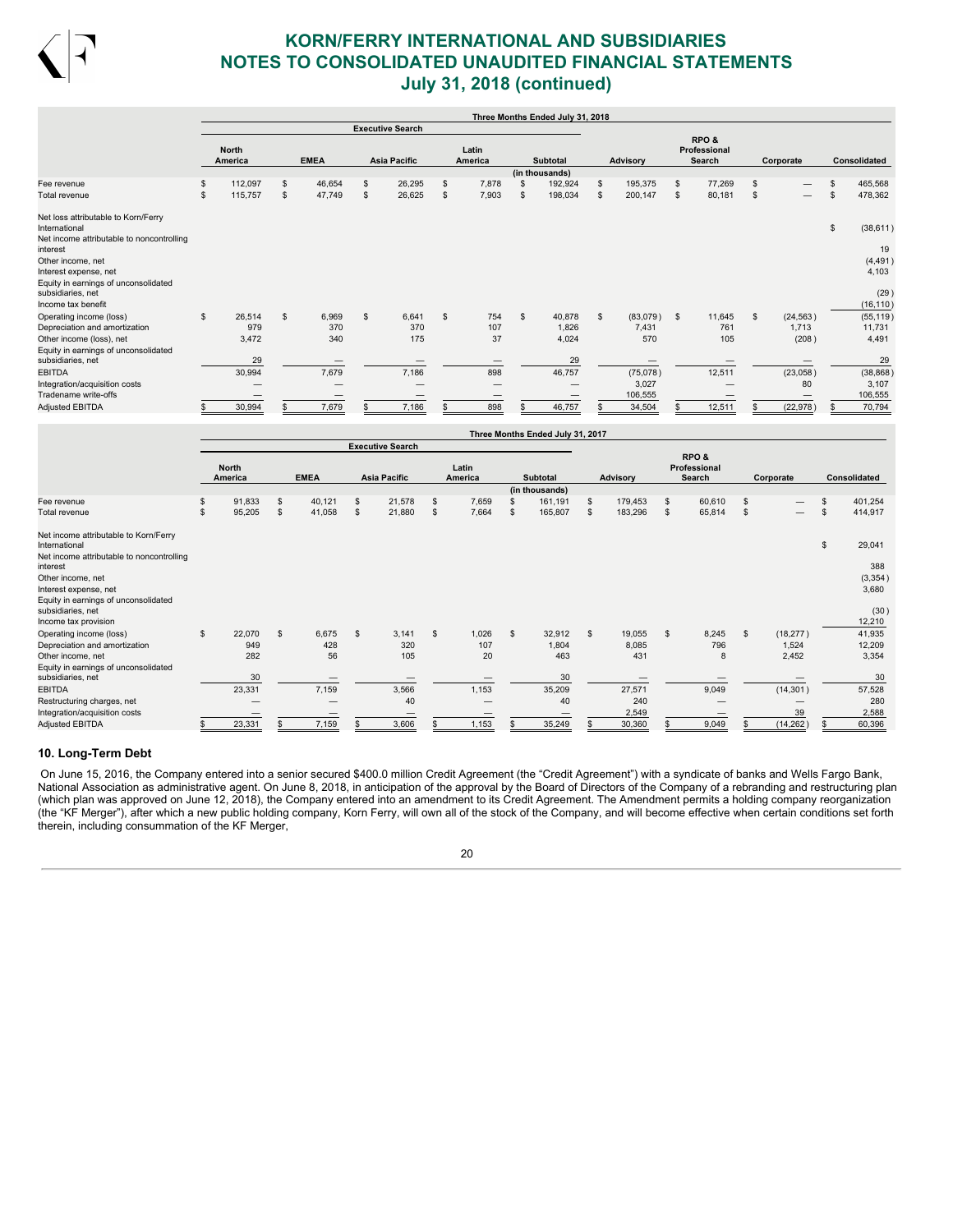

are satisfied. The Company previously considered pursuing the KF Merger as part of the Plan. While the Company catinues to pursue the Plan, it is further evaluating various other structuring alternatives to effectuate the Plan but may not do so via the KF Merger structure previously disclosed. The Credit Agreement provides for, among other things: (a) a senior secured term loan facility in an aggregate principal amount of \$275.0 million (the "Term Facility"), (b) a senior secured revolving credit facility (the "Revolver" and together with the Term Facility, the "Credit Facilities") in an aggregate principal amount of \$125.0 million, (c) annual term loan amortization of 7.5%, 7.5%, 10.0%, 10.0%, and 10.0%, with the remaining principal due at maturity, (d) certain customary affirmative and negative covenants, including a maximum consolidated total leverage ratio (as defined below) and a minimum interest coverage ratio and (e) an expanded definition of permitted add-backs to Adjusted EBITDA in recognition of the accelerated integration actions. The Company's credit agreement permits payment of dividends to stockholders and share repurchases so long as the pro forma leverage ratio is no greater than 2.50 to 1.00, and the pro forma domestic liquidity is at least \$50.0 million. The Company drew down \$275.0 million on the new term loan and used \$140.0 million of the proceeds to pay-off the term loan that was outstanding as of April 30, 2016.

At the Company's option, loans issued under the Credit Agreement will bear interest at either LIBOR or an alternate base rate, in each case plus the applicable interest rate margin. The interest rate applicable to loans outstanding under the Credit Facilities may fluctuate between LIBOR plus 1.25% per annum to LIBOR plus 2.00% per annum, in the case of LIBOR borrowings (or between the alternate base rate plus 0.25% per annum and the alternate base rate plus 1.00% per annum, in the alternative), based upon the Company's total funded debt to Adjusted EBITDA ratio (as set forth in the Credit Agreement, the "consolidated leverage ratio") at such time. In addition, the Company will be required to pay to the lenders a quarterly fee ranging from 0.20% to 0.35% per annum on the average daily unused amount of the Term Facility, based upon the Company's consolidated leverage ratio at such time, and fees relating to the issuance of letters of credit. During the three months ended July 31, 2018 and 2017, the average rate on the Term Facility was 3.24% and 2.34%, respectively.

Both the Revolver and the Term Facility mature on June 15, 2021 and may be prepaid and terminated early by the Company at any time without premium or penalty (subject to customary LIBOR breakage fees). The Term Facility is payable in quarterly installments with principal payments totaling \$5.2 million made during the three months ended July 31, 2018. As of July 31, 2018, \$233.7 million was outstanding under the Term Facility compared to \$238.9 million as of April 30, 2018. The current and long-term portion of unamortized debt issuance costs associated with the long-term debt, was \$2.4 million and \$2.7 million as of July 31, 2018 and April 30, 2018, respectively. The fair value of the Company's Term Facility is based on borrowing rates currently required of loans with similar terms, maturity and credit risk. The carrying amount of the Term Facility approximates fair value because the base interest rate charged varies with market conditions and the credit spread is commensurate with current market spreads for issuers of similar risk. The fair value of the Term Facility is classified as a Level 2 liability in the fair value hierarchy. As of July 31, 2018, the Company was in compliance with its debt covenants.

As of July 31, 2018 and April 30, 2018, the Company had no borrowings under the Revolver. The Company had a total of \$122.1 million available under the Revolver after \$2.9 million of standby letters of credit were issued as of July 31, 2018 and April 30, 2018, respectively. The Company had a total of \$7.9 million and \$7.4 million of standby letters with other financial institutions of July 31, 2018 and April 30, 2018, respectively. The standby letters of credits were generally issued as a result of entering into office premise leases.

## **11. Subsequent Events**

### *Quarterly Dividend Declaration*

On September 5, 2018, the Board of Directors of the Company declared a cash dividend of \$0.10 per share with a payment date of October 15, 2018 to holders of the Company's common stock of record at the close of business on September 28, 2018. The declaration and payment of future dividends under the quarterly dividend policy will be at the discretion of the Board of Directors and will depend upon many factors, including the Company's earnings, capital requirements, financial conditions, the terms of the Company's indebtedness and other factors that the Board of Directors may deem to be relevant. The Board may amend, revoke or suspend the dividend policy at any time and for any reason.

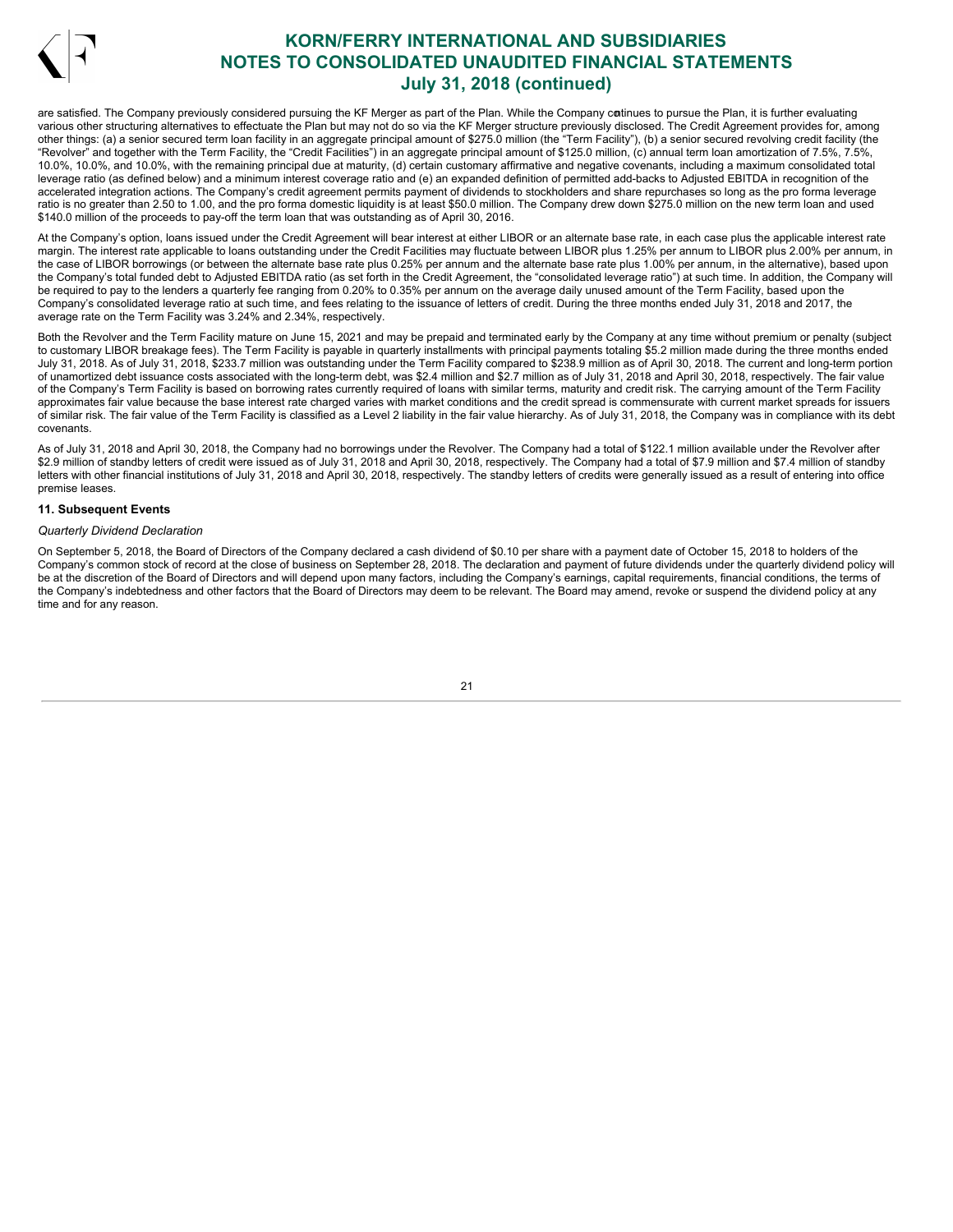

### <span id="page-23-0"></span>**Item 2.** *Management's Discussion and Analysis of Financial Condition and Results of Operations*

### **Forward-looking Statements**

This Quarterly Report on Form 10-Q may contain certain statements that we believe are, or may be considered to be, "forward-looking" statements, within the meaning of Section 27A of the Securities Act of 1933, as amended and Section 21E of the Securities Exchange Act of 1934, as amended (the "Exchange Act"). These forward-looking statements generally can be identified by use of statements that include phrases such as "believe," "expect," "anticipate," "intend," "plan," "foresee," "may," "will," "likely, "estimates," "potential," "continue" or other similar words or phrases. Similarly, statements that describe our objectives, plans or goals also are forward-looking statements. All of these forward-looking statements are subject to risks and uncertainties that could cause our actual results to differ materially from those contemplated by the relevant forward-looking statement. The principal risk factors that could cause actual performance and future actions to differ materially from the forward-looking statements include, but are not limited to, changes in demand for our services as a result of automation, dependence on attracting and retaining qualified and experienced consultants, maintaining our relationships with customers and suppliers and retaining key employees, maintaining our brand name and professional reputation, the expected timing and manner of the Plan (as defined below), the impact of the rebranding on the Company's products and services, the costs of the Plan, potential legal liability and regulatory developments, portability of client relationships, global and local political or economic developments in or affecting countries where we have operations, currency fluctuations in our international operations, risks related to growth, restrictions imposed by off-limits agreements, competition, consolidation in industries, reliance on information processing systems, cyber security vulnerabilities, changes to data security, data privacy, and data protection laws, limited protection of our intellectual property ("IP"), our ability to enhance and develop new technology, our ability to successfully recover from a disaster or business continuity problems, employment liability risk, an impairment in the carrying value of goodwill and other intangible assets, the effects of the Tax Cuts and Jobs Act (the "Tax Act") on our business and our company, deferred tax assets that we may not be able to use, our ability to develop new products and services, changes in our accounting estimates and assumptions, alignment of our cost structure, risks related to the integration of recently acquired businesses, the utilization and billing rates of our consultants, seasonality and the matters disclosed under the heading "Risk Factors" in the Company's Exchange Act reports, including Item 1A of the Company's Annual Report on Form 10-K for the fiscal year ended April 30, 2018 ("Form 10-K"). Readers are urged to consider these factors carefully in evaluating the forward-looking statements. The forward-looking statements included in this Quarterly Report on Form 10-Q are made only as of the date of this Quarterly Report on Form 10-Q and we undertake no obligation to publicly update these forward-looking statements to reflect *subsequent events or circumstances.*

The following presentation of management's discussion and analysis of our financialcondition and results of operations should be read together with our consolidated financial statements and related notes included in this Quarterly Report onForm 10-Q. We also make available on the Investor Relations portion of our website at *www.kornferry.com earnings slides and other important information, which we encourage you to review.*

## **Executive Summary**

Korn/Ferry International (referred to herein as the "Company," "Korn Ferry," or in the first person notations "we," "our," and "us") is aglobal organizational consulting firm. Our services include Executive Search, advisory solutions and products through Korn Ferry Advisory ("Advisory") and recruitment for non-executive professionals and recruitment process outsourcing ("RPO") through Korn Ferry RPO and Professional Search ("RPO & Professional Search). The Company also operates a Corporate segment to record global expenses of the Company. Approximately 69% of the executive searches we performed in fiscal 2018 were for board level, chief executive and other senior executive and general management positions. Our 3,773 search engagement clients in fiscal 2018 included many of the world's largest and most prestigious public and private companies. We have built strong client loyalty, with 88% of assignments performed during fiscal 2018 having been on behalf of clients for whom we had conducted assignments in the previous three fiscal years. Approximately 62% of our revenues were generated from clients that utilize multiple lines of business.

Superior performance comes from having the right conditions for success in two key areas—the organization and its people. Organizational conditions encourage people to put forth their best effort and invest their energy towards achieving the organization's purpose. We can help operationalize a client's complete strategy or address any combination of five broad categories:

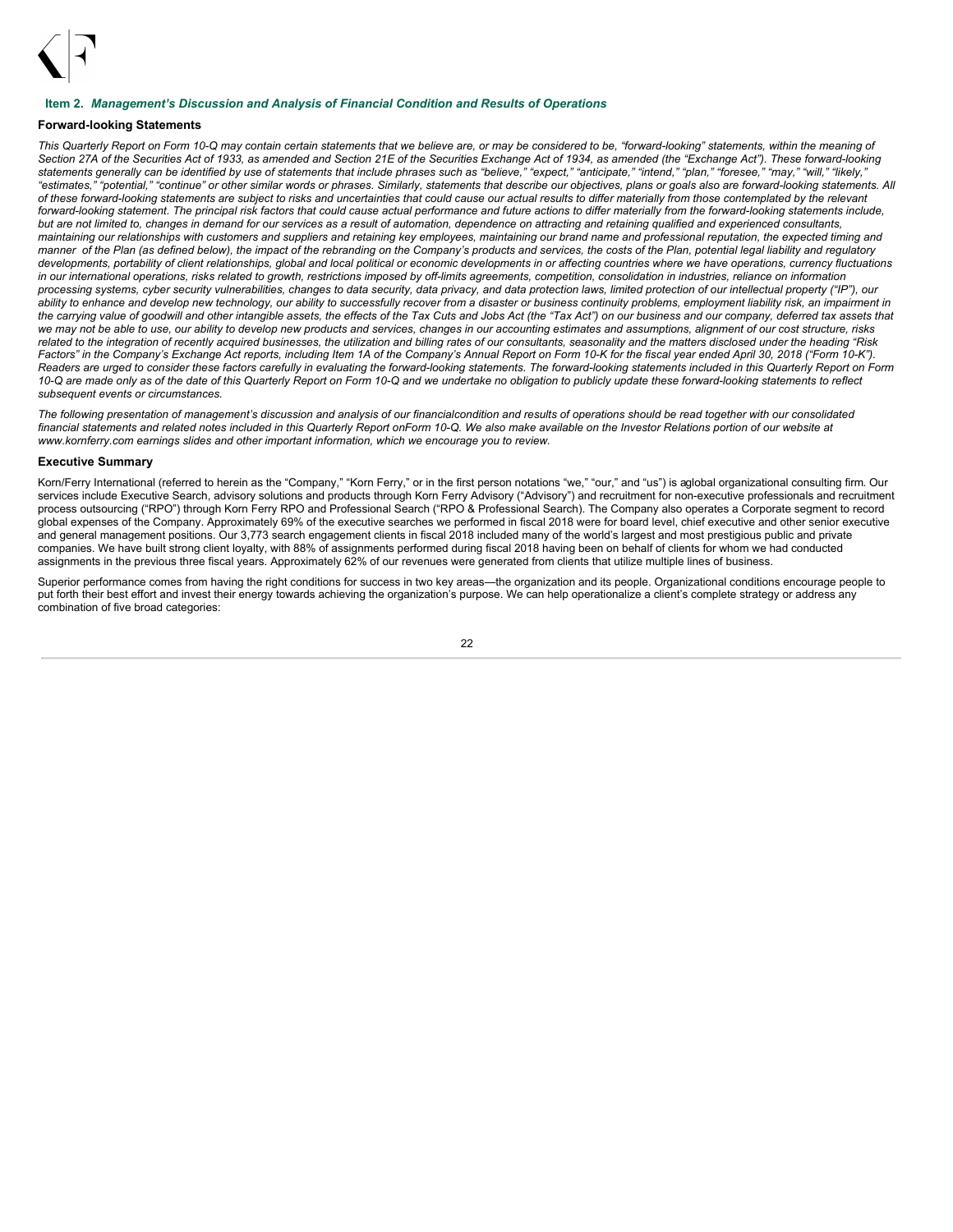| <b>Organizational Strategy</b>   | We map talent strategy to business strategy by designing operating models and organizational structures that align to them,<br>helping organizations put their plans into action. We make sure they have the right people, in the right roles, engaged and<br>enabled to do the right things.        |
|----------------------------------|------------------------------------------------------------------------------------------------------------------------------------------------------------------------------------------------------------------------------------------------------------------------------------------------------|
| <b>Assessment and Succession</b> | We provide actionable, research-backed insights that allow organizations to understand the true capabilities of their people so<br>they can make decisions that ensure the right leaders are ready—when and where they are needed—in the future.                                                     |
| <b>Talent Acquisition</b>        | From executive search to recruitment process outsourcing, we integrate scientific research with our practical experience and<br>industry-specific expertise to recruit professionals of all levels and functions for client organizations.                                                           |
| <b>Leadership Development</b>    | We activate purpose, vision and strategy through leaders at all levels and organizations. We combine expertise, science and<br>proven techniques with forward thinking and creativity to build leadership experiences that help entry- to senior-level leaders<br>grow and deliver superior results. |
| <b>Rewards and Benefits</b>      | We help organizations align reward with strategy. We help them pay their people fairly for doing the right things—with rewards<br>they value-at a cost the organization can afford.                                                                                                                  |

On June 12, 2018, the Company's Board of Directors voted to approve the One Korn Ferry rebranding plan for the Company (the "Plan"). This Plan includes going to market under a single, master brand architecture, solely as Korn Ferry and sunsetting of all the Company's sub-brands, including Futurestep, Hay Group and Lominger, among others. This integrated go-to-market approach was a key driver in our fee revenue growth in FY'18, which led to the decision to further integrate our go-to-market activities under one master brand – Korn Ferry. As a result, the Company discontinued the use of all sub-brands. Two of the Company's sub-brands, Hay Group and Lominger came to Korn Ferry through acquisitions. In connection with the accounting for these acquisitions, \$106.6 million of the purchase price was allocated to indefinite lived tradename intangible assets. As a result of the decision to discontinue their use, the Company took a one-time, non-cash write-off of tradenames of \$106.6 million, during the three months ended of July 31, 2018. As part of the Plan, the Company previously considered pursuing a holding company reorganization (the "KF Merger"). While the Company continues to pursue the Plan, it is further evaluating various other structuring alternatives to effectuate the Plan but may not do so via the KF Merger structure previously disclosed.

The Company currently operates in three global business segments: Executive Search, Advisory and RPO & Professional Search. See Note 9 —*Business Segments,* in the Notes to Consolidated Unaudited Financial Statements for discussion of the Company's global business segments. The Company evaluates performance and allocates resources based on the chief operating decision maker's review of (1) fee revenue and (2) adjusted earnings before interest, taxes, depreciation and amortization ("Adjusted EBITDA"). To the extent that such charges occur, Adjusted EBITDA excludes restructuring charges, integration/acquisition costs and certain separation costs and certain non-cash charges (goodwill, intangible asset and other than temporary impairment). In the three months ended July 31, 2018, Adjusted EBITDA excludes \$106.6 million of write-off of tradenames related to the Plan.

EBITDA and Adjusted EBITDA are non-GAAP financial measures. They have limitations as analytical tools, should not be viewed as a substitute for financial information determined in accordance with United States ("U.S.") generally accepted accounting principles ("GAAP"), and should not be considered in isolation or as a substitute for analysis of the Company's results as reported under GAAP. In addition, they may not necessarily be comparable to non-GAAP performance measures that may be presented by other companies.

Management believes the presentation of these non-GAAP financial measures provides meaningful supplemental information regarding Korn Ferry's performance by excluding certain charges, items of income and other items that may not be indicative of Korn Ferry's ongoing operating results. The use of these non-GAAP financial measures facilitates comparisons to Korn Ferry's historical performance and identification of operating trends that may otherwise be distorted by certain charges and other items that may not be indicative of Korn Ferry's ongoing operating results. Korn Ferry includes these non-GAAP financial measures because management believes it is useful to investors in allowing for greater transparency with respect to supplemental information used by management in its evaluation of Korn Ferry's ongoing operations and financial and operational decision-making. The accounting policies for the reportable segments are the same as those described in the summary of significant accounting policies in the accompanying consolidated financial statements, except that the above noted items are excluded from EBITDA to arrive at Adjusted EBITDA. Management further believes that EBITDA is useful to investors because it is frequently used by investors and other interested parties to measure operating performance among companies with different capital structures, effective tax rates and tax attributes and capitalized asset values, all of which can vary substantially from company to company.

Fee revenue was \$465.6 million during the three months ended July 31, 2018, an increase of \$64.3 million, or 16%, compared to \$401.3 million in the three months ended July 31, 2017, with increases in fee revenue in all business segments. During the three months ended July 31, 2018, we recorded an operating loss of \$55.1 million, a decrease of \$97.0 million, as compared to operating income of \$41.9 million in the three months ended July 31, 2017, with the Advisory segment contributing \$83.1 million in operating losses, solely due to the write-off of tradenames, and Corporate segment incurred expenses net of other income of \$24.6 million. Offsetting the results in these two segments was operating income from Executive Search and RPO

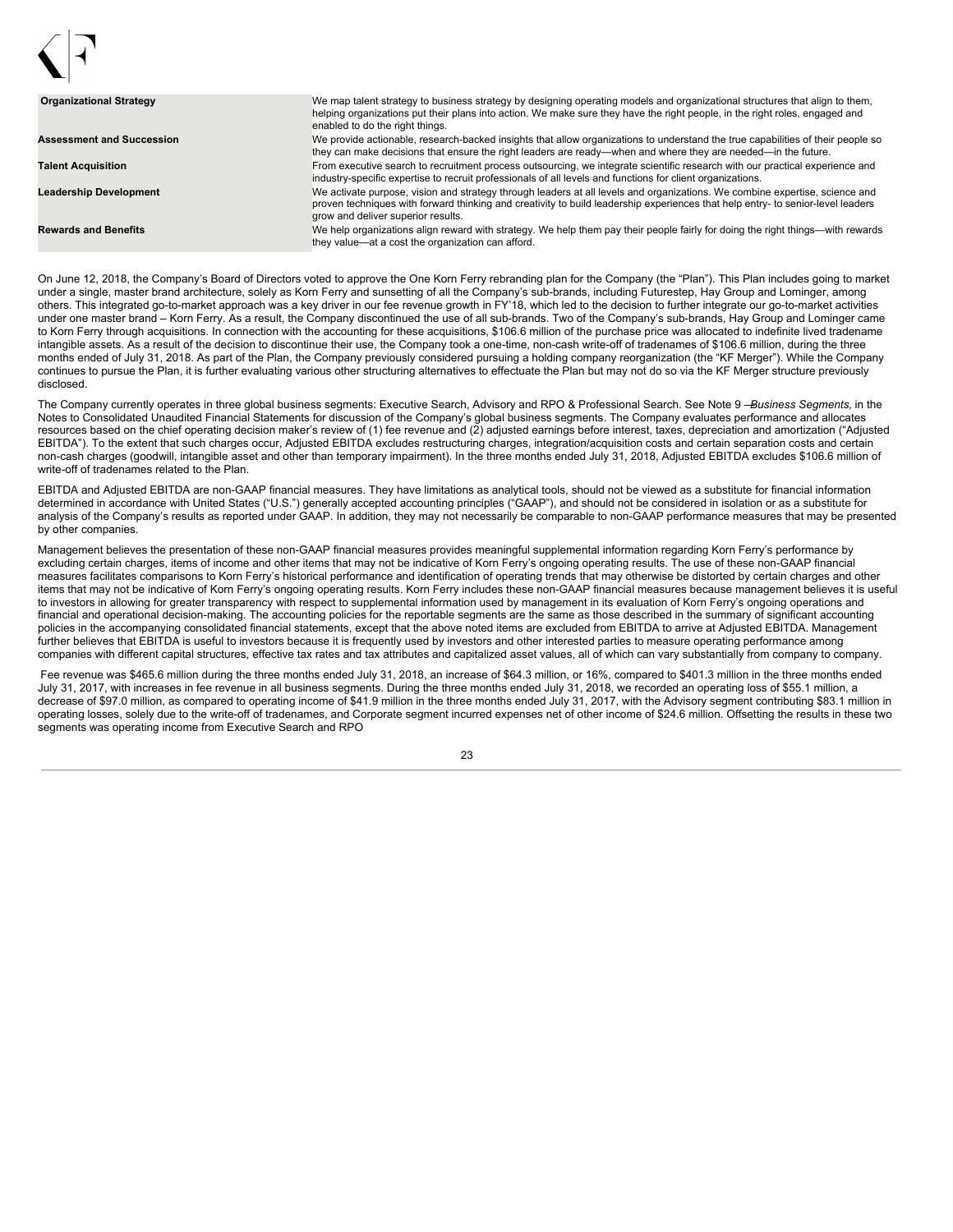

& Professional Search segments of \$40.9 million and \$11.6 million, respectively. Net loss attributable to Korn Ferry in the three months ended July 31, 2018 was \$38.6 million, a decrease of \$67.6 million as compared to net income attributable to Korn Ferry of \$29.0 million in the year-ago quarter. During the three months ended July 31, 2018, Adjusted EBITDA was \$70.8 million, an increase of \$10.4 million during the three months ended July 31, 2018, from Adjusted EBITDA of \$60.4 million in the year-ago quarter, with Executive Search, Advisory and RPO & Professional Search segments contributing \$46.8 million, \$34.5 million and \$12.5 million, respectively, offset by Corporate expenses net of other income of \$23.0 million.

Our cash, cash equivalents and marketable securities decreased \$158.1 million to \$499.8 million at July 31, 2018, compared to \$657.9 million at April 30, 2018. This decrease is mainly due to annual bonuses earned in fiscal 2018 and paid during the first quarter of fiscal 2019, sign-on and retention payments, \$13.2 million in payments for the purchase of property and equipment, \$13.1 million paid in tax withholding on restricted stock vesting, \$6.0 million in dividends paid during first quarter of fiscal 2019 and \$5.2 million in principal payments on our term loan, partially offset by cash provided by operating activities. As of July 31, 2018, we held marketable securities to settle obligations under our Executive Capital Accumulation Plan ("ECAP") with a cost value of \$124.6 million and a fair value of \$134.1 million. Our vested obligations for which these assets were held in trust totaled \$125.4 million as of July 31, 2018 and our unvested obligations totaled \$19.1 million.

Our working capital increased from April 30, 2018 to July 31, 2018 by \$14.5 million to \$470.3 million as of July 31, 2018. We believe that cash on hand and funds from operations and other forms of liquidity will be sufficient to meet our anticipated working capital, capital expenditures, general corporate requirements, repayment of the debt obligations incurred in connection with previous acquisition, the retention pool obligations pursuant to the previous acquisition and dividend payments under our dividend policy in the next twelve months. We had no outstanding borrowings under our revolving credit facility at July 31, 2018 and April 30, 2018. As of July 31, 2018, and April 30, 2018, there was \$2.9 million of standby letters of credit issued under our long-term debt arrangements. We had a total of \$7.9 million and \$7.4 million of standby letters of credits with other financial institutions as of July 31, 2018 and April 30, 2018, respectively*.*

## *Results of Operations*

The following table summarizes the results of our operations as a percentage of fee revenue: (Numbers may not total exactly due to rounding)

|                                                            | <b>July 31,</b> | <b>Three Months Ended</b> |  |  |  |
|------------------------------------------------------------|-----------------|---------------------------|--|--|--|
|                                                            | 2018            | 2017                      |  |  |  |
| Fee revenue                                                | 100.0%          | 100.0%                    |  |  |  |
| Reimbursed out-of-pocket engagement expenses               | 2.7             | 3.4                       |  |  |  |
| Total revenue                                              | 102.7           | 103.4                     |  |  |  |
| Compensation and benefits                                  | 69.1            | 68.0                      |  |  |  |
| General and administrative expenses                        | 36.2            | 14.5                      |  |  |  |
| Reimbursed expenses                                        | 2.7             | 3.4                       |  |  |  |
| Cost of services                                           | 3.9             | 3.9                       |  |  |  |
| Depreciation and amortization                              | 2.5             | 3.0                       |  |  |  |
| Restructuring charges, net                                 |                 | 0.1                       |  |  |  |
| Operating (loss) income                                    | (11.8)          | 10.5                      |  |  |  |
| Net (loss) income                                          | $(8.3\%)$       | 7.3%                      |  |  |  |
| Net (loss) income attributable to Korn/Ferry International | $(8.3\%)$       | 7.2%                      |  |  |  |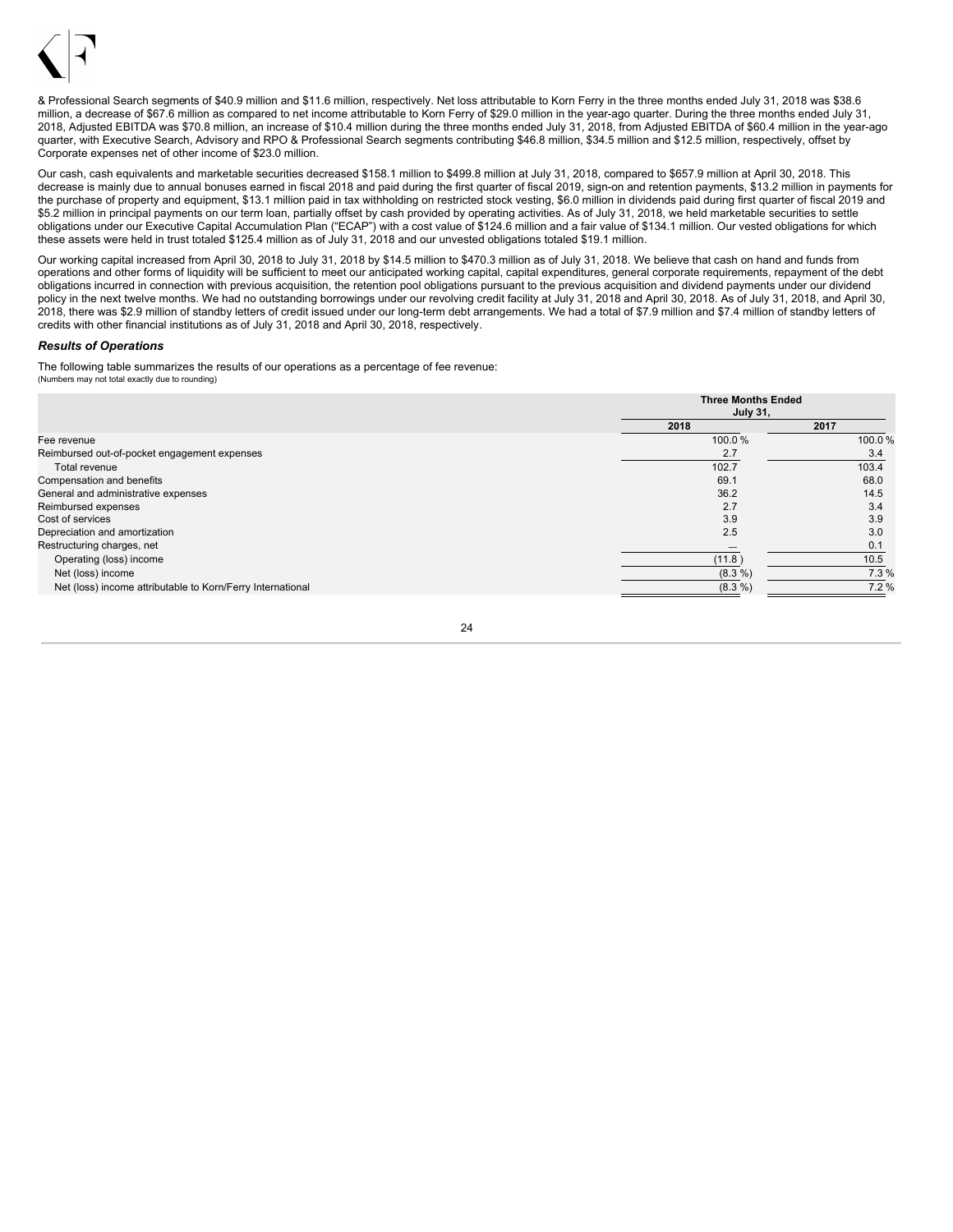

# The following tables summarize the results of our operations by business segment: (Numbers may not total exactly due to rounding)

|                                             | Three Months Ended July 31, |                        |                |        |  |  |  |  |
|---------------------------------------------|-----------------------------|------------------------|----------------|--------|--|--|--|--|
|                                             | 2018                        |                        | 2017           |        |  |  |  |  |
|                                             | <b>Dollars</b>              | $\frac{9}{6}$          | <b>Dollars</b> | %      |  |  |  |  |
|                                             |                             | (dollars in thousands) |                |        |  |  |  |  |
| Fee revenue                                 |                             |                        |                |        |  |  |  |  |
| <b>Executive Search:</b>                    |                             |                        |                |        |  |  |  |  |
| North America                               | \$<br>112.097               | 24.1% \$               | 91,833         | 22.9%  |  |  |  |  |
| <b>EMEA</b>                                 | 46.654                      | 10.0                   | 40.121         | 10.0   |  |  |  |  |
| Asia Pacific                                | 26,295                      | 5.6                    | 21,578         | 5.4    |  |  |  |  |
| Latin America                               | 7,878                       | 1.7                    | 7,659          | 1.9    |  |  |  |  |
| <b>Total Executive Search</b>               | 192,924                     | 41.4                   | 161.191        | 40.2   |  |  |  |  |
| <b>Advisory</b>                             | 195,375                     | 42.0                   | 179,453        | 44.7   |  |  |  |  |
| <b>RPO &amp; Professional Search</b>        | 77,269                      | 16.6                   | 60,610         | 15.1   |  |  |  |  |
| Total fee revenue                           | 465,568                     | 100.0%                 | 401,254        | 100.0% |  |  |  |  |
| Reimbursed out-of-pocket engagement expense | 12,794                      |                        | 13,663         |        |  |  |  |  |
| <b>Total revenue</b>                        | 478,362                     |                        | 414,917        |        |  |  |  |  |

|                                      | Three Months Ended July 31, |           |                        |                |           |           |  |  |
|--------------------------------------|-----------------------------|-----------|------------------------|----------------|-----------|-----------|--|--|
|                                      |                             | 2018      |                        | 2017           |           |           |  |  |
|                                      | <b>Dollars</b>              |           |                        | <b>Dollars</b> |           | Margin(1) |  |  |
|                                      |                             |           | (dollars in thousands) |                |           |           |  |  |
| <b>Operating (loss) income</b>       |                             |           |                        |                |           |           |  |  |
| <b>Executive Search:</b>             |                             |           |                        |                |           |           |  |  |
| North America                        | \$                          | 26.514    | $23.7\%$ \$            |                | 22,070    | 24.0%     |  |  |
| <b>EMEA</b>                          |                             | 6,969     | 14.9                   |                | 6.675     | 16.6      |  |  |
| Asia Pacific                         |                             | 6,641     | 25.3                   |                | 3,141     | 14.6      |  |  |
| Latin America                        |                             | 754       | 9.6                    |                | 1,026     | 13.4      |  |  |
| <b>Total Executive Search</b>        |                             | 40,878    | 21.2                   |                | 32,912    | 20.4      |  |  |
| <b>Advisory</b>                      |                             | (83,079)  | (42.5)                 |                | 19,055    | 10.6      |  |  |
| <b>RPO &amp; Professional Search</b> |                             | 11.645    | 15.1                   |                | 8,245     | 13.6      |  |  |
| Corporate                            |                             | (24, 563) |                        |                | (18, 277) |           |  |  |
| Total operating (loss) income        |                             | (55, 119) | $(11.8\%)$             |                | 41,935    | 10.5%     |  |  |

 $(1)$  Margin calculated as a percentage of fee revenue by business segment.

|                                                                                                                                                                                                                                                                      |   |                                                           |    |                                                |                    |                                                                            |    |                                          |    | Three Months Ended July 31, 2018                            |    |                                                                              |      |                                                   |     |                                                            |    |                                                                                         |
|----------------------------------------------------------------------------------------------------------------------------------------------------------------------------------------------------------------------------------------------------------------------|---|-----------------------------------------------------------|----|------------------------------------------------|--------------------|----------------------------------------------------------------------------|----|------------------------------------------|----|-------------------------------------------------------------|----|------------------------------------------------------------------------------|------|---------------------------------------------------|-----|------------------------------------------------------------|----|-----------------------------------------------------------------------------------------|
|                                                                                                                                                                                                                                                                      |   |                                                           |    |                                                |                    | <b>Executive Search</b>                                                    |    |                                          |    |                                                             |    |                                                                              |      |                                                   |     |                                                            |    |                                                                                         |
|                                                                                                                                                                                                                                                                      |   | <b>North</b><br><b>EMEA</b><br>America                    |    | Asia<br>Pacific                                |                    | Latin<br>America                                                           |    | <b>Subtotal</b><br>(in thousands)        |    | <b>Advisory</b>                                             |    | RPO&<br>Professional<br>Search                                               |      | Corporate                                         |     | <b>Consolidated</b>                                        |    |                                                                                         |
| Fee revenue                                                                                                                                                                                                                                                          |   | 112.097                                                   | \$ | 46,654                                         |                    | 26,295                                                                     | -S | 7,878                                    |    | 192,924                                                     |    | 195.375                                                                      | \$   | 77,269                                            | \$  |                                                            | \$ | 465,568                                                                                 |
| Total revenue                                                                                                                                                                                                                                                        | S | 115,757                                                   | \$ | 47,749                                         |                    | 26,625                                                                     | -S | 7,903                                    | £. | 198,034                                                     | S. | 200,147                                                                      | \$   | 80,181                                            | \$  |                                                            | \$ | 478,362                                                                                 |
| Net loss attributable to Korn/Ferry International<br>Net income attributable to noncontrolling interest<br>Other income, net<br>Interest expense, net<br>Equity in earnings of unconsolidated subsidiaries, net<br>Income tax benefit                                |   |                                                           |    |                                                |                    |                                                                            |    |                                          |    |                                                             |    |                                                                              |      |                                                   |     |                                                            | \$ | (38, 611)<br>19<br>(4, 491)<br>4,103<br>(29)<br>(16, 110)                               |
| Operating income (loss)<br>Depreciation and amortization<br>Other income (loss), net<br>Equity in earnings of unconsolidated subsidiaries, net<br><b>EBITDA</b><br>Integration/acquisition costs<br>Tradename write-off<br>Adjusted EBITDA<br>Adjusted EBITDA margin |   | 26,514<br>979<br>3,472<br>29<br>30,994<br>30,994<br>27.6% | \$ | 6,969<br>370<br>340<br>7,679<br>7,679<br>16.5% | $\mathbf{\hat{S}}$ | 6,641<br>370<br>175<br>$\overline{\phantom{m}}$<br>7,186<br>7,186<br>27.3% | -S | 754<br>107<br>37<br>898<br>898<br>11.4 % | £. | 40,878<br>1,826<br>4,024<br>29<br>46,757<br>46,757<br>24.2% |    | (83,079)<br>7.431<br>570<br>(75,078)<br>3,027<br>106,555<br>34,504<br>17.7 % | - \$ | 11,645<br>761<br>105<br>12,511<br>12,511<br>16.2% | \$. | (24, 563)<br>1,713<br>(208)<br>(23,058)<br>80<br>(22, 978) |    | (55, 119)<br>11,731<br>4,491<br>29<br>(38, 868)<br>3,107<br>106,555<br>70,794<br>15.2 % |
|                                                                                                                                                                                                                                                                      |   |                                                           |    |                                                |                    | 25                                                                         |    |                                          |    |                                                             |    |                                                                              |      |                                                   |     |                                                            |    |                                                                                         |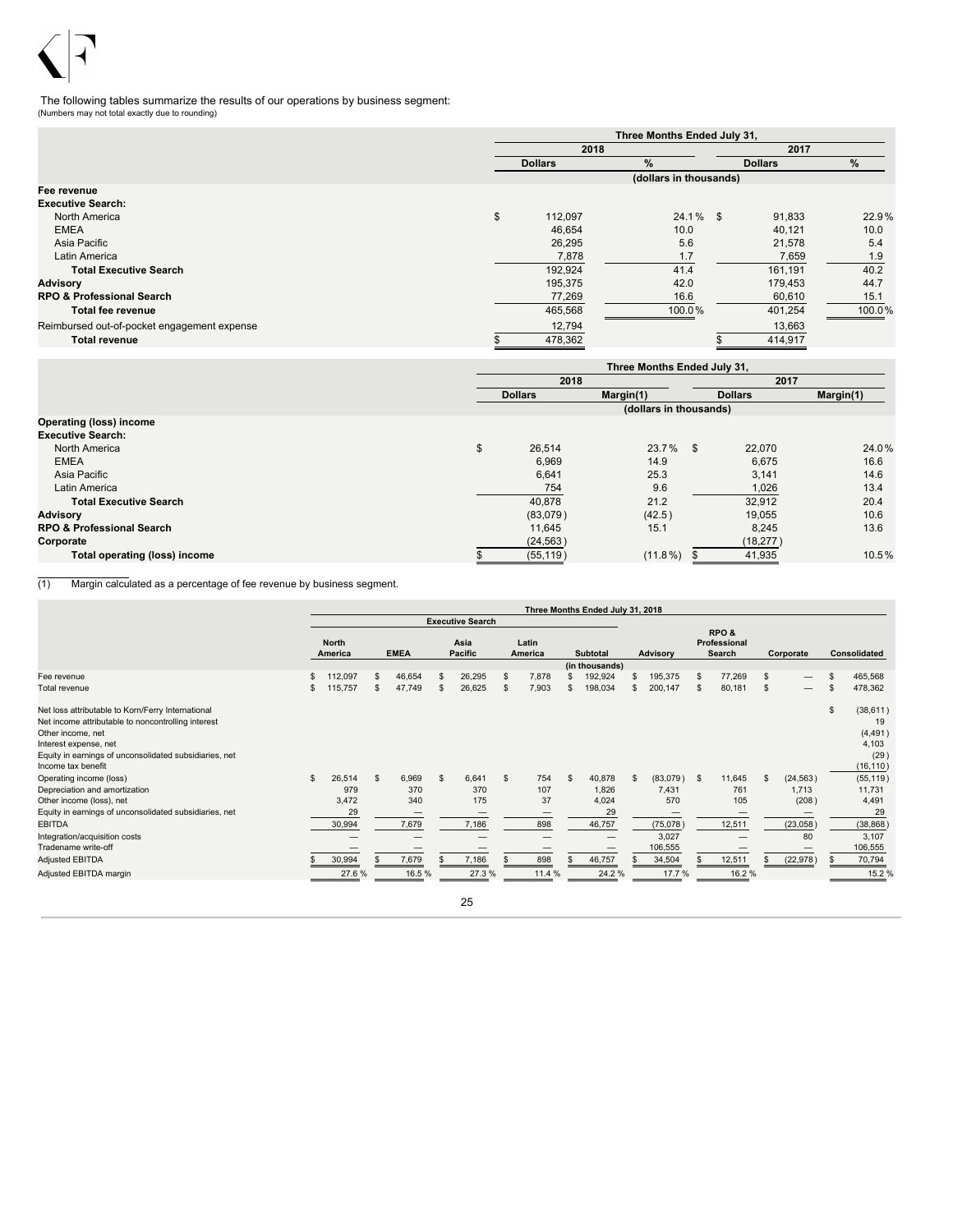|                                                                                                                                                                                                                                           | Three Months Ended July 31, 2017 |                                        |    |        |                 |        |                  |       |                                   |         |          |         |                                |        |                |                          |              |                                                      |
|-------------------------------------------------------------------------------------------------------------------------------------------------------------------------------------------------------------------------------------------|----------------------------------|----------------------------------------|----|--------|-----------------|--------|------------------|-------|-----------------------------------|---------|----------|---------|--------------------------------|--------|----------------|--------------------------|--------------|------------------------------------------------------|
|                                                                                                                                                                                                                                           |                                  | <b>Executive Search</b>                |    |        |                 |        |                  |       |                                   |         |          |         |                                |        |                |                          |              |                                                      |
|                                                                                                                                                                                                                                           |                                  | <b>North</b><br><b>EMEA</b><br>America |    |        | Asia<br>Pacific |        | Latin<br>America |       | <b>Subtotal</b><br>(in thousands) |         | Advisory |         | RPO&<br>Professional<br>Search |        | Corporate      |                          | Consolidated |                                                      |
| Fee revenue                                                                                                                                                                                                                               |                                  | 91,833                                 | \$ | 40,121 |                 | 21,578 |                  | 7,659 |                                   | 161,191 |          | 179,453 | \$.                            | 60,610 | \$             | $\overline{\phantom{0}}$ |              | 401,254                                              |
| Total revenue                                                                                                                                                                                                                             | S                                | 95,205                                 | \$ | 41,058 |                 | 21,880 | -S               | 7,664 |                                   | 165,807 | S        | 183,296 | \$.                            | 65,814 |                | $\overline{\phantom{0}}$ | \$           | 414,917                                              |
| Net income attributable to Korn/Ferry International<br>Net income attributable to noncontrolling interest<br>Other income, net<br>Interest expense, net<br>Equity in earnings of unconsolidated subsidiaries, net<br>Income tax provision |                                  |                                        |    |        |                 |        |                  |       |                                   |         |          |         |                                |        |                |                          | \$           | 29,041<br>388<br>(3, 354)<br>3,680<br>(30)<br>12,210 |
| Operating income (loss)                                                                                                                                                                                                                   | \$.                              | 22,070                                 | \$ | 6,675  | $\mathfrak{s}$  | 3,141  | $\mathbf{s}$     | 1,026 |                                   | 32,912  | S        | 19,055  | $\mathfrak{L}$                 | 8,245  | $\mathfrak{L}$ | (18, 277)                |              | 41,935                                               |
| Depreciation and amortization                                                                                                                                                                                                             |                                  | 949                                    |    | 428    |                 | 320    |                  | 107   |                                   | 1,804   |          | 8,085   |                                | 796    |                | 1,524                    |              | 12,209                                               |
| Other income, net                                                                                                                                                                                                                         |                                  | 282                                    |    | 56     |                 | 105    |                  | 20    |                                   | 463     |          | 431     |                                | 8      |                | 2,452                    |              | 3,354                                                |
| Equity in earnings of unconsolidated subsidiaries, net                                                                                                                                                                                    |                                  | 30                                     |    |        |                 |        |                  |       |                                   | 30      |          |         |                                |        |                |                          |              | 30                                                   |
| <b>EBITDA</b>                                                                                                                                                                                                                             |                                  | 23,331                                 |    | 7,159  |                 | 3,566  |                  | 1,153 |                                   | 35,209  |          | 27,571  |                                | 9,049  |                | (14, 301)                |              | 57,528                                               |
| Restructuring charges, net                                                                                                                                                                                                                |                                  |                                        |    |        |                 | 40     |                  |       |                                   | 40      |          | 240     |                                |        |                |                          |              | 280                                                  |
| Integration/acquisition costs                                                                                                                                                                                                             |                                  |                                        |    |        |                 |        |                  |       |                                   |         |          | 2,549   |                                |        |                | 39                       |              | 2,588                                                |
| <b>Adjusted EBITDA</b>                                                                                                                                                                                                                    |                                  | 23,331                                 |    | 7,159  |                 | 3,606  |                  | 1,153 |                                   | 35,249  |          | 30,360  |                                | 9,049  |                | (14, 262)                |              | 60,396                                               |
| Adjusted EBITDA margin                                                                                                                                                                                                                    |                                  | 25.4 %                                 |    | 17.8%  |                 | 16.7%  |                  | 15.1% |                                   | 21.9%   |          | 16.9%   |                                | 14.9%  |                |                          |              | 15.0%                                                |

### **Three Months Ended July 31, 2018 Compared to Three Months Ended July 31, 2017**

#### *Fee Revenue*

*Fee Revenue.* Fee revenue increased by \$64.3 million, or 16%, to \$465.6 million in the three months ended July 31, 2018 compared to \$401.3 million in the year-ago quarter. The impact of exchange rates on fee revenue was minimal in the three months ended July 31, 2018 compared to the year-ago quarter. The higher fee revenue was attributable to organic growth in all solutions.

*Executive Search.* Executive Search reported fee revenue of \$192.9 million, an increase of \$31.7 million, or 20%, in the three months ended July 31, 2018 compared to \$161.2 million in the year-ago quarter. As detailed below, Executive Search fee revenue was higher in all regions in the three months ended July 31, 2018 as compared to the year-ago quarter. The higher fee revenue in Executive Search was mainly due to a 13% increase in the weighted-average fees billed per engagement (calculated using local currency) and a 6% increase in the number of engagements billed during the three months ended July 31, 2018 compared to the year-ago quarter.

North America reported fee revenue of \$112.1 million, an increase of \$20.3 million, or 22%, in the three months ended July 31, 2018 compared to \$91.8 million in the yearago quarter. North America's fee revenue was higher due to a 14% increase in the number of engagements billed and a 7% increase in the weighted-average fees billed per engagement (calculated using local currency) during the three months ended July 31, 2018 compared to the year-ago quarter. The overall increase in fee revenue was driven by the increase in fee revenue from industrial, financial services, life sciences/healthcare, technology, and consumer goods sectors.

EMEA reported fee revenue of \$46.7 million, an increase of \$6.6 million, or 16%, in the three months ended July 31, 2018 compared to \$40.1 million in the year-ago quarter. The change in fee revenue was due to a 21% increase in the weighted-average fees billed per engagement (calculated using local currency), offset by a 6% decrease in the number of engagements billed during the three months ended July 31, 2018 compared to the year-ago quarter. The performance in France, United Kingdom and Switzerland were the primary contributors to the increase in fee revenue in the three months ended July 31, 2018 compared to the year-ago quarter. In terms of business sectors, industrial, financial services and consumer goods had the largest increase in fee revenue in the three months ended July 31, 2018 compared to the year-ago quarter.

Asia Pacific reported fee revenue of \$26.3 million, an increase of \$4.7 million, or 22%, in the three months ended July 31, 2018 compared to \$21.6 million in the year-ago quarter. The increase in fee revenue was higher due to an 11% increase in the weighted-average fees billed per engagement (calculated using local currency) and a 9% increase in the number of engagements billed during the three months ended July 31, 2018 compared to the year-ago quarter. The performance in China, Singapore, Australia and Hong Kong were the primary contributors to the increase in fee revenue in the three months ended July 31, 2018 compared to the year-ago quarter, partially offset by a decline in fee revenue in Indonesia. Consumer

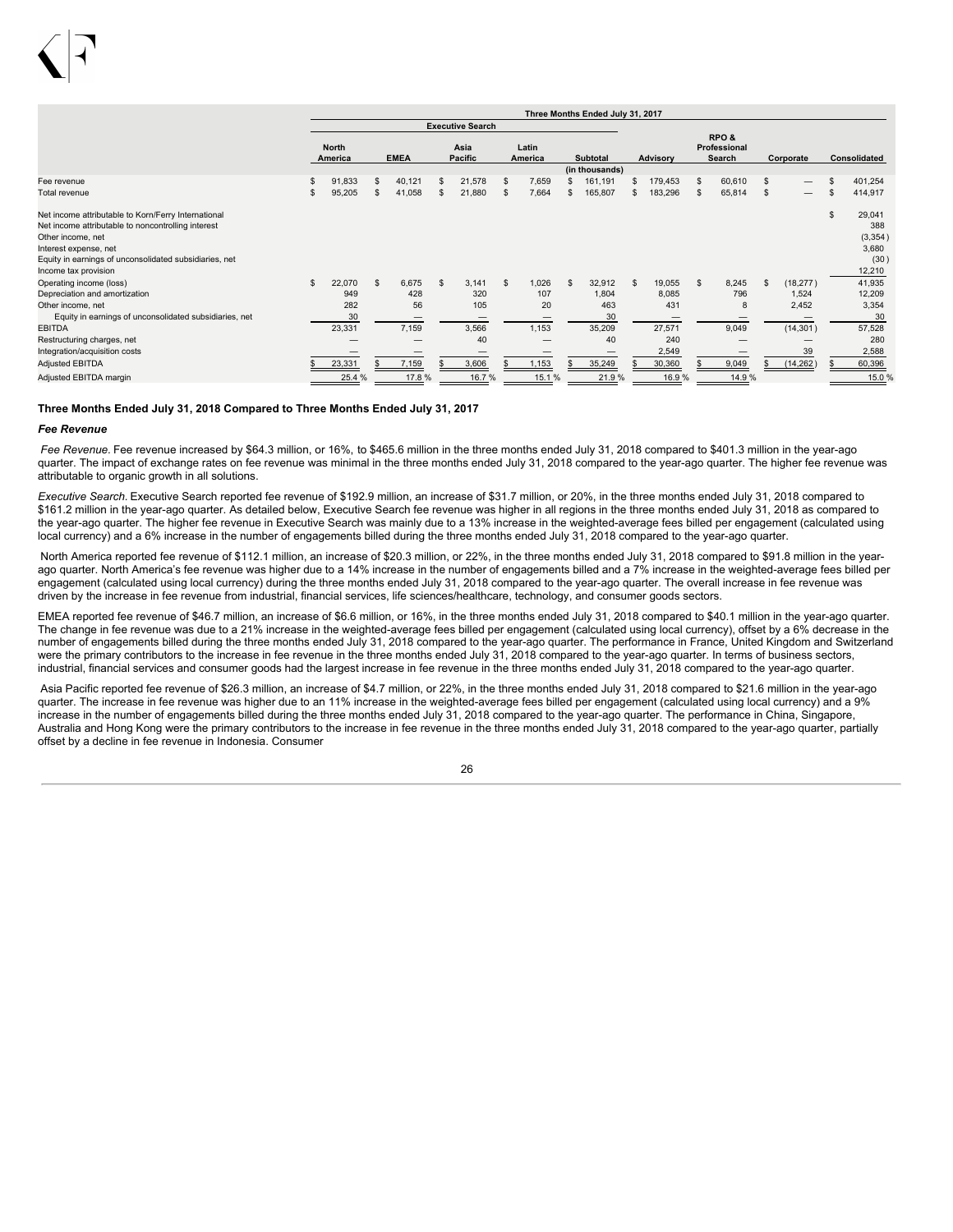

goods, life sciences/ healthcare, financial services, and technology were the main sectors contributing to the increase in fee revenue in the three months endeduly 31, 2018 as compared to the year-ago quarter.

Latin America reported fee revenue of \$7.9 million in the three months ended July 31, 2018 compared to \$7.7 million in the year-ago quarter. The increase in fee revenue in the region was due to higher fee revenue in Colombia and Peru in the three months ended July 31, 2018 compared to the year-ago quarter, partially offset by lower fee revenue in Chile.

*Advisory.* Advisory reported fee revenue of \$195.4 million, an increase of \$15.9 million, or 9%, in the three months ended July 31, 2018 compared to \$179.5 million in the year-ago quarter. Fee revenue from consulting services was higher by \$13.4 million in the three months ended July 31, 2018 compared to the year-ago quarter, with the remaining increase of \$2.5 million generated by our products business.

*RPO & Professional Search.* RPO & Professional Search reported fee revenue of \$77.3 million, an increase of \$16.7 million, or 28%, in the three months ended July 31, 2018 compared to \$60.6 million in the year-ago quarter. Higher fee revenues in RPO and Professional Search of \$9.3 million and \$7.4 million, respectively, drove the increase in fee revenue.

#### *Compensation and Benefits*

Compensation and benefits expense increased \$49.1 million, or 18%, to \$321.9 million in the three months ended July 31, 2018 from \$272.8 million in the year-ago quarter. Exchange rates minimally impacted compensation and benefits expenses in the three months ended July 31, 2018 compared to the year-ago quarter. The increase in compensation and benefits was primarily due to an increase in performance related bonus expense of \$19.4 million and \$1.7 million in the use of outside contractors due to higher fee revenues. Also contributing to the increase was a 6% increase in average headcount, which contributed \$12.8 million in higher salaries and related payroll taxes, \$4.9 million increase in amortization of long-term incentive awards, \$2.6 million in the amounts owed under certain deferred compensation and retirement plans and \$1.0 million in stock-based compensation. The rest of the change is due to an increase in severance costs of \$2.7 million and the change in the cash surrender value ("CSV") of company owned life insurance ("COLI") of \$1.1 million in the three months ended July 31, 2018 compared to the year-ago quarter.

Executive Search compensation and benefits expense increased by \$21.5 million, or 20%, to \$128.9 million in the three months ended July 31, 2018 compared to \$107.4 million in the year-ago quarter. The increase was primarily due to higher performance related bonus expense of \$12.6 million, an increase of \$2.7 million in amortization of long-term incentive awards and \$1.7 million increase in expenses associated with our deferred compensation and retirement plans (including the increases in the fair value of participants' accounts). Also contributing to the increase in compensation and benefits expense was higher salaries and related payroll taxes of \$4.1 million due to a 4% increase in average headcount reflecting our continued growth-related investment back into the business. The increase in performance related bonus expense was due to the increase in fee revenue. Executive Search compensation and benefits expense, as a percentage of fee revenue, was 67% in both the three months ended July 31, 2018 and 2017.

Advisory compensation and benefits expense increased \$11.6 million, or 10%, to \$125.7 million in the three months ended July 31, 2018 from \$114.1 million in the year-ago quarter. The change was primarily due to \$3.3 million in higher performance related bonus expense due to the growth in fee revenue. The rest of the increase in compensation and benefits expense was due to increases in salaries and payroll taxes of \$1.6 million, \$2.0 million increase in severance expense, \$1.5 million increase in amortization of long-term incentive awards, and \$0.5 million in higher integration (retention) costs. Advisory compensation and benefits expense, as a percentage of fee revenue, was 64% in both the three months ended July 31, 2018 and 2017.

RPO & Professional Search compensation and benefits expense increased \$11.9 million, or 28%, to \$54.9 million in the three months ended July 31, 2018 from \$43.0 million in the year-ago quarter. The increase was due to higher salaries and related payroll taxes of \$6.3 million due to a 29% increase in the average headcount in the three months ended July 31, 2018 compared to the year-ago quarter. The higher average headcount and the \$1.0 million increase in the use of outside contractors was primarily driven by the need to service an increase in fee revenue in the RPO business. Also contributing to the increase in compensation and benefits was a higher performance related bonus expense of \$3.0 million. RPO & Professional Search compensation and benefits expense, as a percentage of fee revenue, was 71% in both the three months ended July 31, 2018 and 2017.

Corporate compensation and benefits expense increased by \$4.1 million, or 49%, to \$12.4 million in the three months ended July 31, 2018 from \$8.3 million in the year-ago quarter. The increase was primarily due to a change in the CSV of COLI that increased compensation and benefits expense by \$1.1 million in the three months ended July 31, 2018 compared to the year-ago quarter. Also contributing to the increase in compensation and benefits expense was higher stock-based compensation expense of \$0.7 million, an increase in salaries and related payroll taxes of \$0.7 million and \$0.5 million increase in performance related bonus expense.

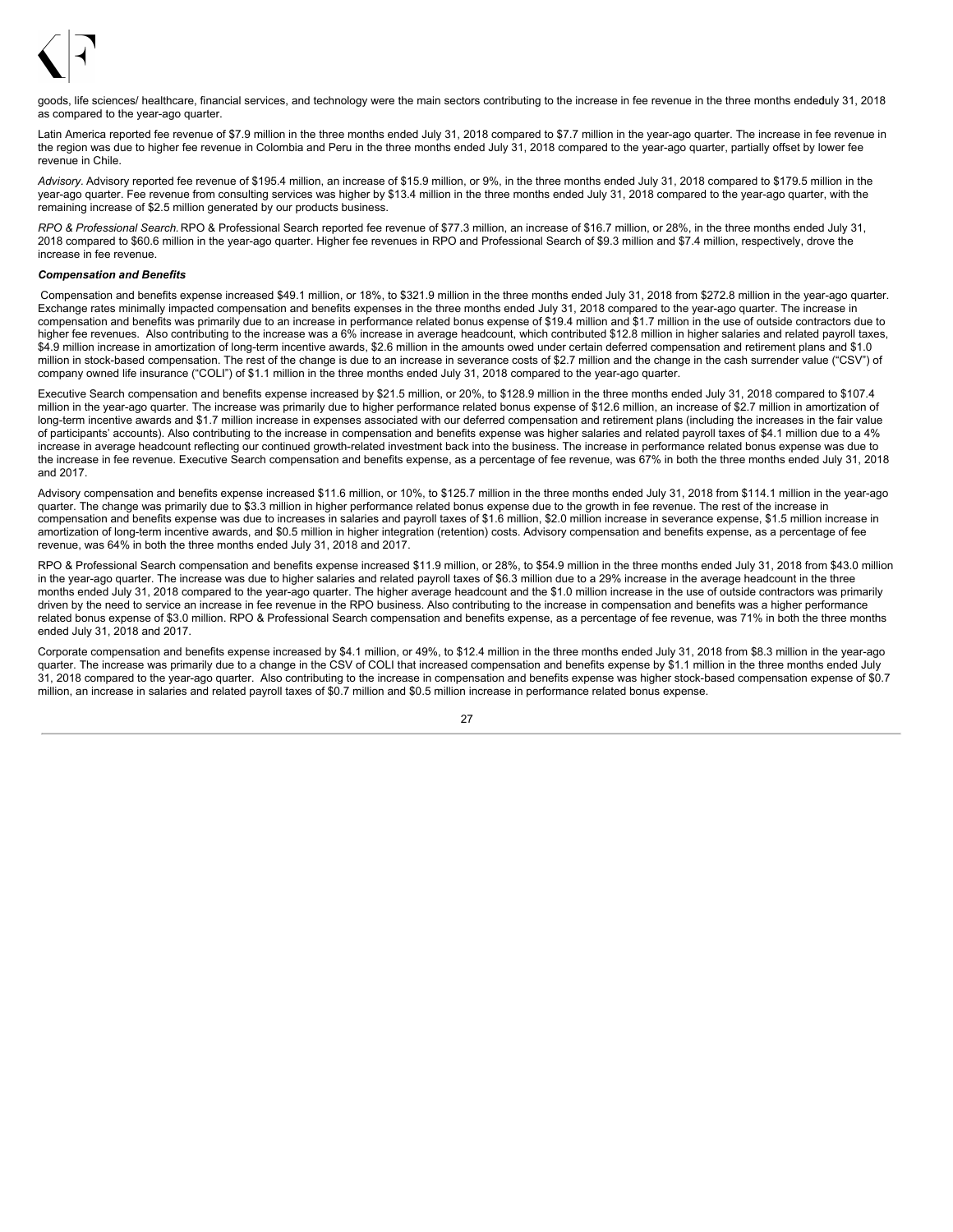

#### *General and Administrative Expenses*

General and administrative expenses increased \$110.4 million, or 189%, to \$168.7 million in the three months ended July 31, 2018 compared to \$58.3 million in the year-ago quarter. Exchange rates minimally impacted general and administrative expenses during the three months ended July 31, 2018 compared to the year-ago quarter. The increase in general and administrative expenses was due to the write-off of tradenames of \$106.6 million related to the Plan and an increase of \$3.2 million in legal and other professional expenses during the three months ended July 31, 2018 compared to the year-ago quarter. General and administrative expenses, as a percentage of fee revenue, was 36% in the three months ended July 31, 2018 compared to 15% in the three months ended July 31, 2017. Excluding the tradename write-offs, general and administrative expenses as a percentage of fee revenue, was 13% in the three months ended July 31, 2018.

Executive Search general and administrative expenses increased \$2.2 million, or 12%, to \$20.5 million in the three months ended July 31, 2018 from \$18.3 million in the year-ago quarter. The increase in general and administrative expenses was due to increases of \$0.7 million and \$0.6 million in legal and other professional expenses and foreign exchange loss, respectively, during the three months ended July 31, 2018 compared to the year-ago quarter. Executive Search general and administrative expenses, as a percentage of fee revenue, was 11% in both the three months ended July 31, 2018 and 2017.

Advisory general and administrative expenses increased \$106.1 million, or 426%, to \$131.0 million in the three months ended July 31, 2018 from \$24.9 million in the yearago quarter. The increase in general and administrative expenses was mainly due to the write-off of tradenames of \$106.6 million in the three months ended July 31, 2018 compared to the year-ago quarter. Advisory general and administrative expenses, as a percentage of fee revenue, was 67% in the three months ended July 31, 2018 compared to 14% in the three months ended July 31, 2017. Excluding the tradename write-offs, general and administrative expenses as a percentage of fee revenue, was 12% in the three months ended July 31, 2018.

RPO & Professional Search general and administrative expenses was \$6.8 million in the three months ended July 31, 2018 compared to \$6.6 million in the year-ago quarter. RPO & Professional Search general and administrative expenses, as a percentage of fee revenue, was 9% in the three months ended July 31, 2018 compared to 11% in the year-ago quarter.

Corporate general and administrative expenses increased \$2.0 million, or 24%, to \$10.5 million in the three months ended July 31, 2018 compared to \$8.5 million in the yearago quarter. The increase in general and administrative expenses was mainly due to an increase of \$2.0 million in legal and other professional expenses.

#### *Cost of Services Expense*

Cost of services expense consists primarily of non-billable contractor and product costs related to the delivery of various services and products, primarily in RPO & Professional Search and Advisory. Cost of services expense increased \$2.5 million, or 16%, to \$18.3 million in the three months ended July 31, 2018 compared to \$15.8 million in the year-ago quarter. Cost of services expense, as a percentage of fee revenue, was 4% in both the three months ended July 31, 2018 and 2017.

#### *Depreciation and Amortization Expenses*

Depreciation and amortization expenses were \$11.7 million, a decrease of \$0.5 million, or 4%, in the three months ended July 31, 2018 compared to \$12.2 million in the year-ago quarter. The decrease was due to lower amortization expense associated with intangible assets as some of our intangible assets became fully amortized.

#### *Restructuring Charges, Net*

During the three months ended July 31, 2018, no restructuring charges were incurred.

During the three months ended July 31, 2017, we continued the implementation of the fiscal 2016 restructuring plan to integrate Legacy Hay entities that were acquired in fiscal 2016 and recorded \$0.3 million of restructuring charges, net relating to the consolidation of premises.

#### *Operating (Loss) Income*

Operating income decreased by \$97.0 million to an operating loss of \$55.1 million in the three months ended July 31, 2018 compared to an operating income of \$41.9 million in the year-ago quarter. The decrease was primarily due to the write-off of tradenames of \$106.6 million, an increase of \$49.1 million in compensation and benefits expense and \$3.2 million more in legal and other professional expenses offset by higher fee revenue of \$64.3 million.

Executive Search operating income increased \$8.0 million, or 24%, to \$40.9 million in the three months ended July 31, 2018 as compared to \$32.9 million in the year-ago quarter. The increase in Executive Search operating income was driven by higher fee revenue of \$31.7 million, offset by increases in compensation and benefits expense and general and administrative expenses of \$21.5 million and \$2.2 million, respectively. Executive Search operating income, as a percentage of fee revenue, was 21% and 20% in the three months ended July 31, 2018 and 2017, respectively.

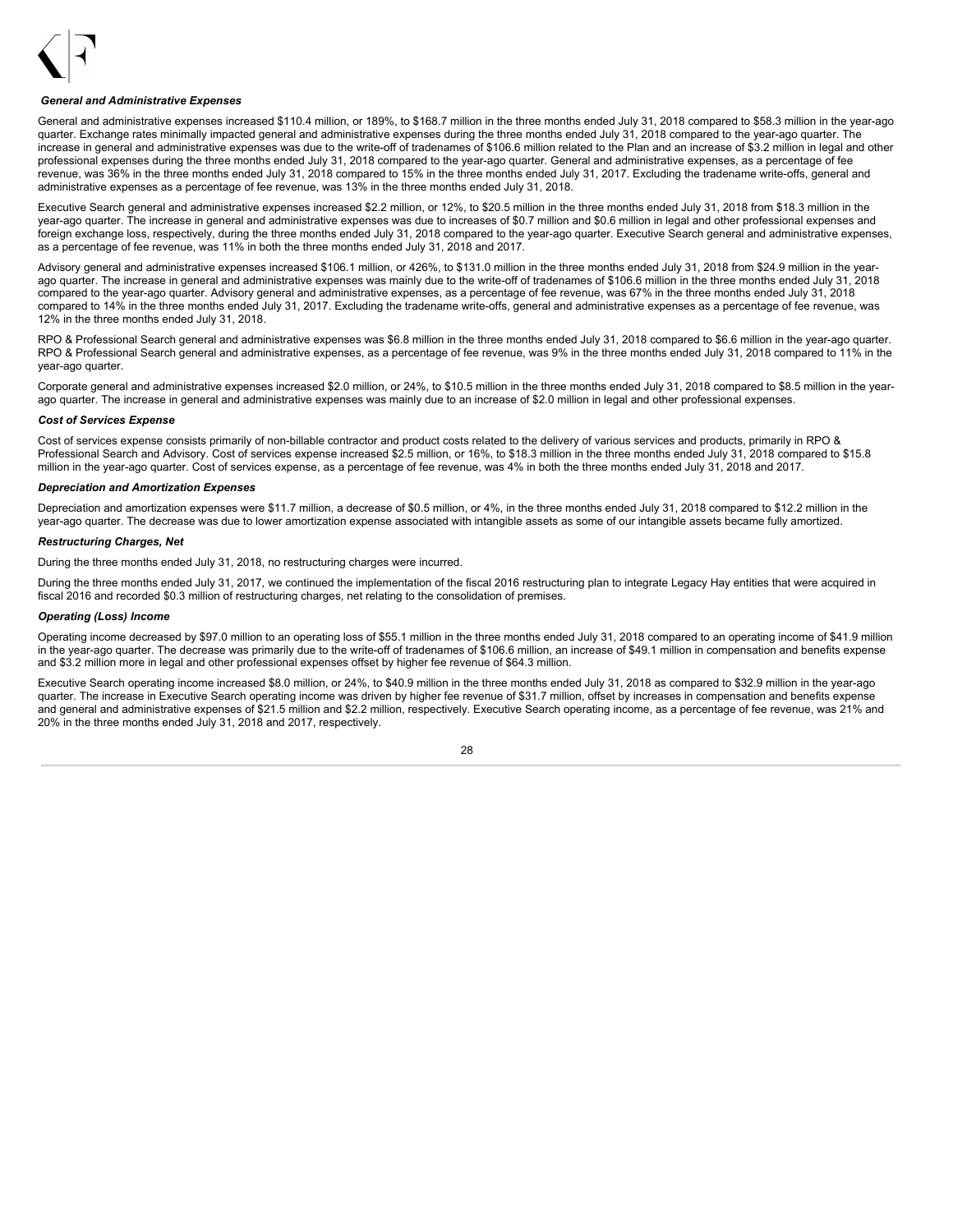

Advisory operating loss was \$83.1 million in the three months ended July 31, 2018, a decrease of \$102.2 million, as compared to operating income of \$19.1 million in the year-ago quarter. The decrease in operating income was primarily due to the write-off of tradenames of \$106.6 million and an increase of \$11.6 million in compensation and benefits expense, offset by higher fee revenue of \$15.9 million. Advisory operating loss, as a percentage of fee revenue, was 43% in the three months ended July 31, 2018 compared to an operating income, as a percentage fee revenue, of 11% in the year-ago quarter. Excluding the tradename write-offs, operating income as a percentage of fee revenue, was 12% in the three months ended July 31, 2018.

RPO & Professional Search operating income was \$11.6 million, an increase of \$3.4 million, or 41%, in the three months ended July 31, 2018 as compared to \$8.2 million in the year-ago quarter. The increase in operating income was driven by higher fee revenue of \$16.7 million, offset by increases in compensation and benefits expense and cost of services expense of \$11.9 million and \$1.2 million, respectively. RPO & Professional Search operating income, as a percentage of fee revenue, was 15% in the three months ended July 31, 2018 compared to 14% in the year-ago quarter.

### *Net (Loss) Income Attributable to Korn Ferry*

Net income attributable to Korn Ferry decreased by \$\$67.6 million to a net loss of \$38.6 million in the three months ended July 31, 2018 as compared to a net income attributable to Korn Ferry of \$29.0 million in the year-ago quarter. The decrease was due to an increase in operating expenses of \$160.5 million because of the intangible asset write-off of \$106.6 million and higher compensation and benefits expense of \$49.1 million, offset by higher total revenue of \$63.5 million and an income tax benefit of \$16.1 million during the three months ended July 31, 2018 compared to income tax expense of \$12.2 million in the year-ago quarter. Net loss attributable to Korn Ferry, as a percentage of fee revenue, was 8% in the three months ended July 31, 2018 as compared to the net income attributable to Korn Ferry, as a percentage of fee revenue, of 7% in the three months ended July 31, 2017.

### *Adjusted EBITDA*

Adjusted EBITDA increased by \$10.4 million to \$70.8 million in the three months ended July 31, 2018 as compared to \$60.4 million in the year-ago quarter. This increase was driven by higher fee revenue of \$64.3 million and an increase on other income, net of \$1.1 million, offset by increases of \$48.6 million in compensation and benefits expense (excluding integration costs), \$3.8 million in general and administrative expenses (excluding write-off on tradenames) and an increase of \$2.5 million in costs services expense. Adjusted EBITDA, as a percentage of fee revenue, was 15% in both the three months ended July 31, 2018 and 2017.

Executive Search Adjusted EBITDA increased \$11.6 million, or 33%, to \$46.8 million in the three months ended July 31, 2018 as compared to \$35.2 million in the three months ended July 31, 2017. The increase was driven by higher fee revenue of \$31.7 million and an increase in other income, net of \$3.6 million during the three months ended July 31, 2018 compared to the year-ago quarter, offset by increases of \$21.5 million in compensation and benefits expense and \$2.2 million in general and administrative expenses. Executive Search Adjusted EBITDA, as a percentage of fee revenue, was 24% in the three months ended July 31, 2018 as compared to 22% in the three months ended July 31, 2017.

Advisory Adjusted EBITDA was \$34.5 million in the three months ended July 31, 2018, an increase of \$4.1 million, or 13%, as compared to \$30.4 million in the year-ago quarter. The increase was driven by higher fee revenue of \$15.9 million, offset by increases of \$11.1 million in compensation and benefits expense (excluding integration costs) and an increase of \$1.1 million in cost of services expense during the three months ended July 31, 2018 compared to the year-ago quarter. Advisory Adjusted EBITDA, as a percentage of fee revenue, was 18% in the three months ended July 31, 2018 as compared to 17% in the year-ago quarter.

RPO & Professional Search Adjusted EBITDA was \$12.5 million in the three months ended July 31, 2018, an increase of \$3.5 million, as compared to \$9.0 million in the year-ago quarter. The increase was driven by higher fee revenue of \$16.7 million, offset by increases of \$11.9 million in compensation and benefits expense and an increase of \$1.2 million in cost of services expense during the three months ended July 31, 2018 compared to the year-ago quarter. RPO & Professional Search Adjusted EBITDA, as a percentage of fee revenue, was 16% in the three months ended July 31, 2018 compared to 15% in the year-ago quarter.

#### *Other Income, Net*

Other income, net was \$4.5 million in the three months ended July 31, 2018 as compared to \$3.4 million in the year-ago quarter. The increase was primarily due to the change in the fair value of our marketable securities, where there was a larger gain during the three months ended July 31, 2018 compared to the year-ago quarter.

#### *Interest Expense, Net*

Interest expense, net primarily relates to our term loan facility and borrowings under our COLI policies, which is partially offset by interest earned on cash and cash equivalent balances. Interest expense, net was \$4.1 million in the three months ended July 31, 2018 as compared to \$3.7 million in the year-ago quarter.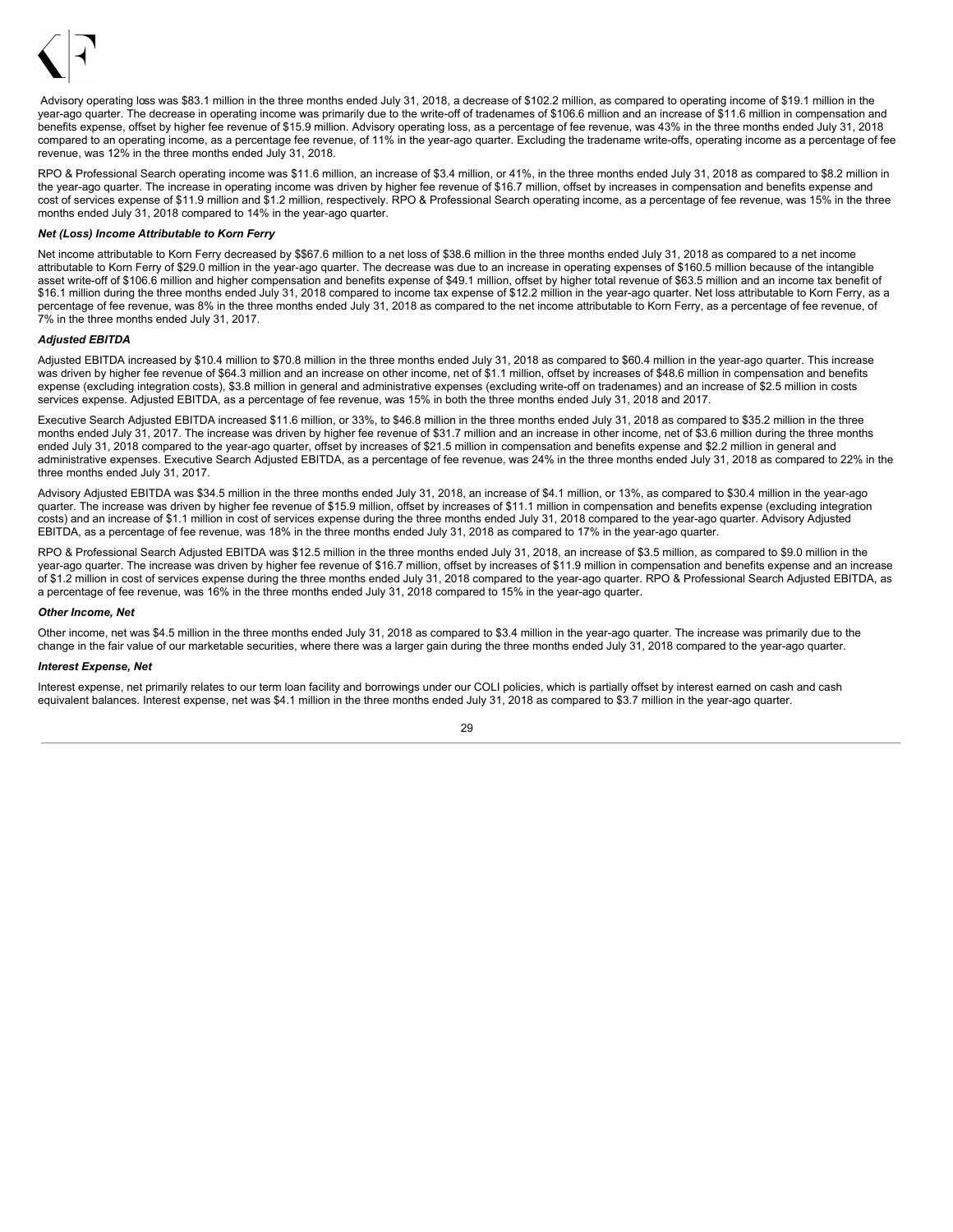

#### *Income Tax (Benefit) Provision*

The provision for income tax was a benefit of \$16.1 million in the three months ended July 31, 2018 compared to an expense of \$12.2 million in the year-ago quarter. This reflects a 29.4% and 29.3% tax rate for the three months ended July 31, 2018 and 2017, respectively. The Company's effective tax rate was 29.4% for the three months ended July 31, 2018 compared to the U.S. federal statutory rate of 21.0%. This difference is primarily due to the trademark impairment charge and the excess tax benefit on vested stock-based awards, both of which were recorded as discrete to the current quarter. The Company's effective tax rate for the three months ended July 31, 2017 was lower than the then U.S. federal statutory rate of 35.0% due principally to the Company's earnings outside the United States which were generally taxed at rates lower than the then applicable U.S. federal rate.

### *Net Income Attributable to Noncontrolling Interest*

Net income attributable to noncontrolling interest represents the portion of a subsidiary's net earnings that are attributable to shares of a subsidiary not held by Korn Ferry that are included in the consolidated results of operations. Net income attributable to noncontrolling interest for the three months ended July 31, 2018 was minimal as compared to \$0.4 million for the three months ended July 31, 2017.

## **Liquidity and Capital Resources**

The Company and its Board of Directors endorse a balanced approach to capital allocation. The Company's priority is to invest in growth initiatives, such as the hiring of consultants, the continued development of IP and derivative products and services, and the investment in synergistic, accretive merger and acquisition transactions that earn a return that is superior to the Company's cost of capital. Next, the Company's capital allocation approach contemplates the return of a portion of excess capital to stockholders, in the form of a regular quarterly dividend, subject to the factors discussed below and in the "Risk Factors" section of the Annual Report on Form 10-K for the fiscal year ended April 30, 2018. Additionally, the Company considers share repurchases on an opportunistic basis and subject to the terms of our credit agreement.

On June 15, 2016, we entered into a senior secured \$400 million Credit Agreement with a syndicate of banks and Wells Fargo Bank, National Association as administrative agent, to provide for enhanced financial flexibility and in recognition of the accelerated pace of integrating a previous acquisition. See Note 10—*Long-Term Debt* for a description of the credit facility. In anticipation of the Plan, on June 8, 2018, we entered into an amendment (the "Amendment") to the Credit Agreement. The Amendment permits the KF Merger and would become effective when certain conditions set forth therein, including consummation of the KF Merger, were satisfied. We previously considered pursuing a holding company reorganization. We continue to pursue the Plan and are further evaluating various other structuring alternatives to effectuate the Plan but may not do so via the KF Merger structure previously disclosed.

We drew down \$275 million on the term loan and used \$140 million of the proceeds to pay-off the term loan that was outstanding as of April 30, 2016. We had \$2.9 million standby letters of credit issued under our long-term debt arrangements as of July 31, 2018 and April 30, 2018, respectively. We had a total of \$7.9 million and \$7.4 million of standby letters of credits with other financial institutions as of July 31, 2018 and April 30, 2018, respectively. The standby letters of credits were generally issued as a result of entering into office premise leases.

As part of a previous acquisition, the Company committed to a \$40 million retention pool (of which \$23.5 million has been paid) for certain employees of the previous acquired company subject to certain circumstances. The remaining balance will be payable within 45 days after November 30, 2018.

The Board of Directors has adopted a dividend policy to distribute, to our stockholders, a regular quarterly cash dividend of \$0.10 per share. Every quarter since the adoption of the dividend policy, the Company has declared a quarterly dividend. The declaration and payment of future dividends under the quarterly dividend program will be at the discretion of the Board of Directors and will depend upon many factors, including our earnings, capital requirements, financial conditions, the terms of our indebtedness and other factors our Board of Directors may deem to be relevant. Our Board of Directors may, however, amend, revoke or suspend our dividend policy at any time and for any reason.

The Board of Directors also approved the Company's stock repurchase program to an aggregate of \$150.0 million. Common stock may be repurchased from time to time in open market or privately negotiated transactions at the Company's discretion subject to market conditions and other factors. No shares were repurchased by the Company during the three months ended July 30, 2018 as compared to repurchasing approximately \$4.0 million of the Company's stock during the three months ended July 31, 2017. As of July 31, 2018, \$88.1 million remained available for common stock repurchases under our stock repurchase program. Any decision to continue to execute our currently outstanding share repurchase program will depend on our earnings, capital requirements, financial condition and other factors considered relevant by our Board of Directors. Our senior secured credit agreement requires that our pro forma leverage ratio, defined as the ratio of consolidated funded indebtedness to consolidated Adjusted EBITDA, is no greater than 2.50 to 1.00, and our pro forma domestic liquidity is at least \$50.0 million, including undrawn amounts on our revolving credit facility as a condition to consummating permitted acquisitions, paying dividends to our stockholders and share repurchases of our common stock.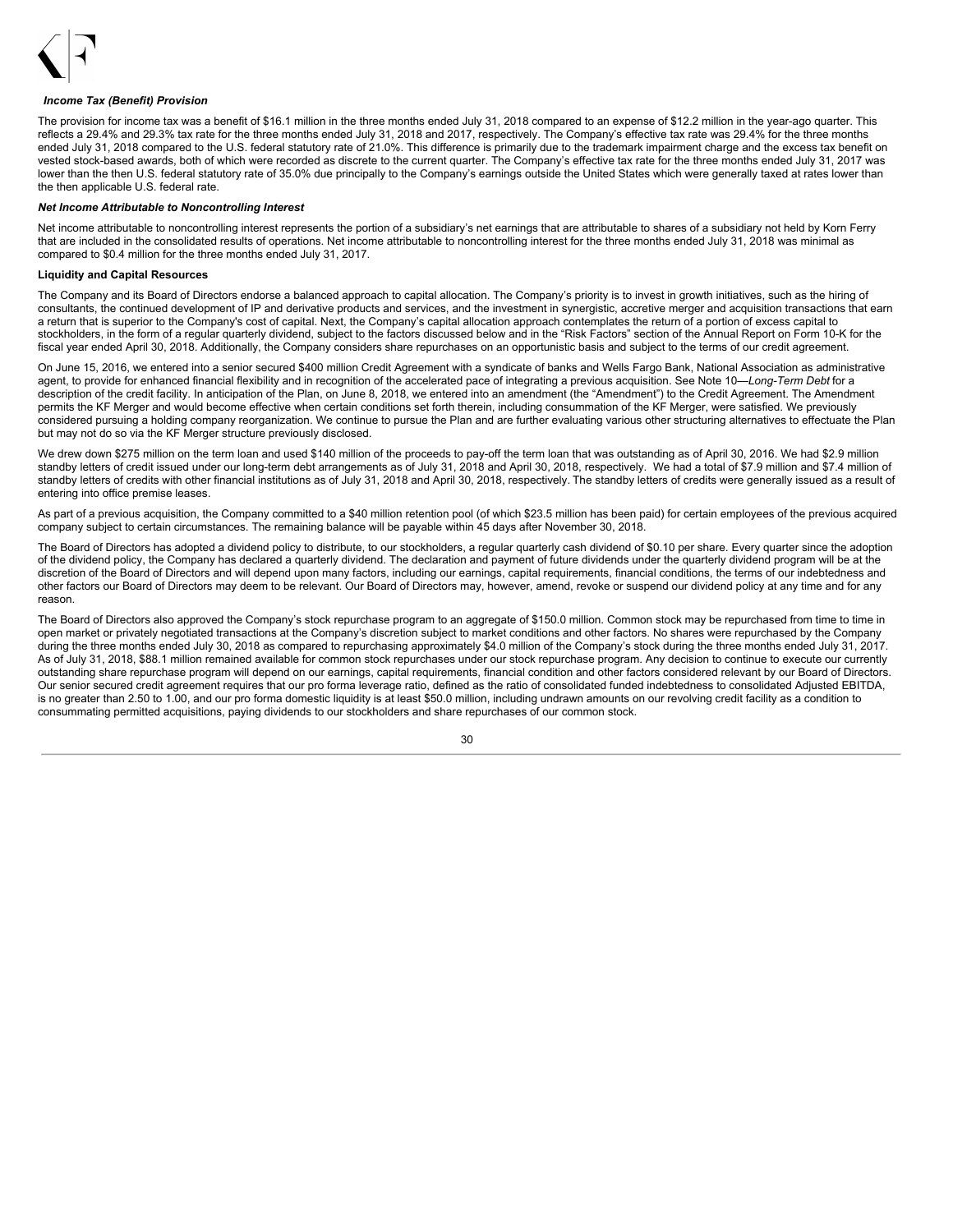

Our performance is subject to the general level of economic activity in the geographic regions and the industries which we service. We believe, based on cuent economic conditions, that our cash on hand and funds from operations and the Credit Agreement we entered into on June 15, 2016 will be sufficient to meet anticipated working capital, capital expenditures, general corporate requirements, repayment of the debt incurred in connection with the previous acquisition, the retention pool obligations in connection with the previous acquisition, share repurchases and dividend payments under our dividend policy during the next twelve months. However, if the national or global economy, credit market conditions and/or labor markets were to deteriorate in the future, such changes could put negative pressure on demand for our services and affect our operating cash flows. If these conditions were to persist over an extended period of time, we may incur negative cash flows and it might require us to access our existing credit facility to meet our capital needs and/or discontinue our share repurchases and dividend policy.

Cash and cash equivalents and marketable securities were \$499.8 million and \$657.9 million as of July 31, 2018 and April 30, 2018, respectively. Net of amounts held in trust for deferred compensation plans and accrued bonuses, cash and marketable securities were \$295.5 million and \$312.4 million at July 31, 2018 and April 30, 2018, respectively. As of July 31, 2018 and April 30, 2018, we held \$217.6 million and \$207.6 million, respectively of cash and cash equivalents in foreign locations, net of amounts held in trust for deferred compensation plans and to pay fiscal 2019 and 2018 annual bonuses. Cash and cash equivalents consist of cash and highly liquid investments purchased with original maturities of three months or less. Marketable securities consist of mutual funds. The primary objectives of our investment in mutual funds are to meet the obligations under certain of our deferred compensation plans.

As of July 31, 2018 and April 30, 2018, marketable securities of \$134.1 million (net of gross unrealized gains of \$10.4 million and gross unrealized losses of \$0.9 million) and \$137.1 million (net of gross unrealized gains of \$11.0 million and gross unrealized losses of \$1.0 million), respectively, were held in trust for settlement of our obligations under certain deferred compensation plans, of which \$123.1 million and \$122.8 million, respectively, are classified as non-current. These marketable securities were held to satisfy vested obligations totaling \$125.4 million and \$118.2 million as of July 31, 2018 and April 30, 2018, respectively. Unvested obligations under the deferred compensation plans totaled \$19.1 million and \$29.5 million as of July 31, 2018 and April 30, 2018, respectively.

The net increase in our working capital of \$14.5 million as of July 31, 2018 compared to April 30, 2018 is primarily attributable to a decrease in compensation and benefits payable and an increase in accounts receivable, offset by decreases in cash and cash equivalents. The decrease in cash and cash equivalents and compensation and benefits payable was primarily due to the payment of annual bonuses earned in fiscal 2018 and paid during the first quarter of fiscal 2019, with cash and cash equivalents also decreasing due to sign-on and retention payments made during the quarter. The increase in accounts receivable was due to an increase in days of sales outstanding which went from 58 days to 65 days (which is consistent with historical experience) from April 30, 2018 to July 31, 2018. Cash used by operating activities was \$117.5 million in the three months ended July 31, 2018, an increase of \$7.9 million, compared to \$109.6 million in the year-ago quarter.

Cash used in investing activities was \$6.6 million in the three months ended July 31, 2018 compared to \$11.8 million in the year-ago quarter. Cash used in investing activities was lower due to an increase in proceeds from sales/maturities of marketable securities net of cash used to purchase marketable securities, offset by higher cash used for the purchases of property and equipment in the three months ended July 31, 2018 compared to the year-ago quarter.

Cash used in financing activities was \$20.6 million in the three months ended July 31, 2018 compared to \$15.3 million in the three months ended July 31, 2017. The change was primarily due to an increase of \$9.7 million in cash used to repurchase shares of common stock to satisfy tax withholding requirements upon the vesting of restricted stock, offset by a decrease in shares repurchased under the stock repurchase program of \$4.0 million in the three months ended July 31, 2018 compared to the year-ago period.

## *Cash Surrender Value of Company Owned Life Insurance Policies, Net of Loans*

The Company purchased COLI policies or contracts insuring the lives of certain employees eligible to participate in the deferred compensation and pension plans as a means of funding benefits under such plans. As of July 31, 2018 and April 30, 2018, we held contracts with gross CSV of \$188.5 million and \$186.8 million, respectively. Total outstanding borrowings against the CSV of COLI contracts were \$66.7 million as of July 31, 2018 and April 30, 2018. Such borrowings do not require annual principal repayments, bear interest primarily at variable rates and are secured by the CSV of COLI contracts. At July 31, 2018 and April 30, 2018, the net cash value of these policies was \$121.8 million and \$120.1 million, respectively.

#### *Long-Term Debt*

On June 15, 2016, we entered into a senior secured \$400 million Credit Agreement (the "Credit Agreement") with a syndicate of banks and Wells Fargo Bank, National Association as administrative agent. On June 8, 2018, in anticipation of the approval by the Board of Directors of the Company of a rebranding and restructuring plan (which plan was approved on June 12, 2018), we entered into an amendment to our Credit Agreement. The Amendment permits a holding company reorganization (the "KF Merger"), after which a new public holding company, Korn Ferry, would own all of the stock of the Company, and would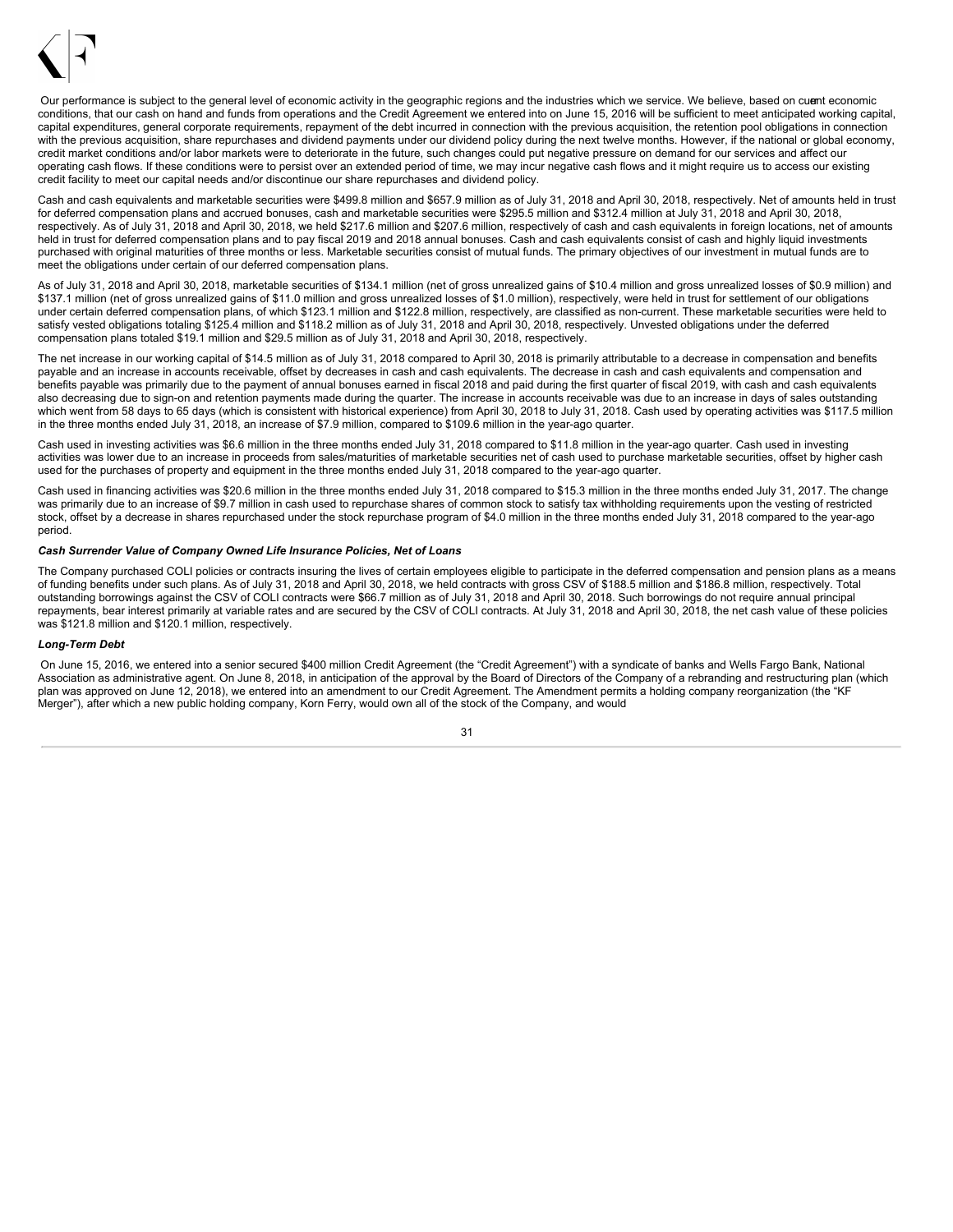

become effective when certain conditions set forth therein, including consummation of the KF Merger, were satisfied. We previously considered pursuing a holding company reorganization. We continue to pursue the Plan and are further evaluating various other structuring alternatives to effectuate the Plan but may not do so via the KF Merger structure previously disclosed. The Credit Agreement provides for, among other things: (a) a senior secured term loan facility in an aggregate principal amount of \$275 million (the " Term Facility"), (b) a senior secured revolving credit facility (the "Revolver" and together with the Term Facility, the "Credit Facilities") in an aggregate principal amount of \$125 million, (c) annual term loan amortization of 7.5%, 7.5%, 10.0%, 10.0% and 10.0%, with the remaining principal due at maturity, (d) certain customary affirmative and negative covenants, including a maximum consolidated total leverage ratio (as defined below) and a minimum interest coverage ratio and (e) an expanded definition of permitted add-backs to Adjusted EBITDA in recognition of the accelerated integration actions. Our credit agreement permits payment of dividends to stockholders and share repurchases so long as the pro forma leverage ratio is no greater than 2.50 to 1.00, and the pro forma domestic liquidity is at least \$50.0 million. We drew down \$275 million on the term loan and used \$140 million of the proceeds to pay-off the term loan that was outstanding as of April 30, 2016.

At our option, loans issued under the Credit Agreement will bear interest at either LIBOR or an alternate base rate, in each case plus the applicable interest rate margin. The interest rate applicable to loans outstanding under the Credit Facilities may fluctuate between LIBOR plus 1.25% per annum to LIBOR plus 2.00% per annum, in the case of LIBOR borrowings (or between the alternate base rate plus 0.25% per annum and the alternate base rate plus 1.00% per annum, in the alternative), based upon our total funded debt to adjusted EBITDA ratio (as set forth in the Credit Agreement, the "consolidated leverage ratio") at such time. In addition, we will be required to pay to the lenders a quarterly fee ranging from 0.20% to 0.35% per annum on the average daily unused amount of the Term Facility, based upon our consolidated leverage ratio at such time and fees relating to the issuance of letters of credit. During the three months ended July 31, 2018 and 2017, the average rate on the Term Facility was 3.24% and 2.34%, respectively.

Both the Revolver and the Term Facility mature on June 15, 2021 and may be prepaid and terminated early by us at any time without premium or penalty (subject to customary LIBOR breakage fees). The Term Facility is payable in quarterly installments with principal payments totalling \$5.2 million made during the three months ended July 31, 2018. As of July 31, 2018, \$233.7 million was outstanding under the Term Facility compared to \$238.9 million as of April 30, 2018. The current and long-term portion of unamortized debt issuance costs associated with the long-term debt, was \$2.4 million and \$2.7 million as of July 31, 2018 and April 30, 2018, respectively. The fair value of our Term Facility is based on borrowing rates currently required of loans with similar terms, maturity and credit risk. The carrying amount of the Term Facility approximates fair value because the base interest rate charged varies with market conditions and the credit spread is commensurate with current market spreads for issuers of similar risk. The fair value of the Term Facility is classified as a Level 2 liability in the fair value hierarchy. As of July 31, 2018, we were in compliance with our debt covenants.

As of July 31, 2018 and April 30, 2018, we had no borrowings under the Revolver. The Company had a total of \$122.1 million available under the Revolver after \$2.9 million standby letters of credit were issued as of July 31, 2018 and April 30, 2018. We had a total of \$7.9 million and \$7.4 million of standby letters of credits with other financial institutions as of July 31, 2018 and April 30, 2018, respectively. The standby letters of credits were generally issued as a result of entering into office premise leases.

We are not aware of any other trends, demands or commitments that would materially affect liquidity or those that relate to our resources.

#### **Off-Balance Sheet Arrangements**

We have no off-balance sheet arrangements and have not entered into any transactions involving unconsolidated, special purpose entities. We had no material changes in contractual obligations as of July 31, 2018, as compared to those disclosed in our table of contractual obligations included in our Annual Report.

## **Critical Accounting Policies**

Preparation of this Quarterly Report on Form 10-Q requires us to make estimates and assumptions that affect the reported amount of assets and liabilities, disclosure of contingent assets and liabilities at the date of our financial statements and the reported amounts of revenue and expenses during the reporting period. Actual results could differ from those estimates and assumptions and changes in the estimates are reported in current operations as new information is learned or upon the amounts becoming fixed and determinable. In preparing our interim consolidated financial statements and accounting for the underlying transactions and balances, we apply our accounting policies as disclosed in the notes to our consolidated financial statements. We consider the policies related to revenue recognition, performance related bonuses, deferred compensation, carrying values of receivables, goodwill, intangible assets and recoverability of deferred income taxes as critical to an understanding of our interim consolidated financial statements because their application places the most significant demands on management's judgment and estimates. Specific risks for these critical accounting policies are described in our Form 10-K filed with the Securities Exchange Commission. During the three months ended July 30, 2018, we implemented the new

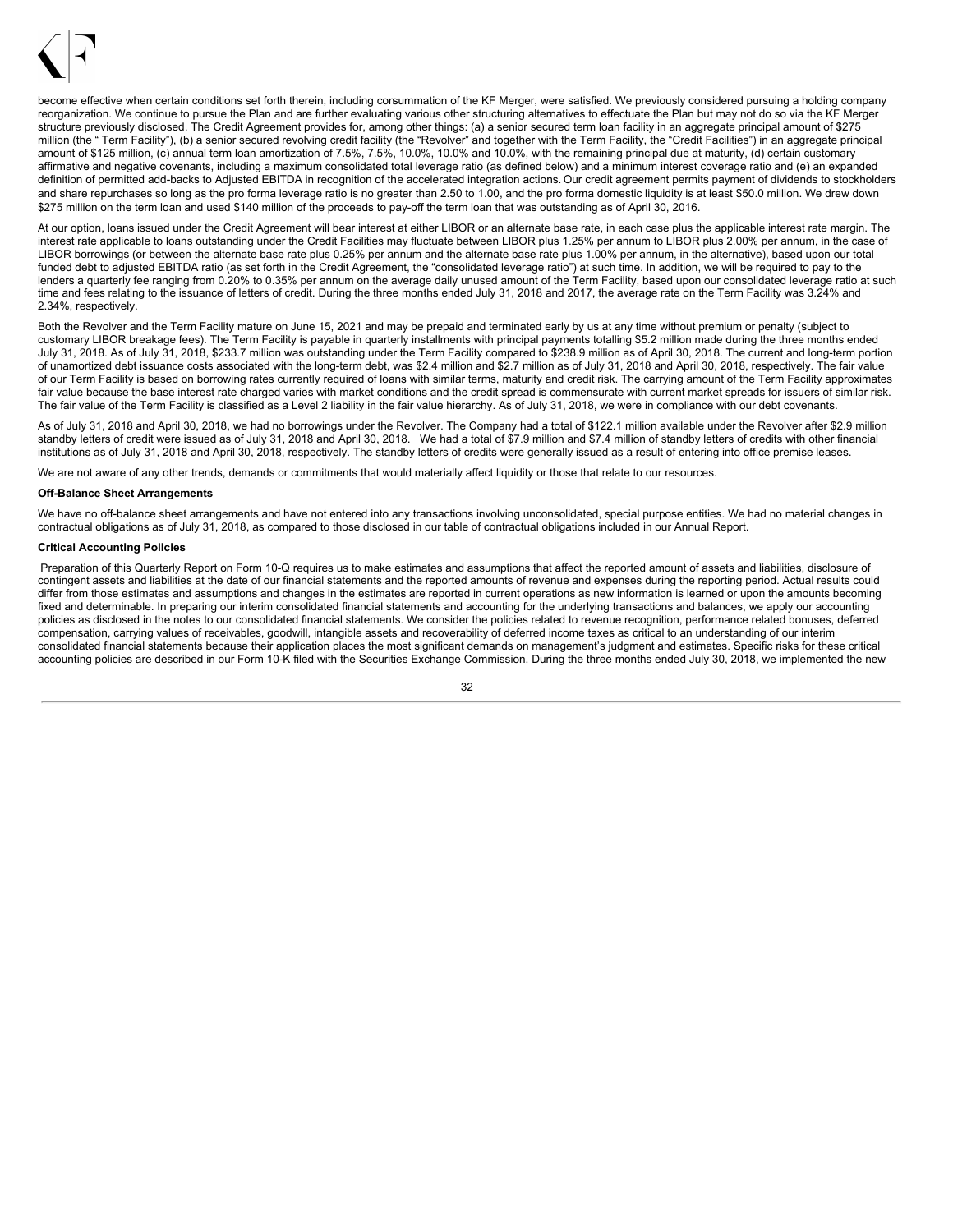

revenue standard (ASU 2014-09), which superseded revenue recognition requirements regarding contracts with customers to transfer goods or services or for the transfer of nonfinancial assets.

#### *Revenue Recognition*

Substantially all fee revenue is derived from fees for professional services related to executive and professional recruitment performed on a retained basis, recruitment process outsourcing, talent and organizational advisory services and the sale of products, standalone or as part of a solution.

Revenue is recognized when control of the goods and services are transferred to the customer, in an amount that reflects the consideration we expect to be entitled to in exchange for those goods and services. Revenue contracts with customers are evaluated based on the five-step model outlined in the Accounting Standard Codification 606 ("ASC 606"): 1) identify the contract with a customer; 2) identify the performance obligation(s) in the contract; 3) determine the transaction price; 4) allocate the transaction price to the separate performance obligation(s); and 5) recognize revenue when (or as) each performance obligation is satisfied.

Fee revenue from executive search and non-executive professional activities is generally one-third of the estimated first year compensation of the placed candidate plus a percentage of the fee to cover indirect engagement related expenses. In addition to the search retainer, an uptick fee is billed when the actual compensation awarded by the client for a placement is higher than the estimated compensation. In the aggregate upticks are a relatively consistent percentage of the original estimated fee therefore we estimate upticks using the expected value method based on historical data on a portfolio basis. In a standard search engagement, there is one performance obligation which is the promise to undertake a search. We generally recognize such revenue over the course of a search and when it is legally entitled to payment as outlined in the billing terms of the contract. Any revenues associated with services that are provided on a contingent basis are recognized once the contingency is resolved as this is when control is transferred to the customer. These assumptions determine the timing of revenue recognition for the reported period.

RPO fee revenue is generated through two distinct phases 1) the implementation phase and 2) post-implementation recruitment phase. The fees associated with the implementation phase are recognized over the period that the related Implementation services are provided. The post-implementation recruitment phase represents end-toend recruiting services to clients for which there are both fixed and variable fees, which are recognized over the period that the related recruiting services are performed.

Consulting fee revenue, primarily generated from Advisory, is recognized as services are rendered, measured by total hours incurred to the total estimated hours at completion. It is possible that updated estimates for consulting engagements may vary from initial estimates with such updates being recognized in the period of determination. Depending on the timing of billings and services rendered, we accrue or defer revenue as appropriate.

Product revenue is generated from a range of online tools designed to support human resource processes for pay, talent and engagement, assessments, as well as licenses to proprietary IP and tangible/digital products. IP subscriptions grant access to proprietary compensation and job evaluation databases. IP subscriptions are considered symbolic IP due to the dynamic nature of the content and, as a result, revenue is recognized over the term of the contract. Functional IP licenses grant customers the right to use IP content via delivery of a flat file. Because the IP content license has significant standalone functionality, revenue is recognized upon delivery and when an enforceable right to payment exists**.** Online assessments are delivered in the form of online questionnaires.A bundle of assessments represents one performance obligation, and revenue is recognized as assessment services are delivered and we have a legally enforceable right to payment. Tangible/Digital products sold by us mainly consist of books and digital files covering a variety of topics including performance management, team effectiveness, and coaching and development. We recognize revenue for its products when sold or shipped as in the case for books.

### <span id="page-34-0"></span>**Item 3.** *Quantitative and Qualitative Disclosures About Market Risk*

As a result of our global operating activities, we are exposed to certain market risks, including foreign currency exchange fluctuations and fluctuations in interest rates. We manage our exposure to these risks in the normal course of our business as described below.

#### **Foreign Currency Risk**

Substantially all our foreign subsidiaries' operations are measured in their local currencies. Assets and liabilities are translated into U.S. dollars at the rates of exchange in effect at the end of each reporting period and revenue and expenses are translated at average rates of exchange during the reporting period. Resulting translation adjustments are reported as a component of accumulated other comprehensive loss, net on our consolidated balance sheets.

Transactions denominated in a currency other than the reporting entity's functional currency may give rise to foreign currency gains or losses that impact our results of operations. Historically, we have not realized significant foreign currency gains or

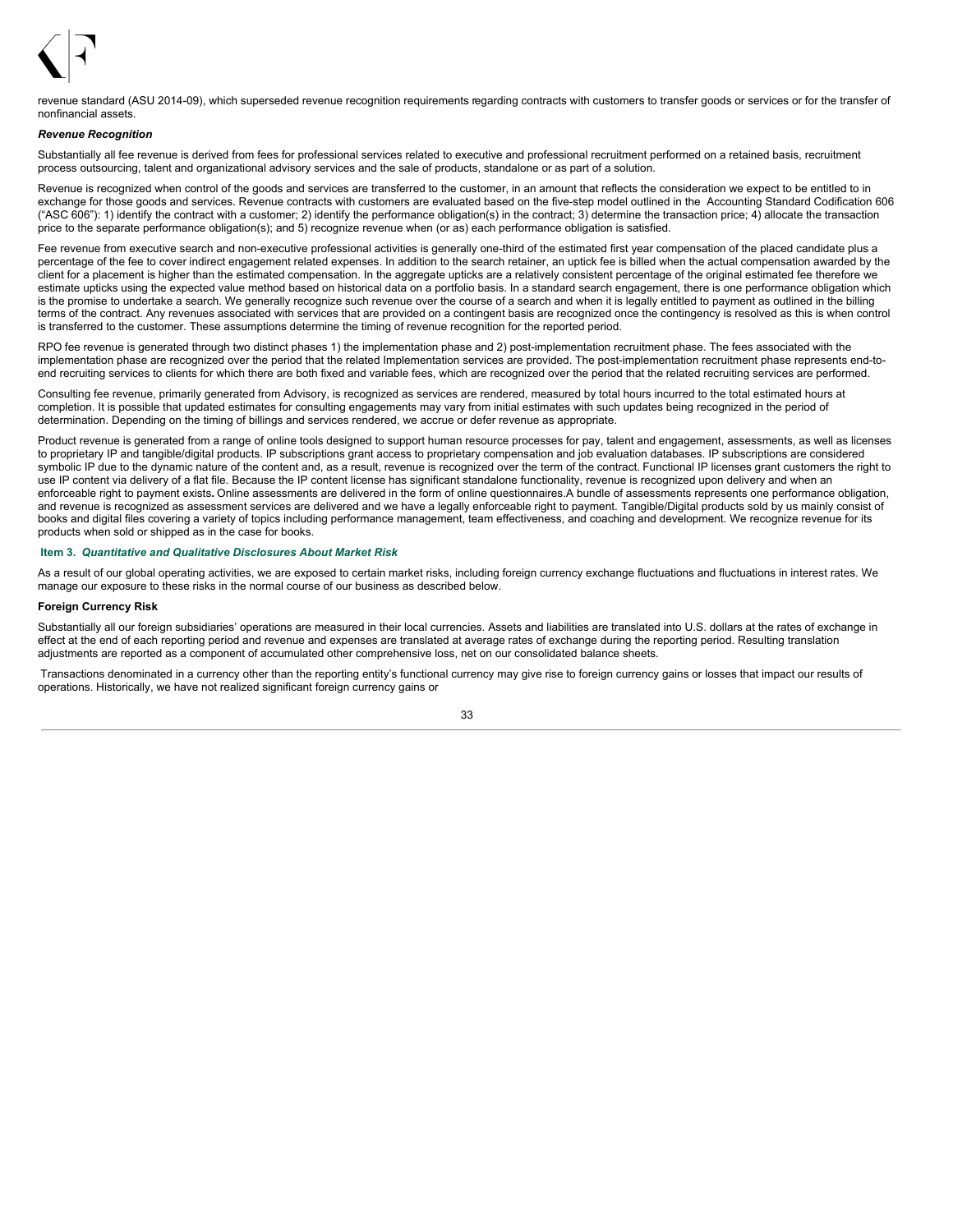

losses on such transactions. Foreign currency losses, on an after tax basis, included in net loss were \$0.7 million in the three months ended July 31, 2018 as compared to \$1.0 million included net income in the three months ended July 31, 2017.

Our exposure to foreign currency exchange rates is primarily driven by fluctuations involving the following currencies – U.S. Dollar, Canadian Dollar, Euro, Pound Sterling, Swiss Franc, Korean Won, Brazilian Real, Singapore Dollar, Mexican Peso, Indonesian Rupiah and Indian Rupee. Based on balances exposed to fluctuation in exchange rates between these currencies as of July 31, 2018, a 10% increase or decrease equally in the value of these currencies could result in a foreign exchange gain or loss of \$9.7 million. We have a program that primarily utilizes foreign currency forward contracts to offset the risks associated with the effects of certain foreign currency exposures. These foreign currency forward contracts are neither used for trading purposes nor are they designated as hedging instruments pursuant to Accounting Standards Codification 815, *Derivatives and Hedging*.

#### **Interest Rate Risk**

Our exposure to interest rate risk is limited to our Term Facility and borrowings against the CSV of COLI contracts. As of July 31, 2018, there was \$233.7 million outstanding under the Term Facility. At our option, loans issued under the Credit Facilities bear interest at either LIBOR or an alternate base rate, in each case plus the applicable interest rate margin. The interest rate applicable to loans outstanding under the Credit Facilities may fluctuate between LIBOR plus 1.25% per annum to LIBOR plus 2.00% per annum, in the case of LIBOR borrowings (or between the alternate base rate plus 0.25% per annum and the alternate base rate plus 1.00% per annum, in the alternative), based upon our total funded debt to adjusted EBITDA ratio (as set forth in the Credit Agreement, the "consolidated leverage ratio") at such time. In addition, we are required to pay the lenders a quarterly fee ranging from 0.20% to 0.35% per annum on the average daily unused amount of the Term Facility, based upon our consolidated leverage ratio at such time, and fees relating to the issuance of letters of credit. A 100 basis point increase in LIBOR rates would have increased our interest expense by approximately \$0.6 million for the three months ended July 31, 2018. During the three months ended July 31, 2018 and 2017, the average interest rate on the term loan was 3.24% and 2.34%, respectively. We had no borrowings under the Revolver as of July 31, 2018.

To mitigate the interest rate risk on our Term Facility, we entered into an interest rate swap contract with an initial notional amount of \$129.8 million to hedge the variability to changes in cash flows attributable to interest rate risks caused by changes in interest rates related to our variable rate debt. We have designated the swap as a cash flow hedge. The notional amount is amortized so that the amount is always 50% of the principal balance of the debt outstanding. As of July 31, 2018, the notional amount was \$116.9 million. The interest rate swap agreement matures on June 15, 2021 and locks the interest rates on 50% of our outstanding debt at 1.919%, exclusive of the credit spread on the debt.

We had \$66.7 million of borrowings against the CSV of COLI contracts as of July 31, 2018 and April 30, 2018, bearing interest primarily at variable rates. The risk of fluctuations in these variable rates is minimized by the fact that we receive a corresponding adjustment to our borrowed funds crediting rate which has the effect of increasing the CSV on our COLI contracts.

#### <span id="page-35-0"></span>**Item 4.** *Controls and Procedures*

### a) Evaluation of Disclosure Controls and Procedures.

Based on their evaluation of our disclosure controls and procedures (as defined in Rules 13a-15(e) and 15d-15(e) under the Securities Exchange Act of 1934 (the "Exchange Act")) conducted as of the end of the period covered by this Quarterly Report on Form 10-Q, our Chief Executive Officer and Chief Financial Officer have concluded that our disclosure controls and procedures (as defined in Rules 13a-15(e) and 15d-15(e) under the Exchange Act) are effective.

#### b) Changes in Internal Control over Financial Reporting.

There were no changes in our internal control over financial reporting during the three months ended July 31, 2018 that have materially affected or are reasonably likely to materially affect our internal control over financial reporting.

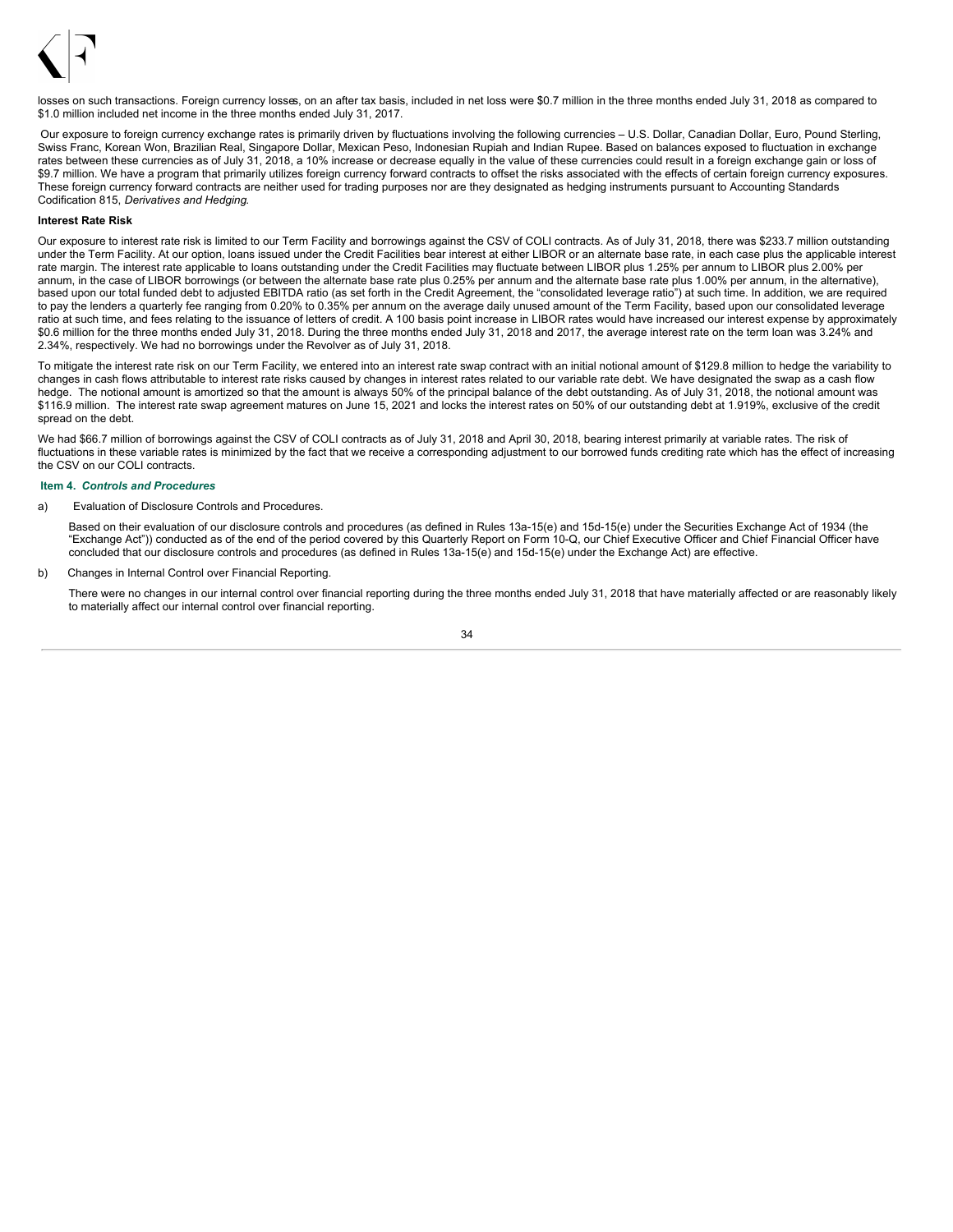

## **PART II. OTHER INFORMATION**

## <span id="page-36-0"></span>**Item 1.** *Legal Proceedings*

From time to time, we are involved in litigation both as a plaintiff and a defendant, relating to claims arising out of our operations. As of the date of this report, we are not engaged in any legal proceedings that are expected, individually or in the aggregate, to have a material adverse effect on our business, financial condition or results of operations.

## <span id="page-36-1"></span>**Item 1A.** *Risk Factors*

In our Form 10-K for the year ended April 30, 2018, we described material risk factors facing our business. Additional risks not presently known to us or that we currently deem immaterial may also impair our business operations. As of the date of this report, there have been no material changes to the risk factors described in our Form 10-K.

### <span id="page-36-2"></span>**Item 2.** *Unregistered Sales of Equity Securities, Use of Proceeds and Issuers Purchases of Equity Securities*

## **Issuer Purchases of Equity Securities**

The following table summarizes common stock repurchased by us during the quarter ended July 31, 2018:

|                                                                                         | <b>Shares</b><br>Purchased (1) | Average<br><b>Price Paid</b><br><b>Per Share</b> | <b>Shares Purchased</b><br>as Part of Publicly-<br>Announced<br>Programs (2) | <b>Approximate Dollar</b><br><b>Value of Shares</b><br>That May Yet be<br><b>Purchased Under</b><br>the Programs (2) |  |  |
|-----------------------------------------------------------------------------------------|--------------------------------|--------------------------------------------------|------------------------------------------------------------------------------|----------------------------------------------------------------------------------------------------------------------|--|--|
| May 1, 2018- May 31, 2018<br>June 1, 2018- June 30, 2018<br>July 1, 2018- July 31, 2018 | 892<br>722<br>198.181          | 53.75<br>57.30<br>65.42                          |                                                                              | \$88.1 million<br>\$88.1 million<br>\$88.1 million                                                                   |  |  |
| Total                                                                                   | 199.795                        | 65.34                                            |                                                                              |                                                                                                                      |  |  |

(1) Represents withholding of a portion of restricted shares to cover taxes on vested restricted shares and shares purchased as part of our publicly announced programs.

(2) On December 8, 2014, the Board of Directors approved an increase in the Company's stock repurchase program to an aggregate of \$150.0 million. The shares can be repurchased in open market transactions or privately negotiated transactions at the Company's discretion. We did not repurchase shares of the Company's common stock under the program during the first quarter of fiscal 2019.

Our senior secured credit agreement, dated June 15, 2016, permits us to pay dividends to our stockholders and make share repurchases so long as our pro forma leverage ratio, defined as, the ratio of consolidated funded indebtedness to consolidated adjusted EBITDA, is no greater than 2.50 to 1.00, and our pro forma domestic liquidity is at least \$50.0 million.

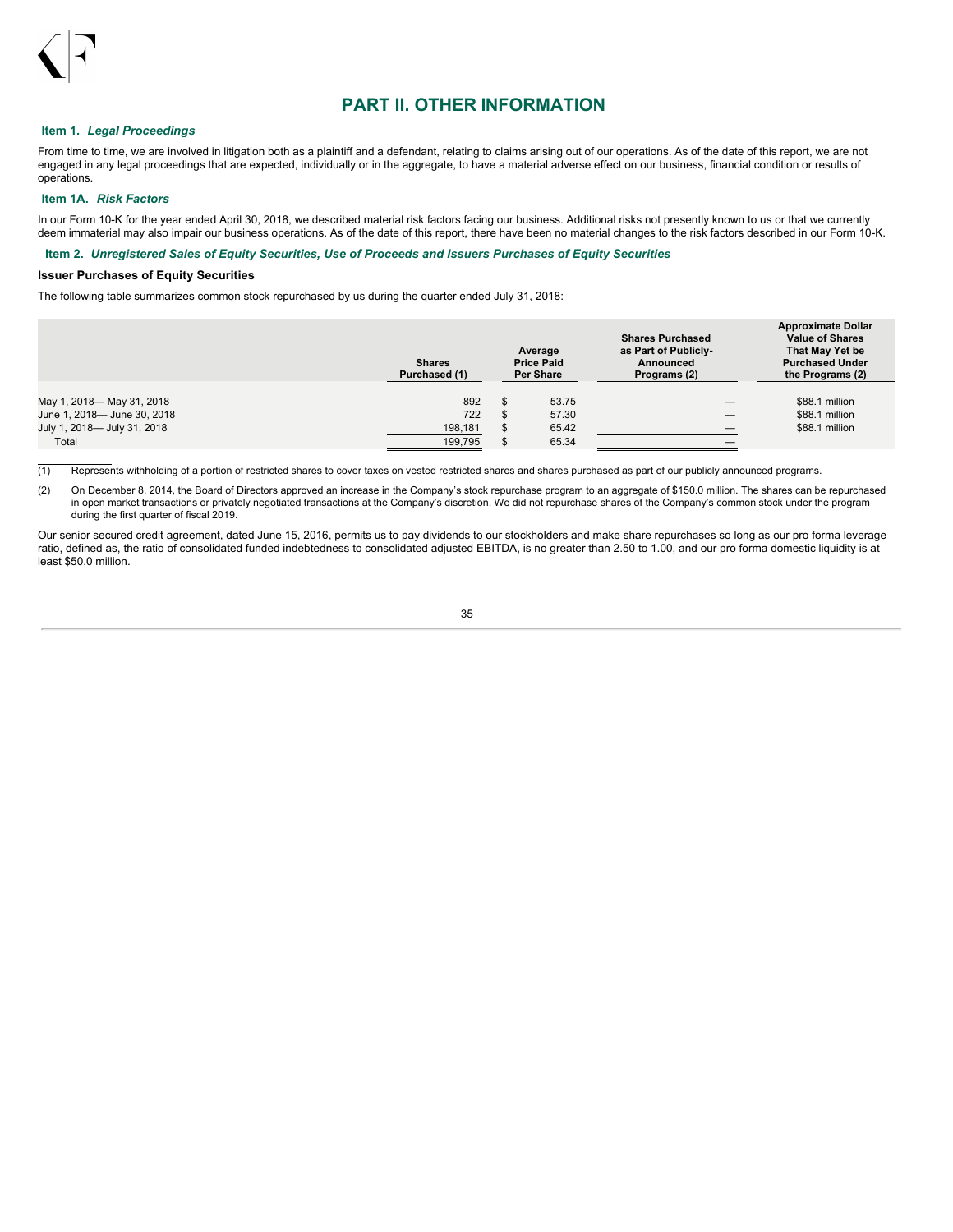

## <span id="page-37-0"></span>**Item 6.** *Exhibits*

| <b>Exhibit</b><br>Number | <b>Description</b>                                                                                    |
|--------------------------|-------------------------------------------------------------------------------------------------------|
| 31.1                     | Chief Executive Officer Certification pursuant to Rule 13a-14(a) under the Exchange Act.              |
| 31.2                     | Chief Financial Officer Certification pursuant to Rule 13a-14(a) under the Exchange Act.              |
| 32.1                     | Chief Executive Officer and Chief Financial Officer Certification pursuant to 18 U.S.C. Section 1350. |
| 101.INS                  | <b>XBRL Instance Document.</b>                                                                        |
| 101.SCH                  | XBRL Taxonomy Extension Schema Document.                                                              |
| 101.CAL                  | XBRL Taxonomy Extension Calculation Linkbase Document.                                                |
| 101.DEF                  | XBRL Taxonomy Extension Definition Linkbase Document.                                                 |
| 101.LAB                  | XBRL Taxonomy Extension Label Linkbase Document.                                                      |
| 101.PRE                  | XBRL Taxonomy Extension Presentation Linkbase Document.                                               |
|                          |                                                                                                       |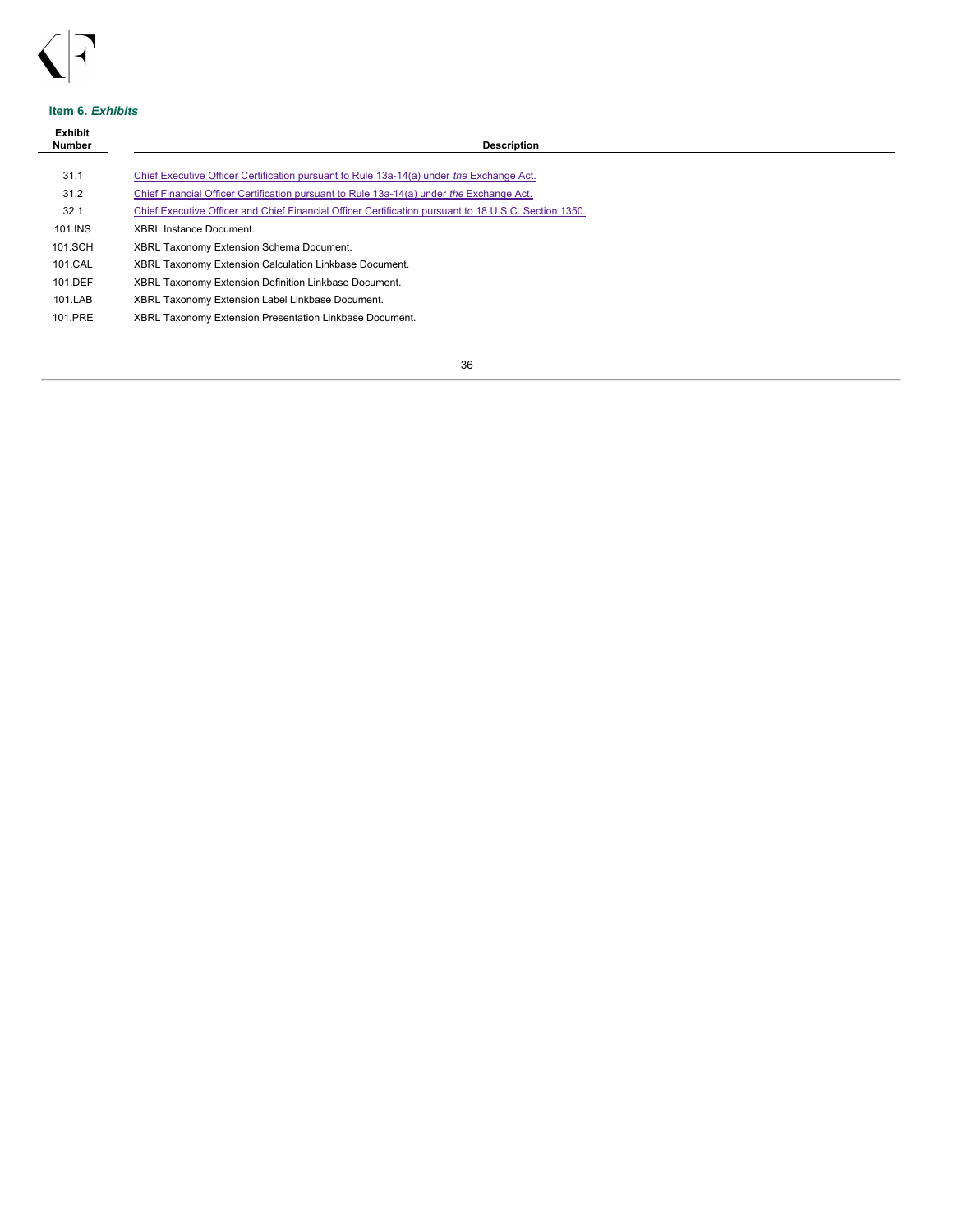# <span id="page-38-0"></span>**SIGNATURES**

Pursuant to the requirements of the Securities Exchange Act of 1934, as amended, the registrant has duly caused this report to be signed on its behalf by the **undersigned thereunto duly authorized.**

Korn/Ferry International

By: /s/ Robert P. Rozek

**Robert P. Rozek Executive Vice President, Chief Financial Officer and Chief Corporate Officer**

Date: September 7, 2018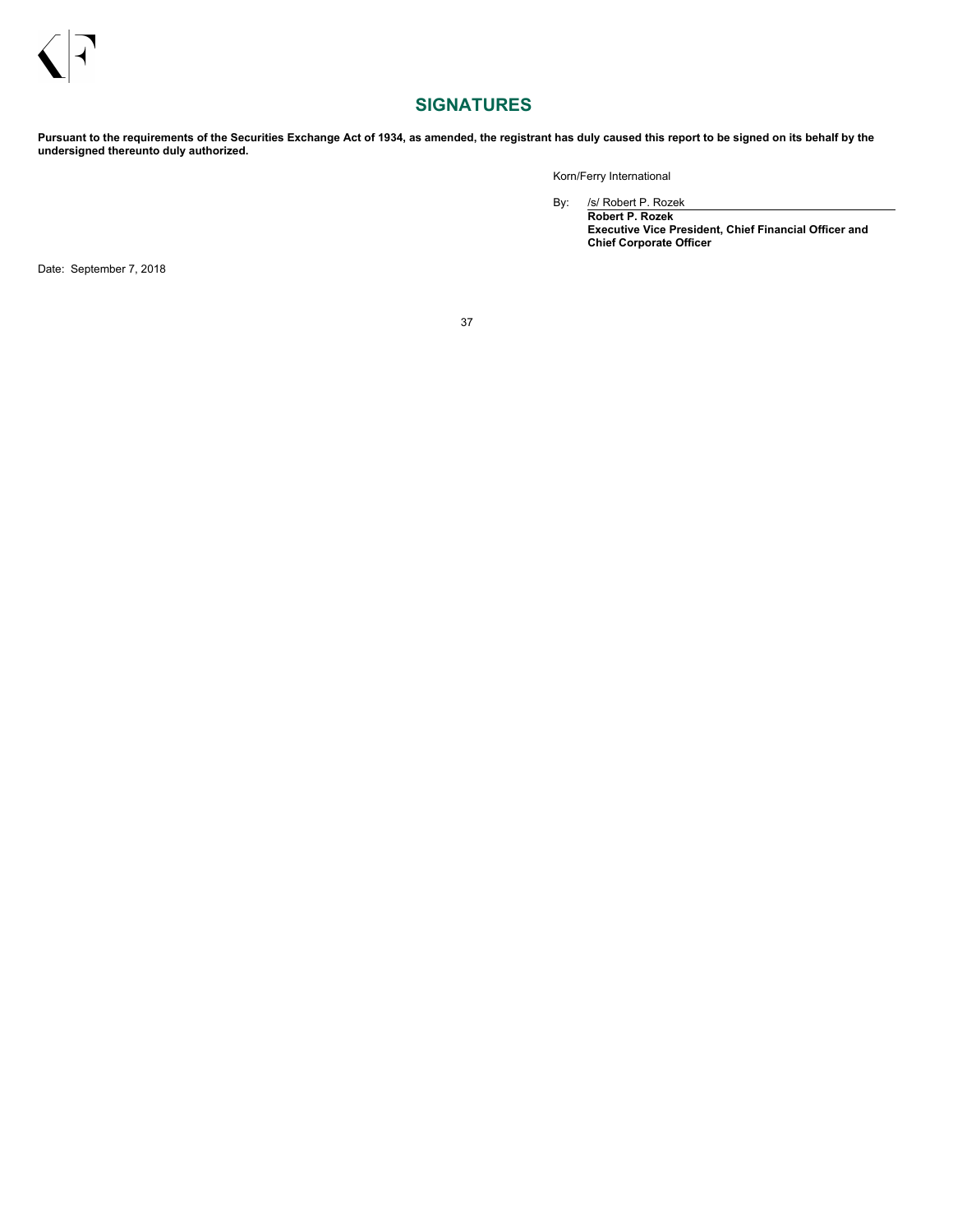<span id="page-39-0"></span>

## **EXHIBIT 31.1**

### **CERTIFICATIONS**

I, Gary D. Burnison, certify that:

- 1. I have reviewed this quarterly report on Form 10-Q of Korn/Ferry International;
- 2. Based on my knowledge, this report does not contain any untrue statement of a material fact or omit to state a material fact necessary to make the statements made, in light of the circumstances under which such statements were made, not misleading with respect to the period covered by this report;
- 3. Based on my knowledge, the financial statements, and other financial information included in this report, fairly present in all material respects the financial condition, results of operations and cash flows of the registrant as of, and for, the periods presented in this report;
- 4. The registrant's other certifying officer(s) and I are responsible for establishing and maintaining disclosure controls and procedures (as defined in Exchange Act Rules 13a-15(e) and 15d-15(e)) and internal control over financial reporting (as defined in Exchange Act Rules 13a-15(f) and 15d-15(f)) for the registrant and have:
	- a. Designed such disclosure controls and procedures, or caused such disclosure controls and procedures to be designed under our supervision, to ensure that material information relating to the registrant, including its consolidated subsidiaries, is made known to us by others within those entities, particularly during the period in which this report is being prepared;
	- b. Designed such internal control over financial reporting, or caused such internal control over financial reporting to be designed under our supervision, to provide reasonable assurance regarding the reliability of financial reporting and the preparation of financial statements for external purposes in accordance with generally accepted accounting principles;
	- c. Evaluated the effectiveness of the registrant's disclosure controls and procedures and presented in this report our conclusions about the effectiveness of the disclosure controls and procedures, as of the end of the period covered by this report based on such evaluation; and
	- d. Disclosed in this report any change in the registrant's internal control over financial reporting that occurred during the registrant's most recent fiscal quarter (the registrant's fourth fiscal quarter in the case of an annual report) that has materially affected, or is reasonably likely to materially affect, the registrant's internal control over financial reporting; and
- 5. The registrant's other certifying officer(s) and I have disclosed, based on our most recent evaluation of internal control over financial reporting, to the registrant's auditors and the audit committee of the registrant's board of directors (or persons performing the equivalent functions):
	- a. All significant deficiencies and material weaknesses in the design or operation of internal control over financial reporting which are reasonably likely to adversely affect the registrant's ability to record, process, summarize and report financial information; and
	- b. Any fraud, whether or not material, that involves management or other employees who have a significant role in the registrant's internal control over financial reporting.
- By: /s/ GARY D. BURNISON Name: **Gary D. Burnison**

#### Title: **Chief Executive Officer and President**

Date: September 7, 2018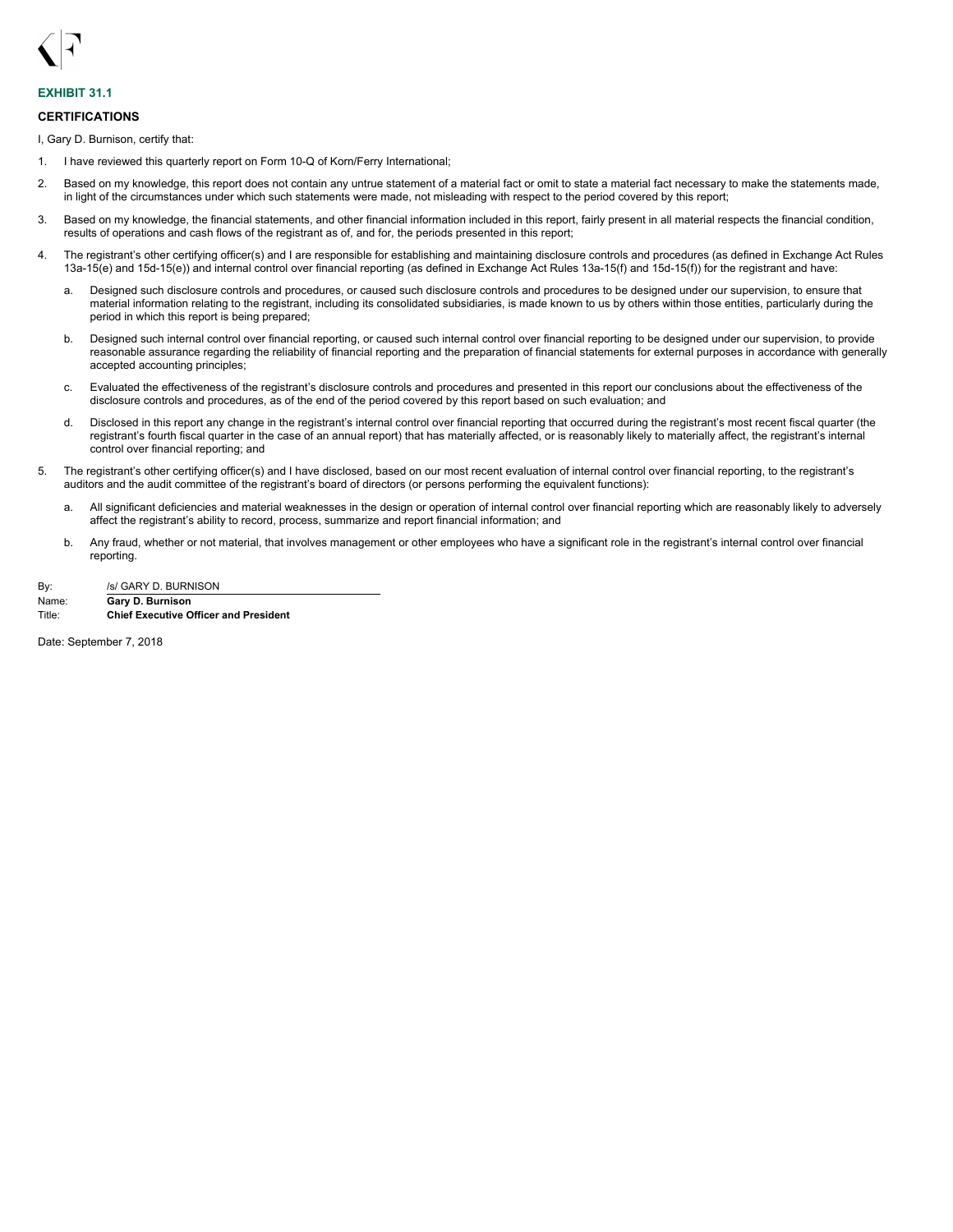<span id="page-40-0"></span>

## **EXHIBIT 31.2**

### **CERTIFICATIONS**

I, Robert P. Rozek, certify that:

- 1. I have reviewed this quarterly report on Form 10-Q of Korn/Ferry International;
- 2. Based on my knowledge, this report does not contain any untrue statement of a material fact or omit to state a material fact necessary to make the statements made, in light of the circumstances under which such statements were made, not misleading with respect to the period covered by this report;
- 3. Based on my knowledge, the financial statements, and other financial information included in this report, fairly present in all material respects the financial condition, results of operations and cash flows of the registrant as of, and for, the periods presented in this report;
- 4. The registrant's other certifying officer(s) and I are responsible for establishing and maintaining disclosure controls and procedures (as defined in Exchange Act Rules 13a-15(e) and 15d-15(e)) and internal control over financial reporting (as defined in Exchange Act Rules 13a-15(f) and 15d-15(f)) for the registrant and have:
	- a. Designed such disclosure controls and procedures, or caused such disclosure controls and procedures to be designed under our supervision, to ensure that material information relating to the registrant, including its consolidated subsidiaries, is made known to us by others within those entities, particularly during the period in which this report is being prepared;
	- b. Designed such internal control over financial reporting, or caused such internal control over financial reporting to be designed under our supervision, to provide reasonable assurance regarding the reliability of financial reporting and the preparation of financial statements for external purposes in accordance with generally accepted accounting principles;
	- c. Evaluated the effectiveness of the registrant's disclosure controls and procedures and presented in this report our conclusions about the effectiveness of the disclosure controls and procedures, as of the end of the period covered by this report based on such evaluation; and
	- d. Disclosed in this report any change in the registrant's internal control over financial reporting that occurred during the registrant's most recent fiscal quarter (the registrant's fourth fiscal quarter in the case of an annual report) that has materially affected, or is reasonably likely to materially affect, the registrant's internal control over financial reporting; and
- 5. The registrant's other certifying officer(s) and I have disclosed, based on our most recent evaluation of internal control over financial reporting, to the registrant's auditors and the audit committee of the registrant's board of directors (or persons performing the equivalent functions):
	- a. All significant deficiencies and material weaknesses in the design or operation of internal control over financial reporting which are reasonably likely to adversely affect the registrant's ability to record, process, summarize and report financial information; and
	- b. Any fraud, whether or not material, that involves management or other employees who have a significant role in the registrant's internal control over financial reporting.
- By: /s/ ROBERT P. ROZEK Name: **Robert P. Rozek**

Title: **Executive Vice President, Chief Financial Officer, and Chief Corporate Officer**

Date: September 7, 2018